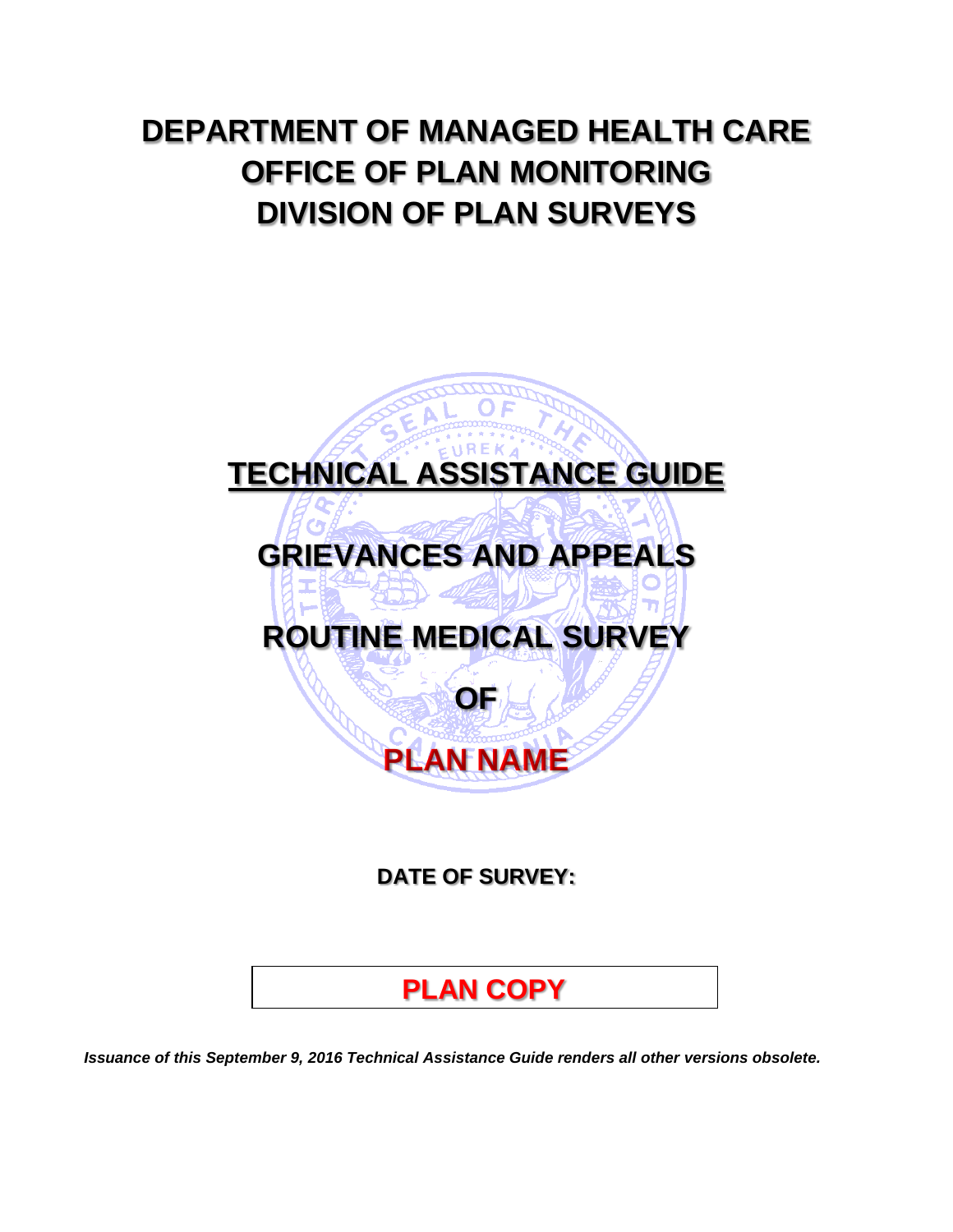### **GRIEVANCES AND APPEALS REQUIREMENTS**

### **TABLE OF CONTENTS**

| Requirement GA-004: Enrollee Education/Notification Requirements 29 |  |
|---------------------------------------------------------------------|--|
| Requirement GA-005: Expedited Review of Urgent Grievances34         |  |
|                                                                     |  |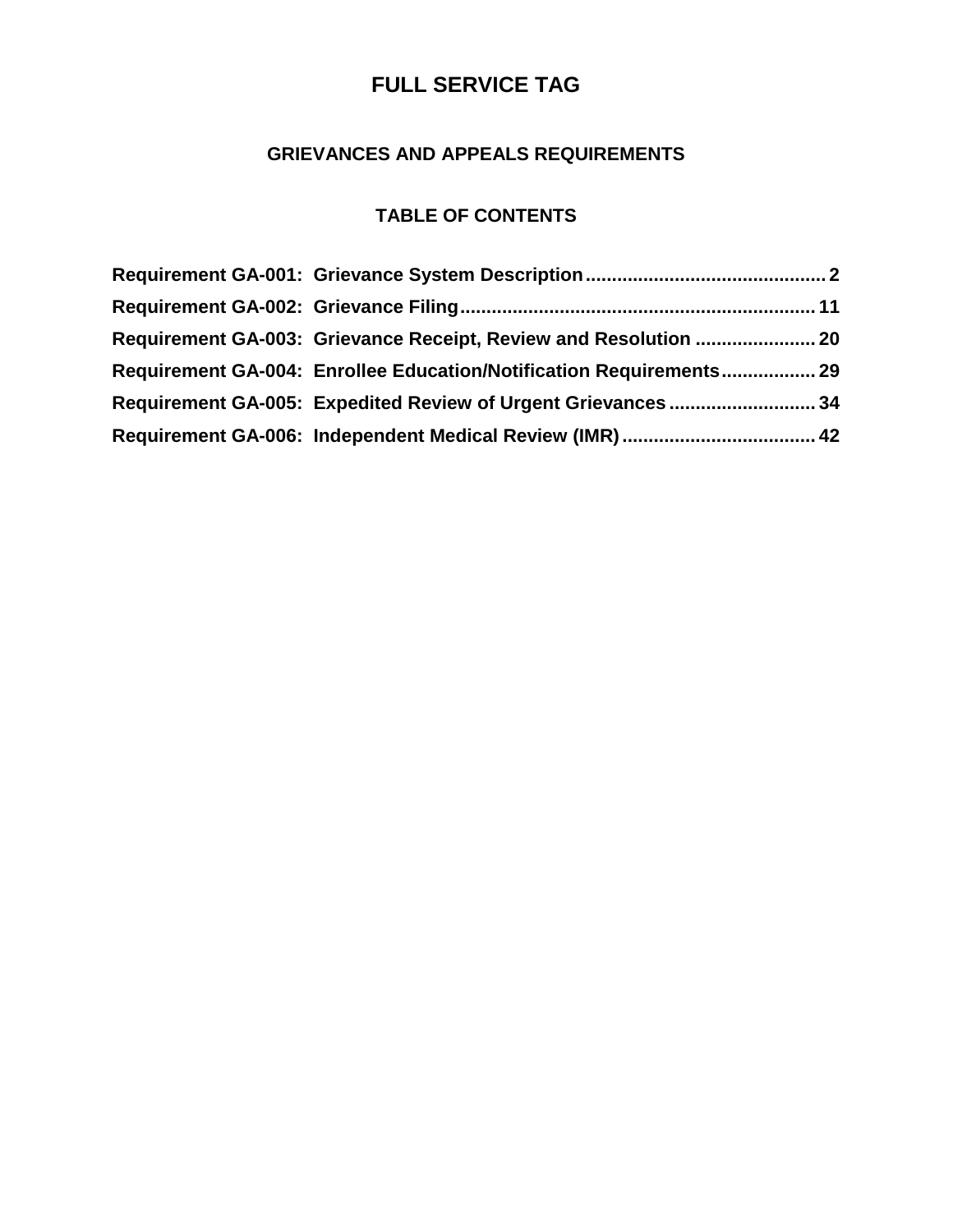### <span id="page-2-0"></span>**Requirement GA-001: Grievance System Description**

#### **STATUTORY/REGULATORY CITATIONS**

#### **CA Health and Safety Code section 1367.01(j)**

(j) Every health care service plan subject to this section that reviews requests by providers prior to, retrospectively, or concurrent with, the provision of health care services to enrollees shall establish, as part of the quality assurance program required by Section 1370, a process by which the plan's compliance with this section is assessed and evaluated. The process shall include provisions for evaluation of complaints, assessment of trends, implementation of actions to correct identified problems, mechanisms to communicate actions and results to the appropriate health plan employees and contracting providers, and provisions for evaluation of any corrective action plan and measurements of performance.

#### **CA Health and Safety Code section 1368(a)(1)**

(a) Every plan shall do all of the following:

(1) Establish and maintain a grievance system approved by the department under which enrollees may submit their grievances to the plan. Each system shall provide reasonable procedures in accordance with department regulations that shall ensure adequate consideration of enrollee grievances and rectification when appropriate.

#### **CA Health and Safety Code section 1368(a)(4)(B)**

(a) Every plan shall do all of the following:

(4) (B) Grievances received by telephone, by facsimile, by e-mail, or online through the plan's website pursuant to Section 1368.015, that are not coverage disputes, disputed health care services involving medical necessity, or experimental or investigational treatment and that are resolved by the next business day following receipt are exempt from the requirements of subparagraph (A) and paragraph (5). The plan shall maintain a log of all these grievances. The log shall be periodically reviewed by the plan and shall include the following information for each complaint:

- (i) The date of the call.
- (ii) The name of the complainant.
- (iii) The complainant's member identification number.
- (iv) The nature of the grievance.
- (v) The nature of the resolution.

(vi) The name of the plan representative who took the call and resolved the grievance.

#### **28 CCR 1300.68(a)**

(a) The grievance system shall be established in writing and provide for procedures that will receive, review and resolve grievances within 30 calendar days of receipt by the plan, or any provider or entity with delegated authority to administer and resolve the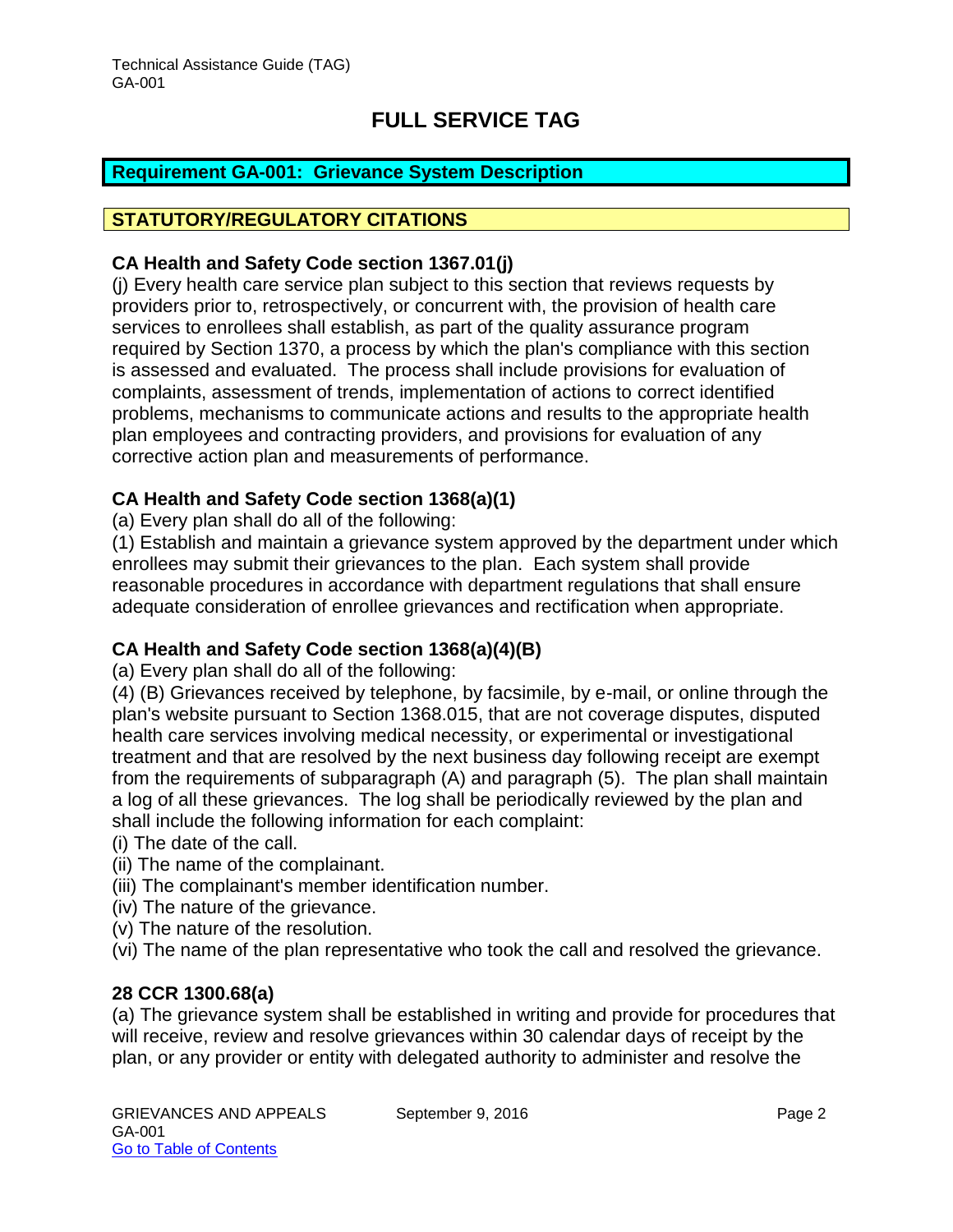plan's grievance system. The following definitions shall apply with respect to the regulations relating to grievance systems:

- (1) "Grievance" means a written or oral expression of dissatisfaction regarding the plan and/or provider, including quality of care concerns, and shall include a complaint, dispute, request for reconsideration or appeal made by an enrollee or the enrollee's representative*.* Where the plan is unable to distinguish between a grievance and an inquiry, it shall be considered a grievance.
- (2) "Complaint" is the same as "grievance."
- (3) "Complainant" is the same as "grievant," and means the person who filed the grievance including the enrollee, a representative designated by the enrollee, or other individual with authority to act on behalf of the enrollee.
- (4) "Resolved" means that the grievance has reached a final conclusion with respect to the enrollee's submitted grievance, and there are no pending enrollee appeals within the plan's grievance system, including entities with delegated authority.
	- (A) If the plan has multiple internal levels of grievance resolution or appeal, all levels must be completed within 30 calendar days of the plan's receipt of the grievance.
	- (B) Grievances that are not resolved within 30 calendar days, or grievances referred to the Department's complaint or independent medical review system, shall be reported as "pending" grievances pursuant to subsection (f) below. Grievances referred to external review processes, such as reviews of Medicare Managed Care determinations pursuant to 42 C.F.R. Part 422, or the Medi-Cal Fair Hearing process, shall also be reported pursuant to subsection (f) until the review and any required action by the plan resulting from the review is completed.

### **28 CCR 1300.68(b)(1)**

(b) The plan's grievance system shall include the following:

(1) Every health care service plan shall establish a grievance system pursuant to the requirements of Section 1368 of the Act.

An officer of the plan shall be designated as having primary responsibility for the plan's grievance system whether administered directly by the plan or delegated to another entity. The officer shall continuously review the operation of the grievance system to identify any emergent patterns of grievances. The system shall include the reporting procedures in order to improve plan policies and procedures.

### **28 CCR 1300.68(b)(3**)

(b) The plan's grievance system shall include the following:

GRIEVANCES AND APPEALS September 9, 2016 CRIEVANCES AND APPEALS GA-001 Go to Table of Contents (3) The grievance system shall address the linguistic and cultural needs of its enrollee population as well as the needs of enrollees with disabilities. The system shall ensure all enrollees have access to and can fully participate in the grievance system by providing assistance for those with limited English proficiency or with a visual or other communicative impairment. Such assistance shall include, but is not limited to, translations of grievance procedures, forms, and plan responses to grievances, as well as access to interpreters, telephone relay systems and other devices that aid disabled individuals to communicate. (Plans shall develop and file with the Department a policy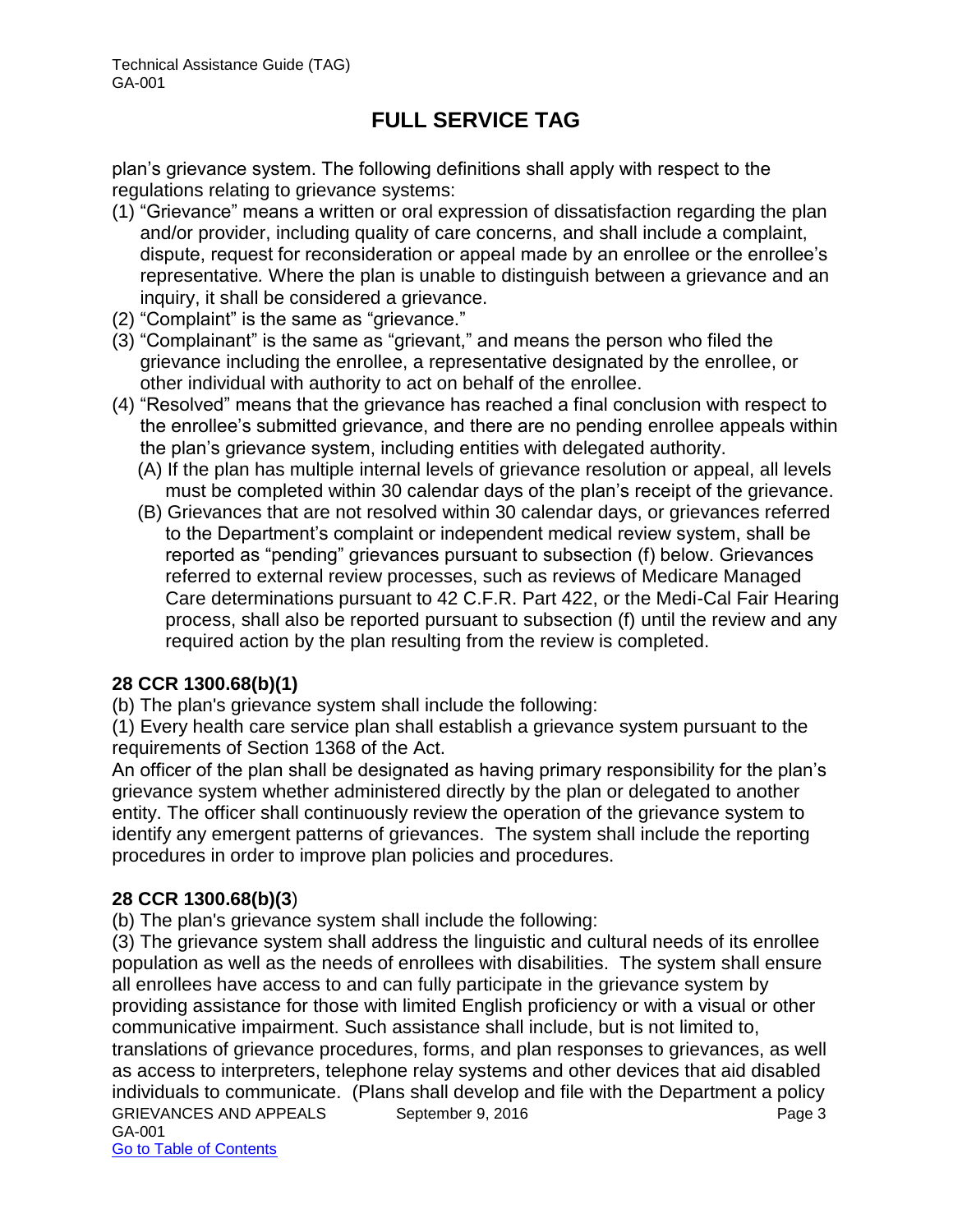describing how they ensure that their grievance system complies with this subsection within 90 days of the effective date of this regulation.)

#### **28 CCR 1300.68(b)(5)**

(b) The plan's grievance system shall include the following:

(5) A written record shall be made for each grievance received by the plan, including the date received, the plan representative recording the grievance, a summary or other documents describing the grievance, and its disposition. The written record of grievances shall be reviewed periodically by the governing body of the plan, the public policy body created pursuant to section 1300.69, and by an officer of the Plan or his designee. This review shall be thoroughly documented.

#### **28 CCR 1300.68(b)(8)**

(b) The plan's grievance system shall include the following:

(8) The plan shall assure that there is no discrimination against an enrollee or subscriber (including cancellation of the contract) on the grounds that the complainant filed a grievance.

#### **28 CCR 1300.68(b)(1) and (5)**

(b) The plan's grievance system shall include the following:

(1) Every health care service plan shall establish a grievance system pursuant to the requirements of Section 1368 of the Act.

An officer of the plan shall be designated as having primary responsibility for the plan's grievance system whether administered directly by the plan or delegated to another entity. The officer shall continuously review the operation of the grievance system to identify any emergent patterns of grievances. The system shall include the reporting procedures in order to improve plan policies and procedures.

(5) A written record shall be made for each grievance received by the plan, including the date received, the plan representative recording the grievance, a summary or other documents describing the grievance, and its disposition. The written record of grievances shall be reviewed periodically by the governing body of the plan, the public policy body created pursuant to section 1300.69, and by an officer of the Plan or his designee. This review shall be thoroughly documented.

#### **28 CCR 1300.68(d)(2)**

(d) The plan shall respond to grievances as follows:

(2) The grievance system shall provide for a prompt review of grievances by the management or supervisory staff responsible for the services or operations which are the subject of the grievance.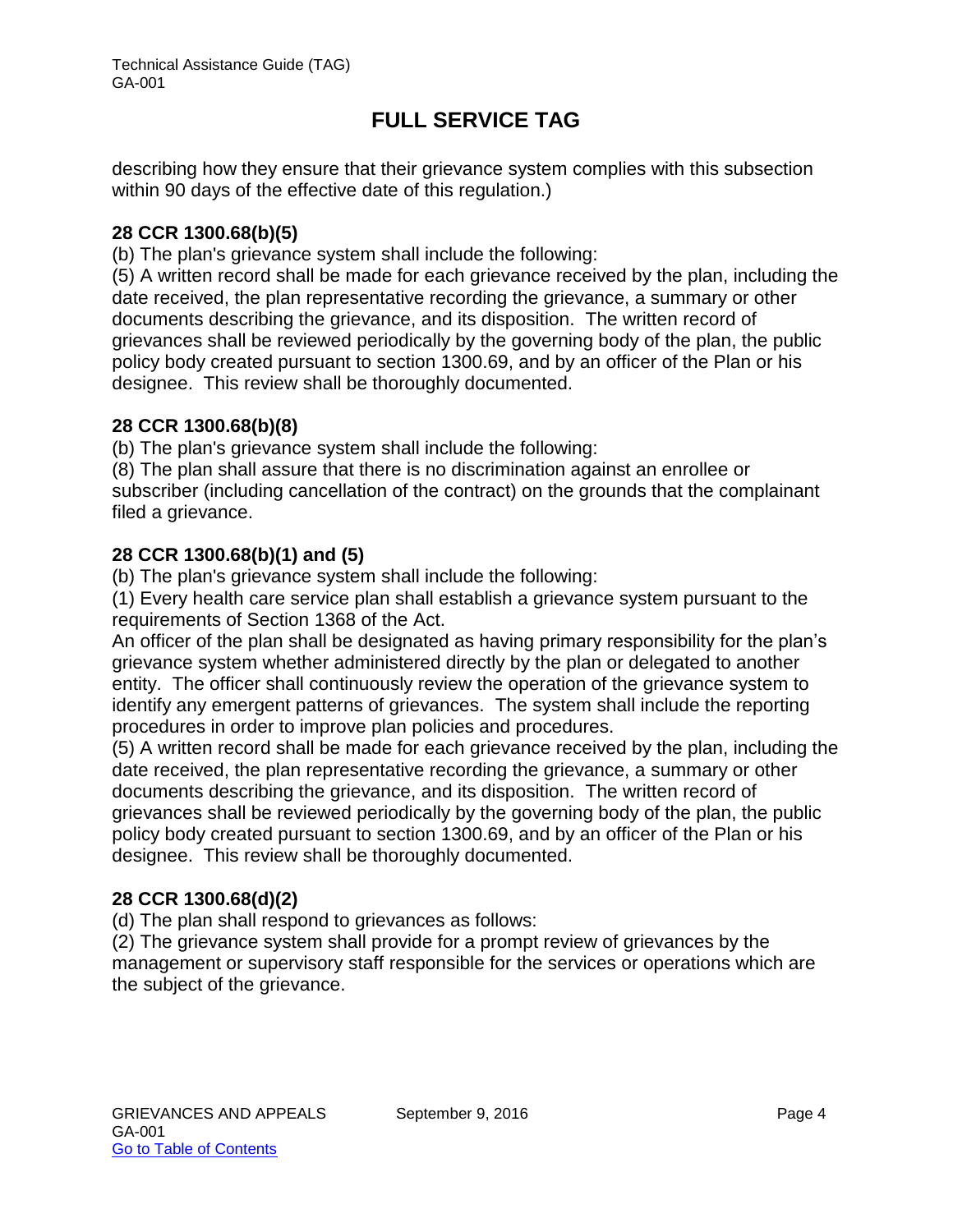### **28 CCR 1300.68(d)(6)**

(d) The plan shall respond to grievances as follows:

(6)Copies of grievances and responses shall be maintained by the Plan for five years, and shall include a copy of all medical records, documents, evidence of coverage and other relevant information upon which the plan relied in reaching its decision.

### **28 CCR 1300.68(d)(8)**

(d) The plan shall respond to grievances as follows:

(8) Grievances received over the telephone that are not coverage disputes, disputed health care services involving medical necessity or experimental or investigational treatment, and that are resolved by the close of the next business day, are exempt from the requirement to send a written acknowledgment and response. The plan shall maintain a log of all such grievances containing the date of the call, the name of the complainant, member identification number, nature of the grievance, nature of resolution, and the plan representative's name who took the call and resolved the grievance. The information contained in this log shall be periodically reviewed by the plan as set forth in Subsection (b).

#### **28 CCR 1300.68(e)**

(e) The plan's grievance system shall track and monitor grievances received by the plan, or any entity with delegated authority to receive or respond to grievances. The system shall:

- (1) Monitor the number of grievances received and resolved; whether the grievance was resolved in favor of the enrollee or plan; and the number of grievances pending over 30 calendar days. The system shall track grievances under categories of Commercial, Medicare and Medi-Cal/other contracts. The system shall indicate whether an enrollee grievance is pending at: 1) the plan's internal grievance system; 2) the Department's consumer complaint process; 3) the Department's Independent Medical Review system; 4) an action filed or before a trial or appellate court; or 5) other dispute resolution process. Additionally, the system shall indicate whether an enrollee grievance has been submitted to: 1) the Medicare review and appeal system; 2) the Medi-Cal fair hearing process; or 3) arbitration.
- (2) The system shall be able to indicate the total number of grievances received, pending and resolved in favor of the enrollee at all levels of grievance review and to describe the issue or issues raised in grievances as 1) coverage disputes, 2) disputes involving medical necessity, 3) complaints about the quality of care and 4) complaints about access to care (including complaints about the waiting time for appointments), and 5) complaints about the quality of service, and 6) other issues.

### **28 CCR 1300.68(f)(1)**

(f) Quarterly Reports

GRIEVANCES AND APPEALS September 9, 2016 CRIEVANCES AND APPEALS GA-001 Go to Table of Contents (1) All plans shall submit a quarterly report to the Department describing grievances that were or are pending and unresolved for 30 days or more. The report shall be prepared for the quarters ending March 31st, June 30th, September 30th and December 31st of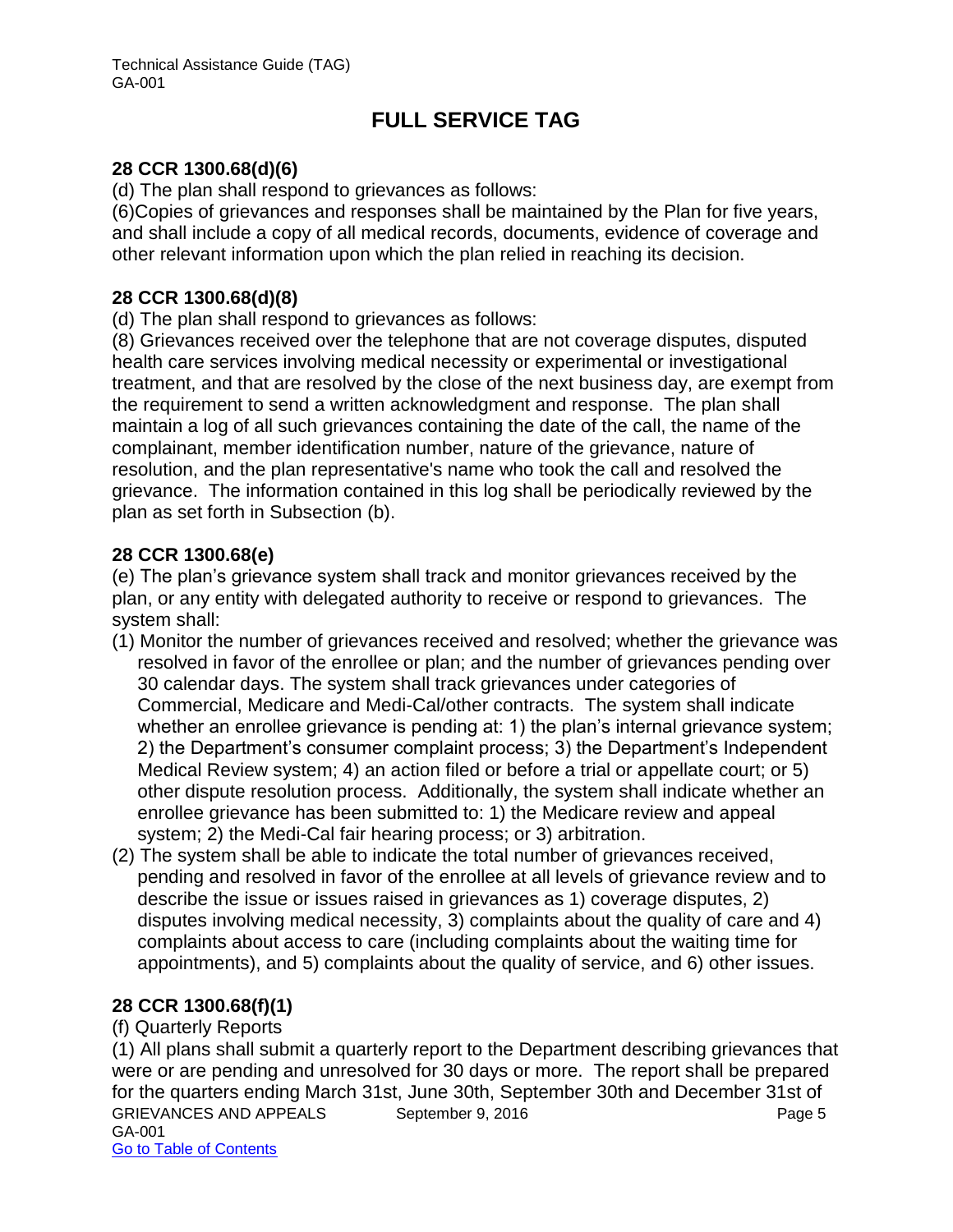each calendar year. The report shall also contain the number of grievances referred to external review processes, such as reconsiderations of Medicare Managed Care determinations pursuant to 42 C.F.R. Part 422, the Medi-Cal fair hearing process, the Department's complaint or Independent Medical Review system, or other external dispute resolution systems, known to the plan as of the last day of each quarter.

### **INDIVIDUAL(S)/POSITION(S) TO BE INTERVIEWED**

### **Staff responsible for the activities described above, for example:**

- Medical Director and/or officer who has primary responsibility for the grievance system
- Manager of Member Services
- QM Director
- Director of Operations

### **DOCUMENT(S) TO BE REVIEWED**

- Description of the grievance system
- Position description of the officer with primary responsibility for the grievance system
- Policy and procedure for generation and review of aggregated and tabulated grievances
- Grievance logs
- Grievance forms
- Policies and procedures to maintain a system of aging of grievances pending and unresolved for 30 calendar days or more
- Policy and procedure to report quarterly to the DMHC all grievances pending and unresolved for 30 calendar days or more
- Policies and procedures for the processing of grievances
- Committee Minutes (Governing Body, QA, Public Policy, Grievance Committee, etc.), including grievance reports reviewed
- Reports and analysis by Plan's grievance officer regarding emergent patterns of grievances for most recent 6-12 month period.
- Review licensing filing of the Plan's Grievance program and confirm submission of appropriate policies and procedures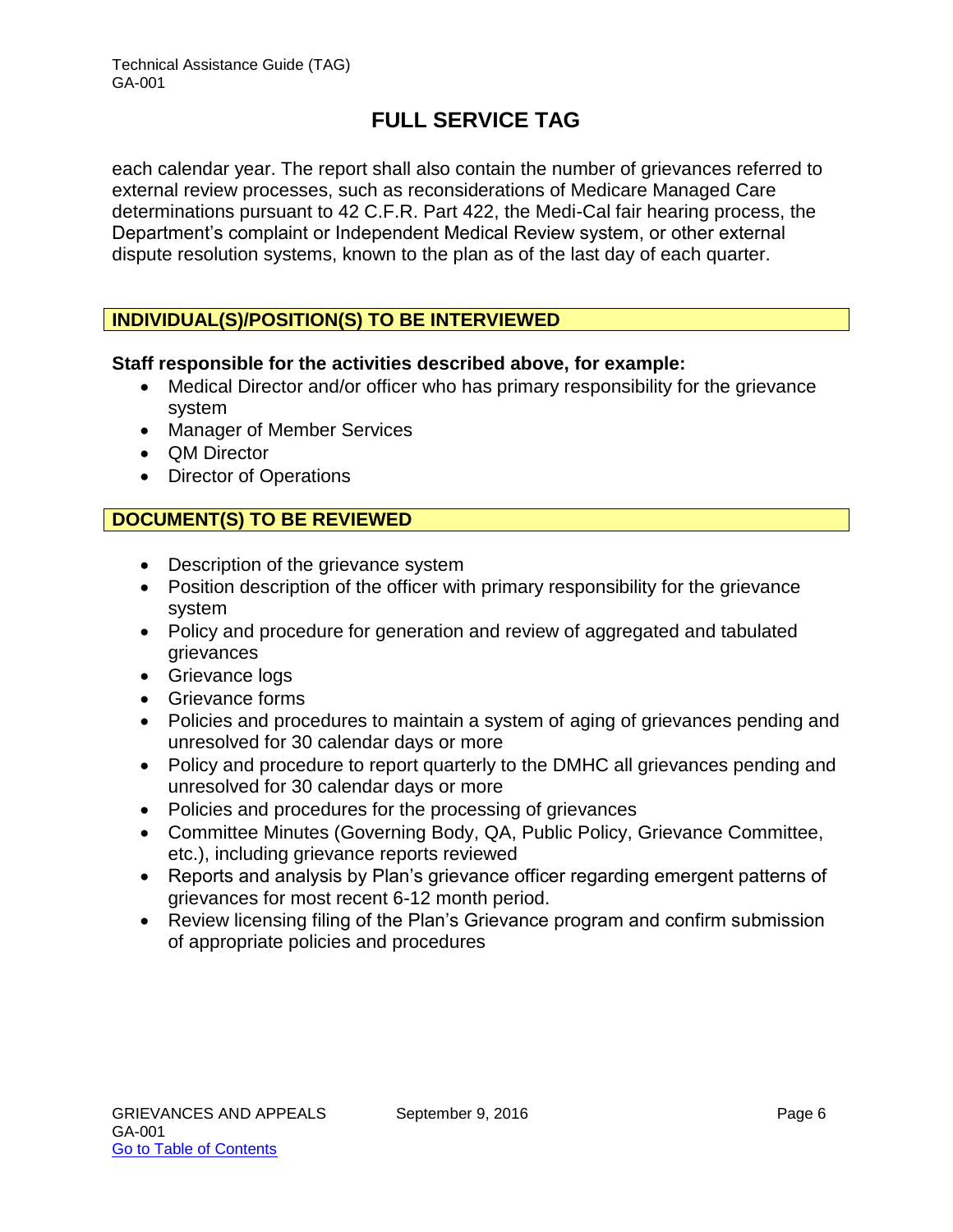### *GA-001 - Key Element 1:*

**1. The Plan has a grievance system, approved by the Department, for the receipt, review, and resolution of grievances. CA Health and Safety Code section 1368(a)(1); 28 CCR 1300.68(a); 28 CCR 1300.68(b)(3**); **28 CCR 1300.68(b)(8); 28 CCR 1300.68(d)(6)** 

|     | <b>Assessment Questions</b>                                                                                                                                                                                                                                                                                                                                                                                                                  | <b>Yes</b> | <b>No</b> | N/A |
|-----|----------------------------------------------------------------------------------------------------------------------------------------------------------------------------------------------------------------------------------------------------------------------------------------------------------------------------------------------------------------------------------------------------------------------------------------------|------------|-----------|-----|
| 1.1 | Does the Plan have a written description of its grievance<br>system?                                                                                                                                                                                                                                                                                                                                                                         |            |           |     |
|     | 1.2 Does the grievance system description include grievance<br>system structure including personnel, lines of authority,<br>forms, and grievance materials?                                                                                                                                                                                                                                                                                  |            |           |     |
| 1.3 | Does the grievance system description include grievance<br>system scope including a clear definition of the grievance<br>system and use of terms (e.g., grievance, complaint,<br>complainant, resolved, and pended), proper assistance<br>provided to enrollees, length of time for filing grievances,<br>consideration for the linguistic and cultural needs of the<br>enrollee population and the needs of enrollees with<br>disabilities? |            |           |     |
| 1.4 | Does the grievance system description include grievance<br>system processes including filing a grievance, grievance<br>filing and resolution timeframes, assistance provided to<br>enrollees, logging and responding to a grievance, evaluating<br>and resolving a grievance, and enrollee communications?                                                                                                                                   |            |           |     |
| 1.5 | Does the grievance system description include oversight of<br>delegated entities, as applicable, and procedures for<br>oversight?                                                                                                                                                                                                                                                                                                            |            |           |     |
| 1.6 | Does the grievance system description include grievance<br>system monitoring procedures including a description of<br>how the Plan's grievance officer continuously reviews the<br>operation of the grievance system to identify any emergent<br>patterns of grievances and how the Plan might use various<br>grievance reports to improve service or care? (i.e., improve<br>Plan policies and procedures)                                  |            |           |     |
| 1.7 | Does the Plan's grievance system provide for the<br>maintenance of copies of grievances and responses for<br>five years, which shall include a copy of all medical records,<br>documents, evidence of coverage and other relevant<br>information upon which the plan relied in reaching its<br>decision?                                                                                                                                     |            |           |     |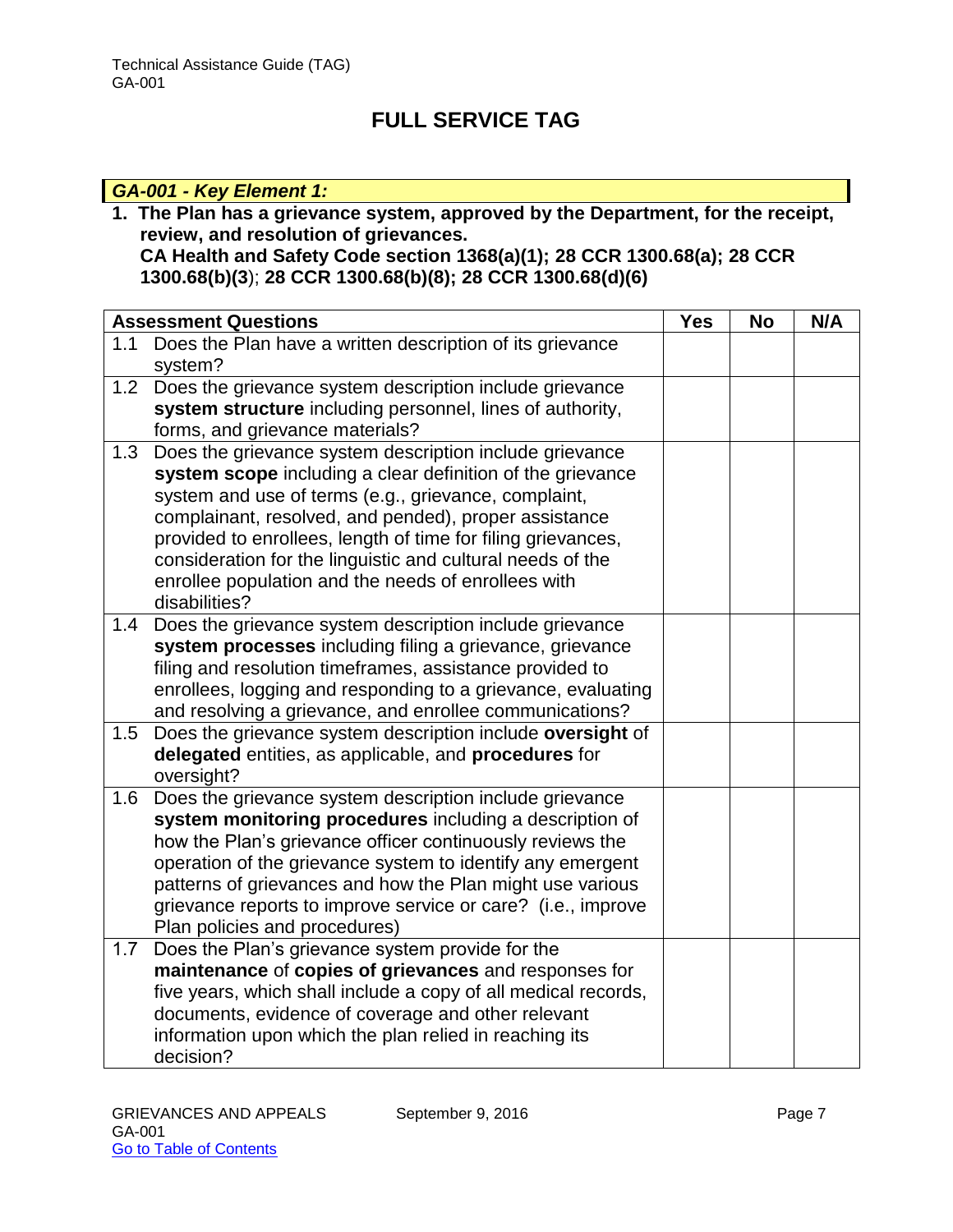| <b>Assessment Questions</b>                                                                                                  | Yes | <b>No</b> | N/A |
|------------------------------------------------------------------------------------------------------------------------------|-----|-----------|-----|
| 1.8 If the Plan has multiple levels of grievance/appeal, are all                                                             |     |           |     |
| levels completed within 30 days?                                                                                             |     |           |     |
| 1.9 Does the Plan assure that there is no discrimination against<br>an enrollee or subscriber (including cancellation of the |     |           |     |
| contract) on the grounds that the complainant filed a                                                                        |     |           |     |
| grievance?                                                                                                                   |     |           |     |

### *GA-001 - Key Element 2:*

**2. There is an officer of the Plan who has primary responsibility for the grievance process who identifies and reports emergent patterns of grievances to formulate policy changes and procedural improvements in the Plan's administration.** 

**CA Health and Safety Code section 1367.01(j)**; **28 CCR 1300.68(b)(1) and (5); 28 CCR 1300.68(d)(2)** 

|     | <b>Assessment Questions</b>                                     | <b>Yes</b> | <b>No</b> | N/A |
|-----|-----------------------------------------------------------------|------------|-----------|-----|
| 2.1 | Is there a designated Plan officer who has primary              |            |           |     |
|     | responsibility for oversight and evaluation of the grievance    |            |           |     |
|     | process?                                                        |            |           |     |
| 2.2 | Does this officer identify and report patterns of grievances to |            |           |     |
|     | formulate policy changes and procedural improvements in         |            |           |     |
|     | Plan administration?                                            |            |           |     |
|     | 2.3 Does this officer regularly monitor Plan compliance with    |            |           |     |
|     | grievance regulations, policies and procedures?                 |            |           |     |
| 2.4 | Does the Plan regularly conduct aggregate analysis of           |            |           |     |
|     | grievances and appeals to track and trend potential issues      |            |           |     |
|     | and barriers to care?                                           |            |           |     |
|     | 2.5 Does the Plan's grievance officer or his designee review    |            |           |     |
|     | the written record of grievances periodically and document      |            |           |     |
|     | such review?                                                    |            |           |     |
| 2.6 | Does the Plan's governing body review the written record        |            |           |     |
|     | of grievances periodically and document such review?            |            |           |     |
| 2.7 | Does the Plan's grievance process require that management       |            |           |     |
|     | responsible for the operational area that is the subject of the |            |           |     |
|     | grievance review such grievances?                               |            |           |     |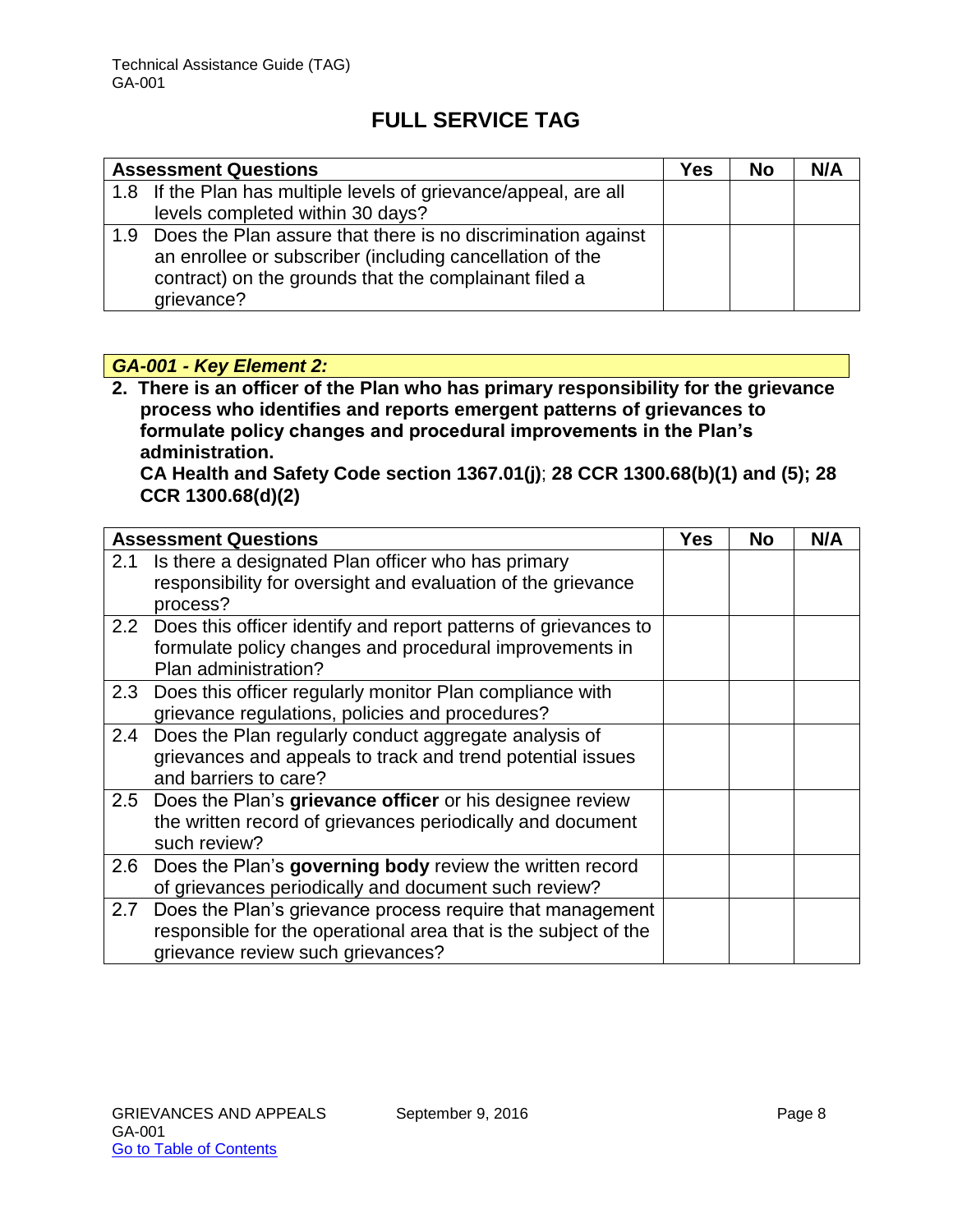### *GA-001 - Key Element 3:*

### **3. The Plan has established an effective mechanism for documenting and tracking grievances.**

**California Health and Safety Code section 1368(a)(4)(B); 28 CCR 1300.68(b)(5); 28 CCR 1300.68(d)(8); 28 CCR 1300.68(e) and (f)(1)** 

|     | <b>Assessment Questions</b>                                   | <b>Yes</b> | <b>No</b> | N/A |
|-----|---------------------------------------------------------------|------------|-----------|-----|
| 3.1 | Does the Plan keep a written record of each grievance         |            |           |     |
|     | received; including the date received, the plan               |            |           |     |
|     | representative recording the grievance, a summary or other    |            |           |     |
|     | documents describing the grievance, and its disposition?      |            |           |     |
| 3.2 | Does the Plan's grievance system have the capability of       |            |           |     |
|     | indicating the total number of grievances received, pending,  |            |           |     |
|     | and resolved in favor of the enrollee?                        |            |           |     |
| 3.3 | Does the Plan's grievance system have the capability of       |            |           |     |
|     | indicating the total number of grievances received, pending,  |            |           |     |
|     | and resolved at all levels of grievance review?               |            |           |     |
| 3.4 | Does the Plan's grievance system have the capability of       |            |           |     |
|     | indicating the total number of grievances received,           |            |           |     |
|     | pending, and resolved, and describing the issue or issues     |            |           |     |
|     | raised in grievances as 1) coverage disputes, 2) disputes     |            |           |     |
|     | involving medical necessity, 3) complaints about the quality  |            |           |     |
|     | of care, 4) complaints about access to care (including        |            |           |     |
|     | complaints about the waiting time for appointments), 5)       |            |           |     |
|     | complaints about the quality of service, and 6) other issues? |            |           |     |
| 3.5 | Does the Plan's grievance system track the number and         |            |           |     |
|     | percentage of grievances pending over 30 calendar days?       |            |           |     |
| 3.6 | For grievances exempt from acknowledgement requirements       |            |           |     |
|     | (grievances received over the phone, by facsimile, by e-mail, |            |           |     |
|     | or online through the Plan's Internet Web site, resolved the  |            |           |     |
|     | next day, and not coverage, medical necessity or              |            |           |     |
|     | experimental/investigational disputes) does the Plan          |            |           |     |
|     | maintain a log of such grievances?                            |            |           |     |
| 3.7 | For grievances exempt from acknowledgement requirements       |            |           |     |
|     | (grievances received over the phone, resolved the next day,   |            |           |     |
|     | and not coverage, medical necessity or                        |            |           |     |
|     | experimental/investigational disputes does the log include    |            |           |     |
|     | the date of the call, the name and ID number of the           |            |           |     |
|     | complainant, the nature of the grievance, the resolution,     |            |           |     |
|     | and the representative who took the call and resolved the     |            |           |     |
|     | grievance?                                                    |            |           |     |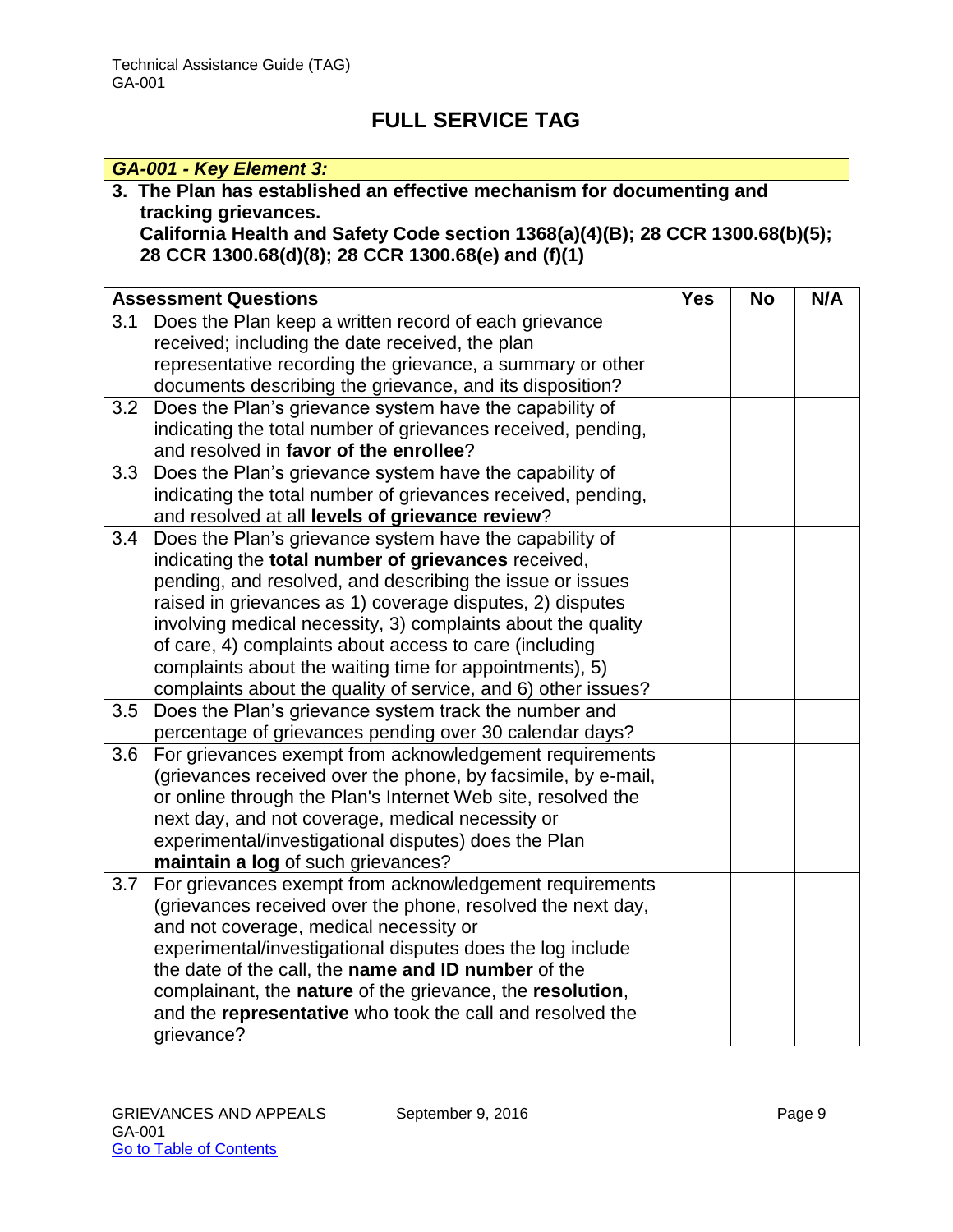**End of Requirement GA-001: Grievance System Description**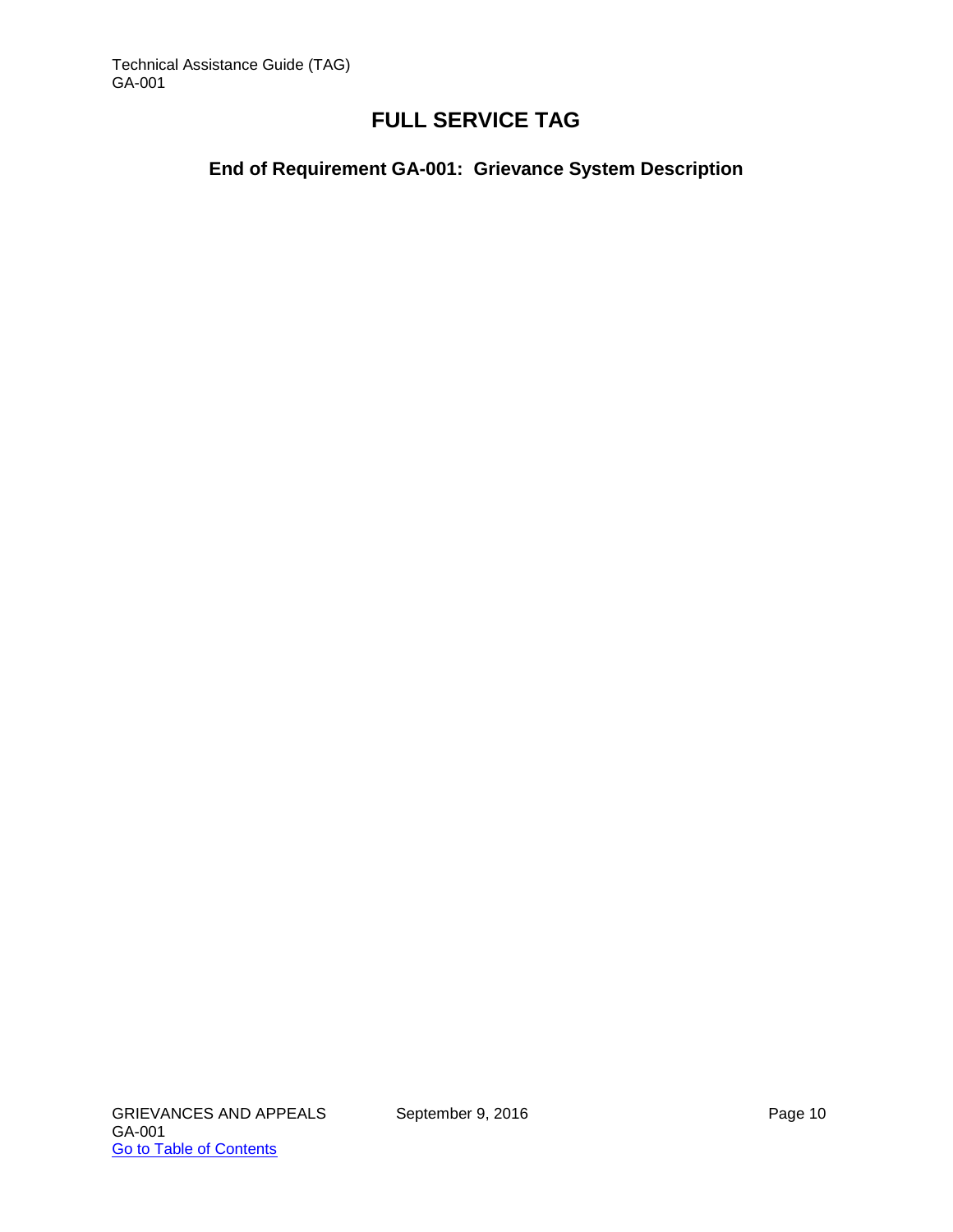#### <span id="page-11-0"></span>**Requirement GA-002: Grievance Filing**

### **STATUTORY/REGULATORY CITATIONS**

#### **CA Health and Safety Code section 1368.015**

(a) Effective July 1, 2003, every plan with a Web site shall provide an online form through its Web site that subscribers or enrollees can use to file with the plan a grievance, as described in Section 1368, online.

(b) The Internet Web site shall have an easily accessible online grievance submission procedure that shall be accessible through a hyperlink on the Web site's home page or member services portal clearly identified as "GRIEVANCE FORM." All information submitted through this process shall be processed through a secure server. (c) The online grievance submission process shall be approved the Department of Managed Health Care and shall meet the following requirements:

- (1) It shall utilize an online grievance form in HTML format that allows the user to enter required information directly into the form.
- (2) It shall allow the subscriber or enrollee to preview the grievance that will be submitted, including the opportunity to edit the form prior to submittal.
- (3) It shall include a current hyperlink to the California Department of Managed Health Care Web site, and shall include a statement in a legible font that is clearly distinguishable from other content on the page and is in a legible size and type, containing the following language: [*See* Health and Safety Code section 1368.02(b) for the specific language].

The plan shall update the URL, hyperlink, and telephone numbers in this statement as necessary.

(d) A plan that utilizes a hardware system that does not have the minimum system requirements to support the software necessary to meet the requirements of this section is exempt from these requirements until January 1, 2006.

(e) For purposes of this section, the following terms shall have the following meanings:

(1) "Homepage" means the first page or welcome page of an Internet Web site that serves as a starting point for navigation of the Internet Web site.

(2) "HTML" means Hypertext Markup Language, the authoring language used to create documents on the World Wide Web, which defines the structure and layout of a Web document.

(3) "Hyperlink" means a special HTML code that allows text or graphics to serve as a link that, when clicked on, takes a user to another place in the same document, to another document, or to another Internet Web site or Web page.

(4) "Member services portal" means the first page or welcome page of an Internet Web site that can be reached directly by the Internet Web site's homepage and that serves as a starting point for a navigation of member services available on the Internet Web site.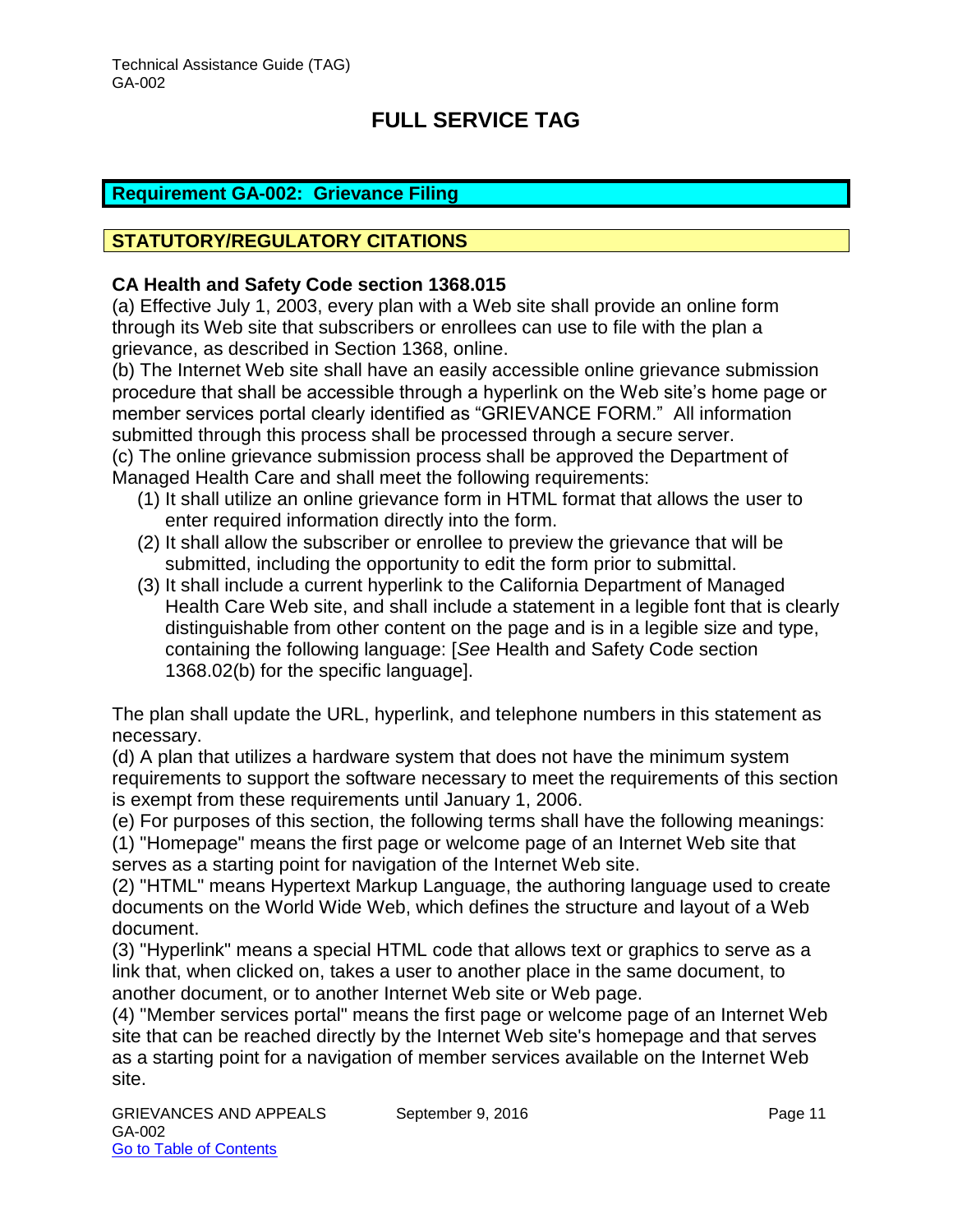(5) "Secure server" means an Internet connection to an Internet Web site that encrypts and decrypts transmissions, protecting them against third-party tampering and allowing for the secure transfer of data.

(6) "URL" or "Uniform Resource Locator" means the address of an Internet Web site or the location of a resource on the World Wide Web that allows a browser to locate and retrieve the Internet Web site or the resource.

(7) "Internet Web site" means a site or location on the World Wide Web.

(f) (1) Every health care service plan, except a plan that primarily serves Medi-Cal or Healthy Families Program enrollees, shall maintain an Internet Web site. For a health care service plan that provides coverage for professional mental health services, the Internet Web site shall include, but not be limited to, providing information to subscribers, enrollees, and providers that will assist subscribers and enrollees in accessing mental health services as well as the information described in Section 1368.016.

(2) The provision in paragraph (1) that requires compliance with Section 1368.016 shall not apply to a health care service plan that contracts with a specialized health care service plan, insurer, or other entity to cover professional mental health services for its enrollees, provided that the health care service plan provides a link on its Internet Web site to an Internet Web site operated by the specialized health care service plan, insurer, or other entity with which it contracts, and that plan, insurer, or other entity complies with Section 1368.016.

#### **CA Health and Safety Code section 1368.016**

(a) On or before January 1, 2012, every health care service plan that provides coverage for professional mental health services, including a specialized health care service plan that provides coverage for professional mental health services, shall, pursuant to subdivision (f) of Section 1368.015, include on its Internet Web site, or provide a link to, the following information:

(1) A telephone number that the enrollee or provider can call, during normal business hours, for assistance obtaining mental health benefits coverage information, including the extent to which benefits have been exhausted, in-network provider access information, and claims processing information.

(2) A link to prescription drug formularies or instructions on how to obtain the formulary, as described in Section 1367.20.

(3) A detailed summary that describes the process by which the plan reviews and authorizes or approves, modifies, or denies requests for health care services as described in Sections 1363.5 and 1367.01.

(4) Lists of providers or instructions on how to obtain the provider list, as required by Section 1367.26.

(5) A detailed summary of the enrollee grievance process as described in Sections 1368 and 1368.015.

(6) A detailed description of how an enrollee may request continuity of care pursuant to subdivisions (a) and (b) of Section 1373.95.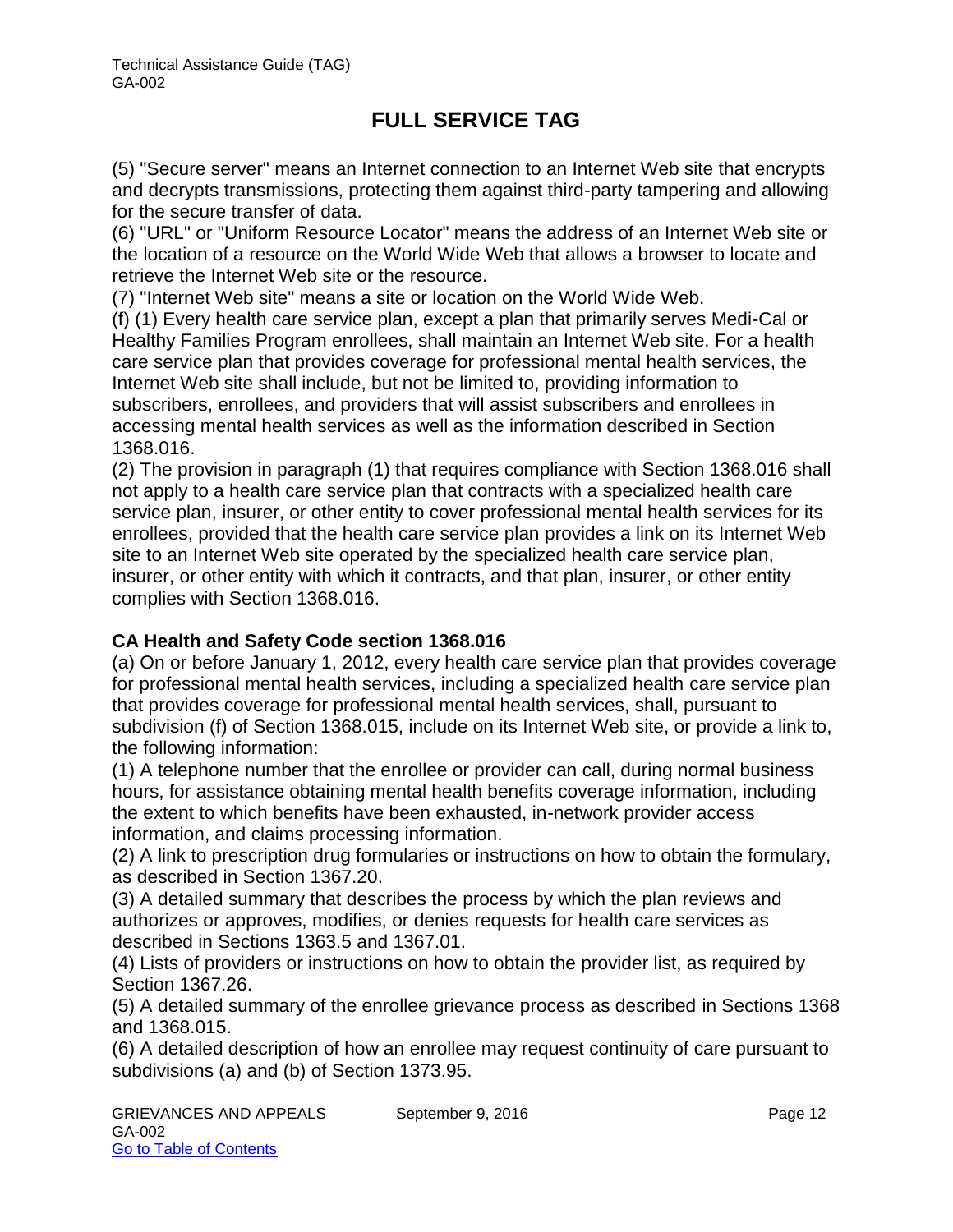(7) Information concerning the right, and applicable procedure, of an enrollee to request an independent medical review pursuant to Section 1374.30.

(b) Any modified material described in subdivision (a) shall be updated at least quarterly.

(c) The information described in subdivision (a) may be made available through a secured Internet Web site that is only accessible to enrollees.

(d) The material described in subdivision (a) shall also be made available to enrollees in hard copy upon request.

(e) Nothing in this article shall preclude a health care service plan from including additional information on its Internet Web site for applicants, enrollees or subscribers, or providers, including, but not limited to, the cost of procedures or services by health care providers in a plan's network.

(f) The department shall include on the department's Internet Web site a link to the Internet Web site of each health care service plan and specialized health care service plan described in subdivision (a).

(g) This section shall not apply to Medicare supplement insurance, Employee Assistance Programs, short-term limited duration health insurance, Champussupplement insurance, or TRI-CARE supplement insurance, or to hospital indemnity, accident-only, and specified disease insurance. This section shall also not apply to specialized health care service plans, except behavioral health-only plans.

(h) This section shall not apply to a health care service plan that contracts with a specialized health care service plan, insurer, or other entity to cover professional mental health services for its enrollees, provided that the health care service plan provides a link on its Internet Web site to an Internet Web site operated by the specialized health care service plan, insurer, or other entity with which it contracts, and that plan, insurer, or other entity complies with this section or Section 10123.199 of the Insurance Code.

### **CA Health and Safety Code section 1368.02(b)**

(b) Every health care service plan shall publish the Department's toll-free telephone number, the Department's TDD line for the hearing and speech impaired, the plan's telephone number, and the Department's Internet address, on every plan contract, on every evidence of coverage, on copies of plan grievance procedures, on plan complaint forms, and on all written notices to enrollees required under the grievance process of the plan, including any written communications to an enrollee that offer the enrollee the opportunity to participate in the grievance process of the plan and on all written responses to grievances. The Department's telephone number, the Department's TDD line, the plan's telephone number, and the Department's Internet address shall be displayed by the plan in each of these documents in 12-point boldface type in the following regular type statement:

GRIEVANCES AND APPEALS September 9, 2016 Page 13 GA-002 Go to Table of Contents "The California Department of Managed Health Care is responsible for regulating health care service plans. If you have a grievance against your health plan, you should first telephone your health plan at (**insert health plan's telephone number**) and use your health plan's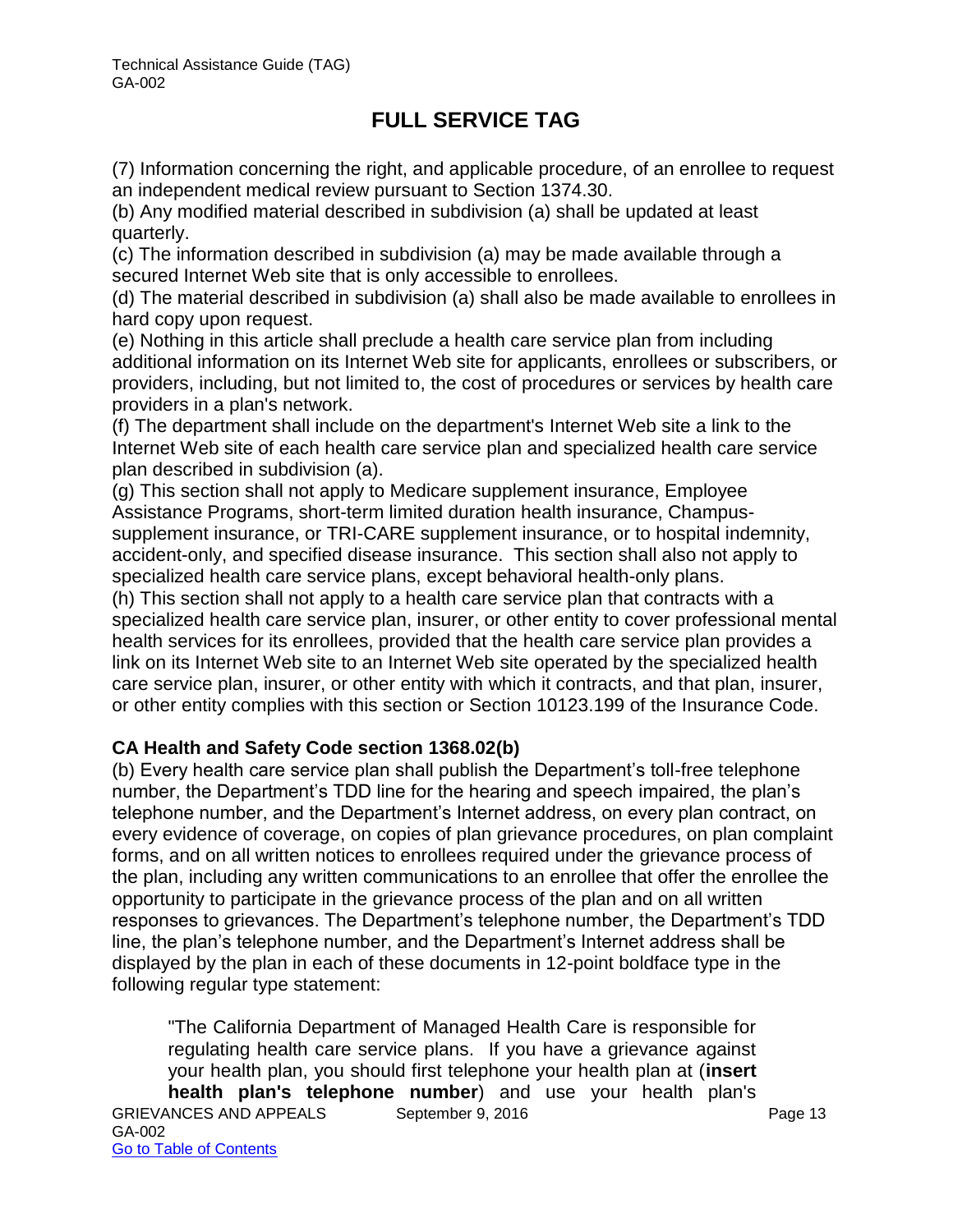grievance process before contacting the department. Utilizing this grievance procedure does not prohibit any potential legal rights or remedies that may be available to you. If you need help with a grievance involving an emergency, a grievance that has not been satisfactorily resolved by your health plan, or a grievance that has remained unresolved for more than 30 days, you may call the department for assistance. You may also be eligible for an Independent Medical Review (IMR). If you are eligible for IMR, the IMR process will provide an impartial review of medical decisions made by a health plan related to the medical necessity of a proposed service or treatment, coverage decisions for treatments that are experimental or investigational in nature and payment disputes for emergency or urgent medical services. The department also has a toll-free telephone number **(1-888-HMO-2219)** and a TDD line **(1-877- 688-9891)** for the hearing and speech impaired. The department's Internet Web site **[http://www.hmohelp.ca.gov](http://www.hmohelp.ca.gov/)** has complaint forms, IMR application forms and instructions online."

#### **28 CCR 1300.68(b)(3**)

(b) The plan's grievance system shall include the following:

 (3) The grievance system shall address the linguistic and cultural needs of its enrollee population as well as the needs of enrollees with disabilities. The system shall ensure all enrollees have access to and can fully participate in the grievance system by providing assistance for those with limited English proficiency or with a visual or other communicative impairment. Such assistance shall include, but is not limited to, translations of grievance procedures, forms, and plan responses to grievances, as well as access to interpreters, telephone relay systems and other devices that aid disabled individuals to communicate.

#### **28 CCR 1300.68(b)(4)**

(b) The plan's grievance system shall include the following:

 (4) The plan shall maintain a toll-free number, or a local telephone number in each service area, for the filing of grievances.

#### **28 CCR 1300.68(b)(6) and (7)**

(b) The plan's grievance system shall include the following:

(6) The plan grievance system shall ensure that assistance in filing grievances shall be provided at each location where grievances may be submitted. A "patient advocate" or ombudsperson may be used.

(7) Grievance forms and a description of the grievance procedure shall be readily available at each facility of the plan, on the plan's website, and from each contracting provider's office or facility. Grievance forms shall be provided promptly upon request.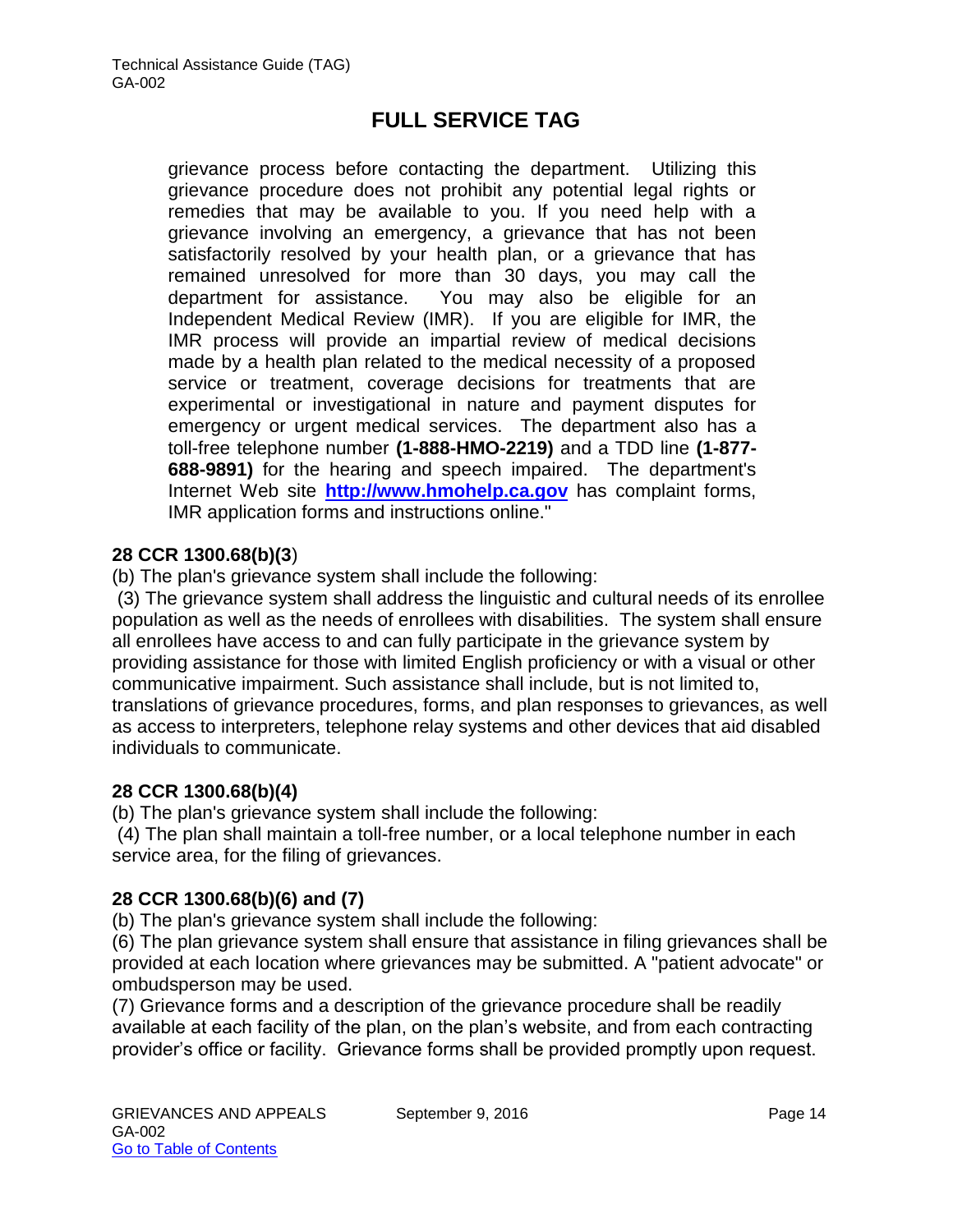#### **INDIVIDUAL(S)/POSITION(S) TO BE INTERVIEWED**

#### **Staff responsible for the activities described above, for example:**

- Medical Director
- Officer with primary responsibility for the grievance system
- Information Technology Officer
- Manager of Member Services

#### **DOCUMENT(S) TO BE REVIEWED**

- Policies and procedures for the filing of grievances at each facility of the Plan, on the Plan's Web site and from each contracting provider's office or facility
- Policies and procedures that describe how the Plan addresses the linguistic and cultural needs of its enrollee population as well as the needs of enrollees with disabilities
- Grievance forms and description of the grievance procedure that are made available at Plan and provider sites
- Grievance forms and other materials for those with limited English proficiency or with a visual or other communicative impairment
- Plan Web site
- Web site system documentation, flow charts, and protocols
- Evidence of toll-free or local numbers for each service area
- Toll-free or local telephone number wait-time and abandonment rate reports

#### *GA-002 - Key Element 1:*

**1. The Plan ensures that grievance forms, a description of the grievance procedure, and assistance in filing grievances are readily available at each contracting provider's office, contracting facility, or Plan facility. 28 CCR 1300.68(b)(6) and (7)**

|     | <b>Assessment Questions</b>                                  | <b>Yes</b> | <b>No</b> | N/A |
|-----|--------------------------------------------------------------|------------|-----------|-----|
|     | 1.1 Does the Plan provide assistance in filing grievances at |            |           |     |
|     | each location where grievances may be submitted?             |            |           |     |
| 1.2 | Is assistance in filing grievances readily available at each |            |           |     |
|     | facility of the Plan?                                        |            |           |     |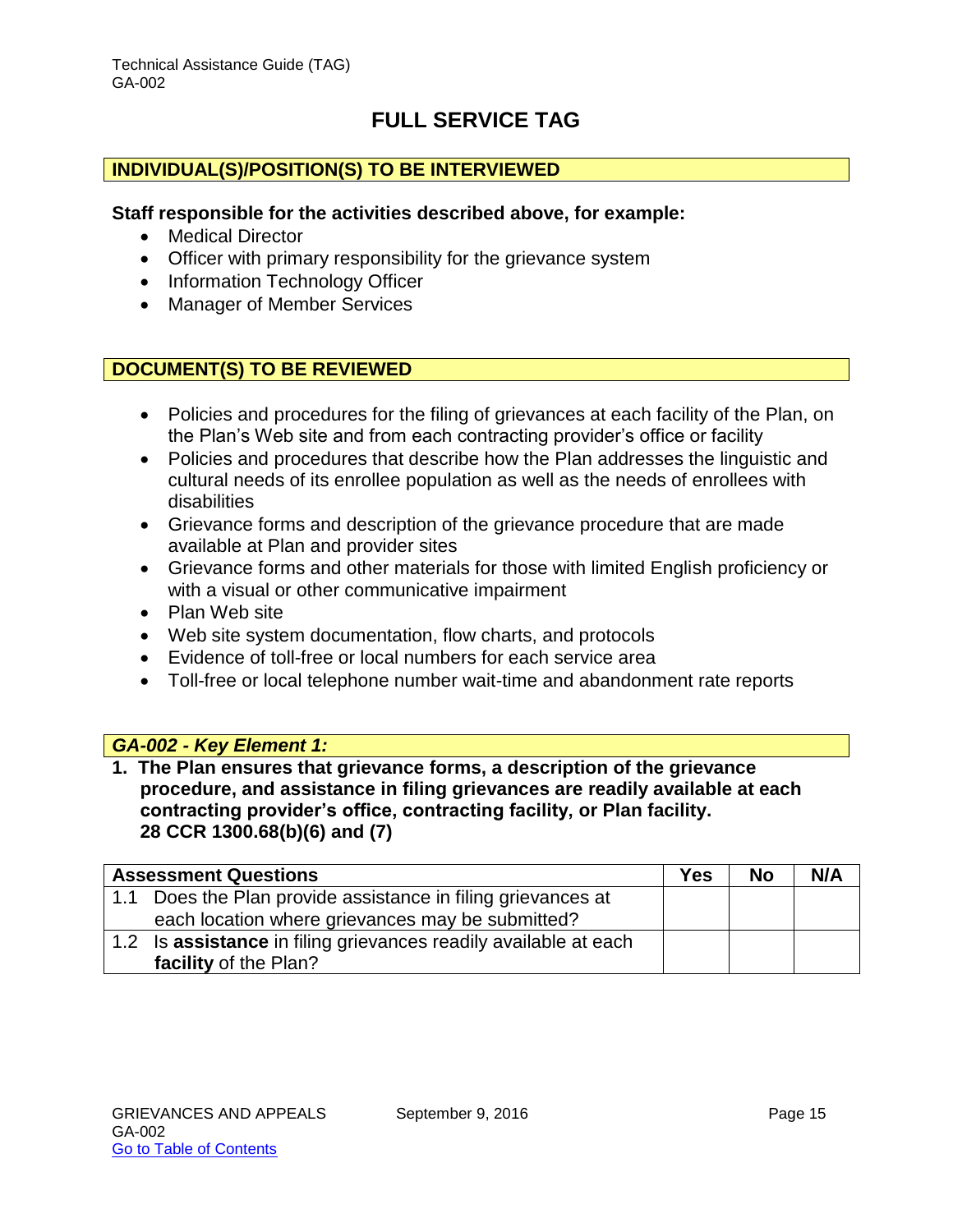| <b>Assessment Questions</b>                                      | Yes | <b>No</b> | N/A |
|------------------------------------------------------------------|-----|-----------|-----|
| 1.3 Is assistance in filing grievances readily available at each |     |           |     |
| contracting provider's office or facility?                       |     |           |     |
| 1.4 Are grievance forms and description of the grievance         |     |           |     |
| procedure readily available at each Plan facility?               |     |           |     |
| 1.5 Are grievance forms and description of the grievance         |     |           |     |
| procedure readily available at each contracting provider's       |     |           |     |
| office or facility?                                              |     |           |     |
| 1.6 Are grievance forms and description of the grievance         |     |           |     |
| procedure readily available at the Plan's Web site?              |     |           |     |

### *GA-002 - Key Element 2:*

**2. The Plan maintains a toll-free or local telephone number in each service area, for the filing of grievances. 28 CCR 1300.68(b)(4)**

| <b>Assessment Questions</b>                                                                                                              | Yes | No | N/A |
|------------------------------------------------------------------------------------------------------------------------------------------|-----|----|-----|
| Does the Plan have at least one toll-free or local telephone<br>number for the filing of grievances located within each<br>service area? |     |    |     |
| 2.2 Is the telephone number reasonably accessible?                                                                                       |     |    |     |

### *GA-002 - Key Element 3:*

**3. The Plan's grievance system effectively addresses the linguistic and cultural needs of its enrollee population as well as the needs of enrollees with disabilities.** 

**28 CCR 1300.68(b)(3)**

| <b>Assessment Questions</b>                                      | Yes | <b>No</b> | N/A |
|------------------------------------------------------------------|-----|-----------|-----|
| 3.1 Does the Plan provide assistance for those with limited      |     |           |     |
| English proficiency?                                             |     |           |     |
| 3.2 Does the Plan provide assistance for those with a visual,    |     |           |     |
| hearing, or other communicative impairment?                      |     |           |     |
| 3.3 Does the Plan's assistance include translations of grievance |     |           |     |
| procedures, forms, and Plan responses to grievances, as          |     |           |     |
| well as access to interpreters, telephone relay systems and      |     |           |     |
| other devices that aid disabled individuals to communicate?      |     |           |     |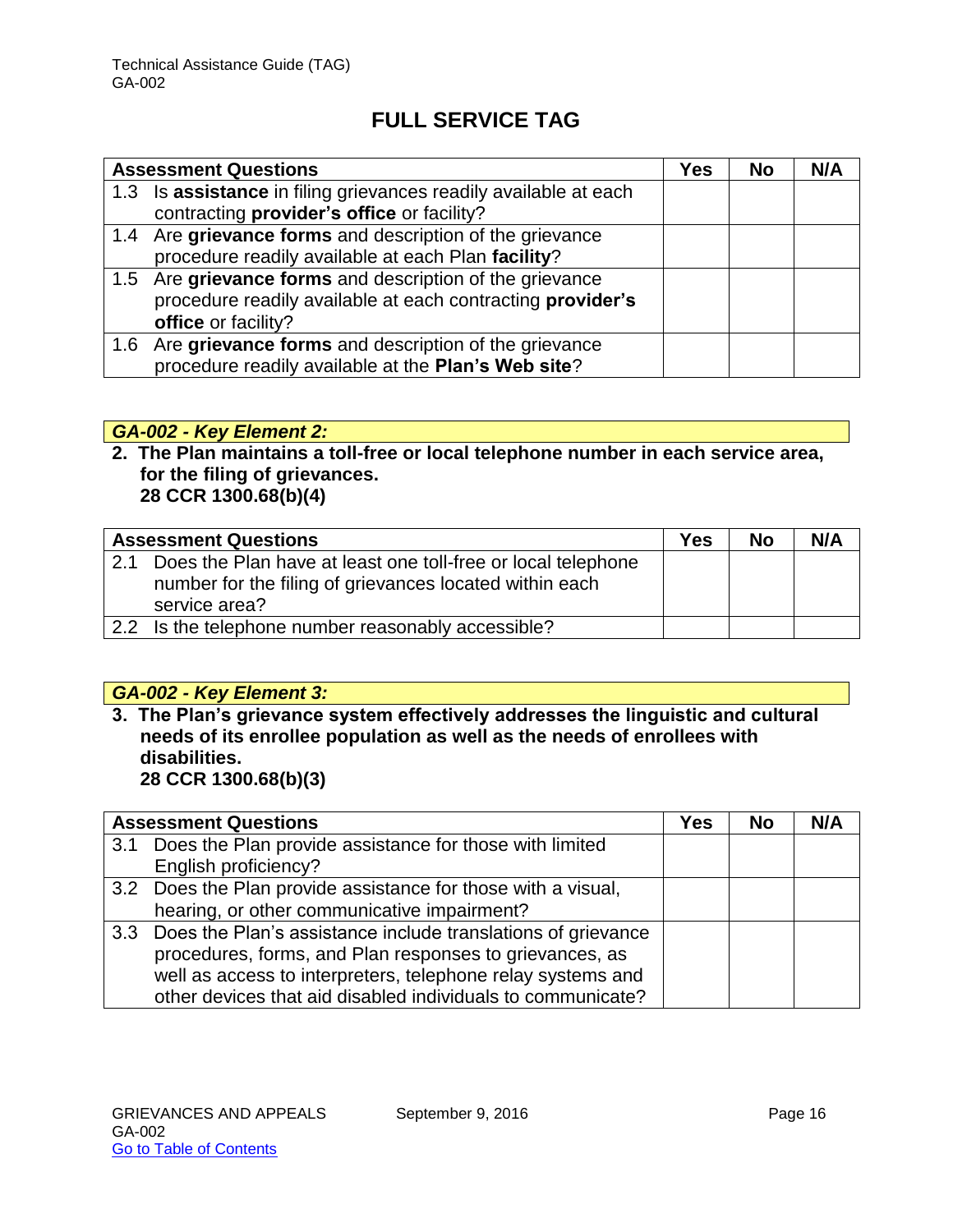#### *GA-002 - Key Element 4:*

#### **4. The Plan has an online grievance submission procedure. CA Health and Safety Code section 1368.015; CA Health and Safety Code section 1368.02(b)**

|     | <b>Assessment Questions</b>                                                                                                                                                                                                                          | Yes | <b>No</b> | N/A |
|-----|------------------------------------------------------------------------------------------------------------------------------------------------------------------------------------------------------------------------------------------------------|-----|-----------|-----|
| 4.1 | Does the Plan have an online grievance submission<br>process?                                                                                                                                                                                        |     |           |     |
| 4.2 | Is the process easily accessible through a hyperlink on the<br>Web site's home page or member services portal clearly<br>identified as, "GRIEVANCE FORM?"                                                                                            |     |           |     |
| 4.3 | Does the process utilize an online grievance form that allows<br>the user to enter required information directly into the form?                                                                                                                      |     |           |     |
| 4.4 | Does the process allow the grievant/complainant to preview<br>and edit the grievance form prior to submission?                                                                                                                                       |     |           |     |
| 4.5 | Does the process include a hyperlink to the DMHC Web<br>site?                                                                                                                                                                                        |     |           |     |
| 4.6 | Does the process include a statement in a legible font and<br>size clearly distinguishable from other content on the page<br>containing the statement from 1368.02(b) in which URL,<br>hyperlink, and telephone numbers are updated as<br>necessary? |     |           |     |
| 4.7 | Is all information submitted online done through a secure<br>server?                                                                                                                                                                                 |     |           |     |

### *GA-002 – Key Element 5*

#### **5. The Plan's public Web site includes all elements required by Section 1368.016. CA Health and Safety Code section 1368.016**

#### **NOTE:**

- a) Does the FS Plan provide mental health services via a plan to plan agreement? **If no, proceed to question 5.1**
- b) If yes, then does the FS Plan have a link on its Web site to the Specialized Mental health plan?
- c) If the Plan does have a link to its specialized mental health plan, then go to the mental health plan's Web site to answer questions 5.1 through 5.7. (As per section 1368.016(h).)

Paste Mental Health Plan's URL here

| <b>Assessment Questions</b>                                           | <b>Yes</b> | <b>No</b> | N/A |
|-----------------------------------------------------------------------|------------|-----------|-----|
| 5.1 Does the Plan include on its Internet Web site, or provide a link |            |           |     |
| to a telephone number that the enrollee or provider can call,         |            |           |     |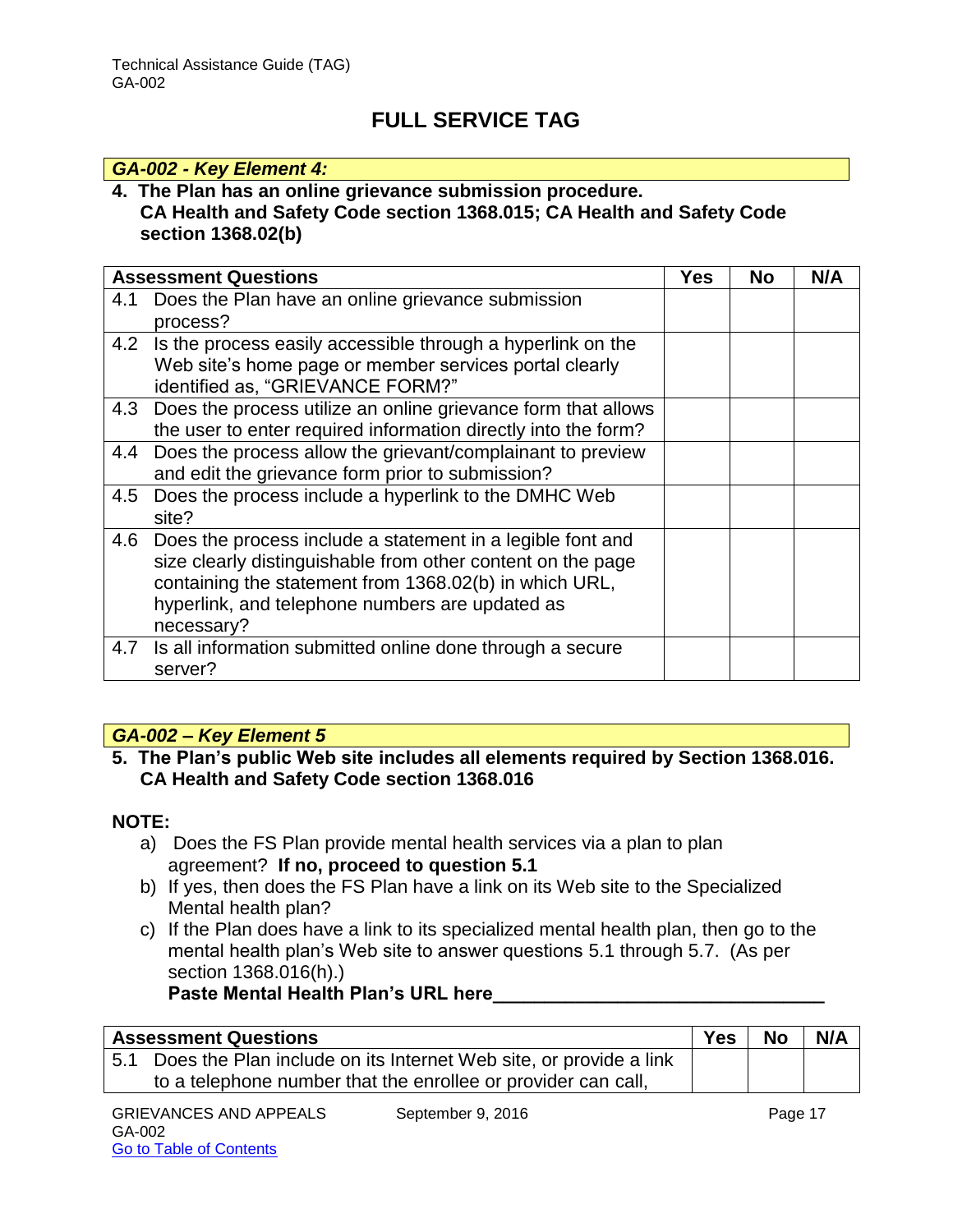|     | <b>Assessment Questions</b>                                                                                                                                                                                                                                                                                                                              | <b>Yes</b> | <b>No</b> | N/A |
|-----|----------------------------------------------------------------------------------------------------------------------------------------------------------------------------------------------------------------------------------------------------------------------------------------------------------------------------------------------------------|------------|-----------|-----|
|     | during normal business hours, for assistance obtaining mental<br>health benefits coverage information, including the extent to<br>which benefits have been exhausted, in-network provider<br>access information, and claims processing information (As per<br>section 1368.016 (a)(1))<br>Paste URL where this information can be found:                 |            |           |     |
|     |                                                                                                                                                                                                                                                                                                                                                          |            |           |     |
| 5.2 | Does the Plan include on its Internet Web site, or provide a link<br>to prescription drug formularies or instructions on how to obtain<br>the formulary, as described in section 1367.20 (As per section<br>1368.016 (a)(2)?<br>Paste URL where this information can be found:                                                                           |            |           |     |
|     | Date last updated: Date last updated:                                                                                                                                                                                                                                                                                                                    |            |           |     |
| 5.3 | Does the Plan include on its Internet Web site, or provide a link<br>to a detailed summary that describes the process by which the<br>Plan reviews approves, modifies, or denies requests for health<br>care services as described in sections 1363.5 and<br>1367.01? (As per section 1368.016(a)(3).)<br>Paste URL where this information can be found: |            |           |     |
|     | Date last updated: ___________________                                                                                                                                                                                                                                                                                                                   |            |           |     |
| 5.4 | Does the Plan include on its Internet Web site, or provide lists<br>of providers or instructions on how to obtain the provider list, as<br>required by section 1367.26? (As per section 1368.016(a)(4).)<br>Paste URL where this information can be found:                                                                                               |            |           |     |
|     | Date last updated: _______                                                                                                                                                                                                                                                                                                                               |            |           |     |
| 5.5 | Does the Plan include on its Internet Web site, or provide a<br>detailed summary of the enrollee grievance process as<br>described in sections 1368 and 1368.015? (As per section<br>1368.016(a)(5).<br>Paste URL where this information can be found:                                                                                                   |            |           |     |
|     |                                                                                                                                                                                                                                                                                                                                                          |            |           |     |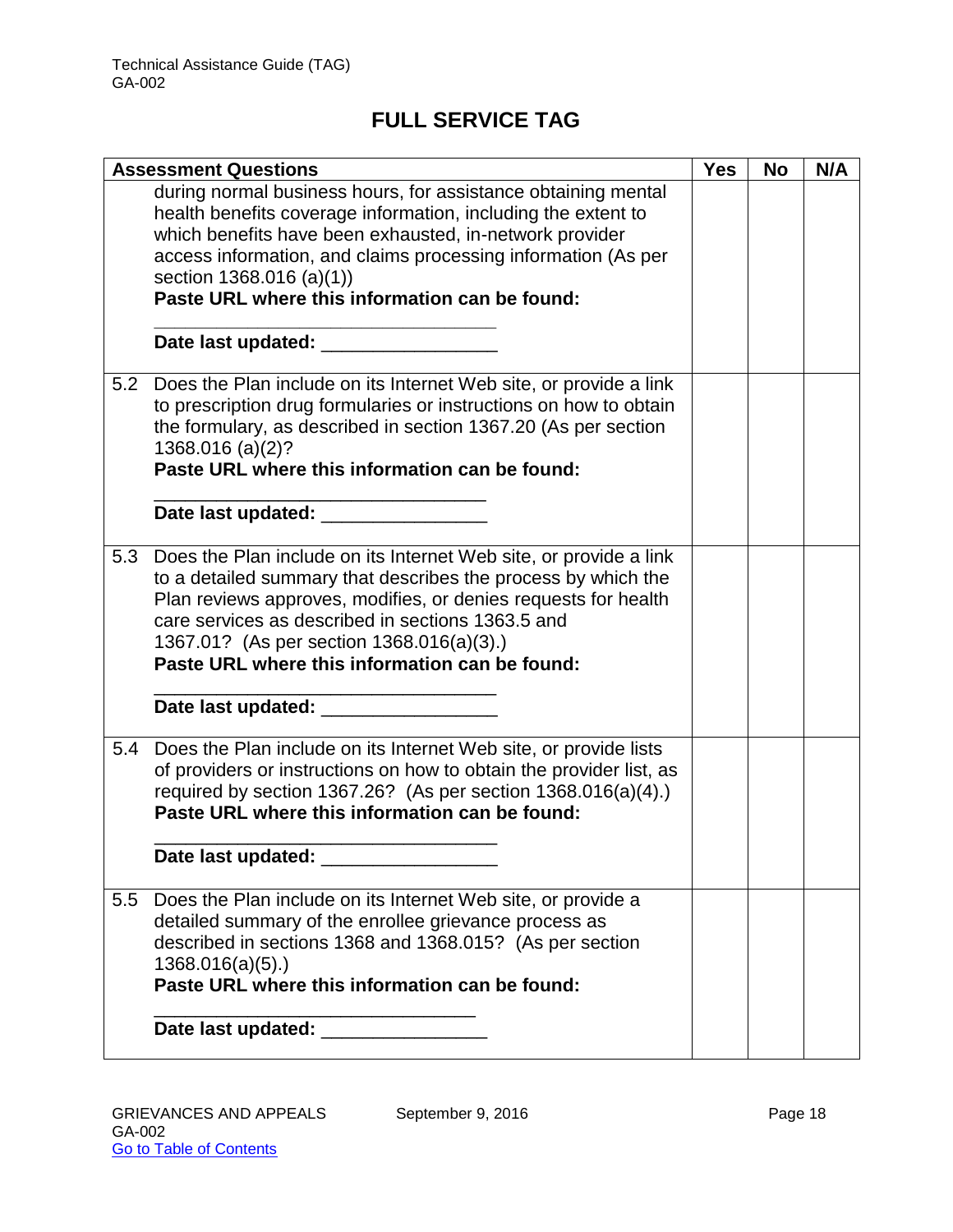| <b>Assessment Questions</b>                                                                                                                                                                                                                                                                                  | <b>Yes</b> | <b>No</b> | N/A |
|--------------------------------------------------------------------------------------------------------------------------------------------------------------------------------------------------------------------------------------------------------------------------------------------------------------|------------|-----------|-----|
| 5.6 Does the Plan include on its Internet Web site, or provide a<br>detailed description of how an enrollee may request Continuity<br>of Care pursuant to subdivisions (a) and (b) of section<br>1373.95? (As per section 1368.016(a)(6).)<br>Paste URL where this information can be found:                 |            |           |     |
| Date last updated:                                                                                                                                                                                                                                                                                           |            |           |     |
| 5.7 Does the Plan include on its Internet Web site, or provide<br>information concerning the right, and applicable procedure, of<br>an enrollee to request an independent medical review pursuant<br>to section 1374.30? (As per section 1368.016 (a)(7).)<br>Paste URL where this information can be found: |            |           |     |
| Date last updated:                                                                                                                                                                                                                                                                                           |            |           |     |

### **End of Requirement GA-002: Grievance Filing**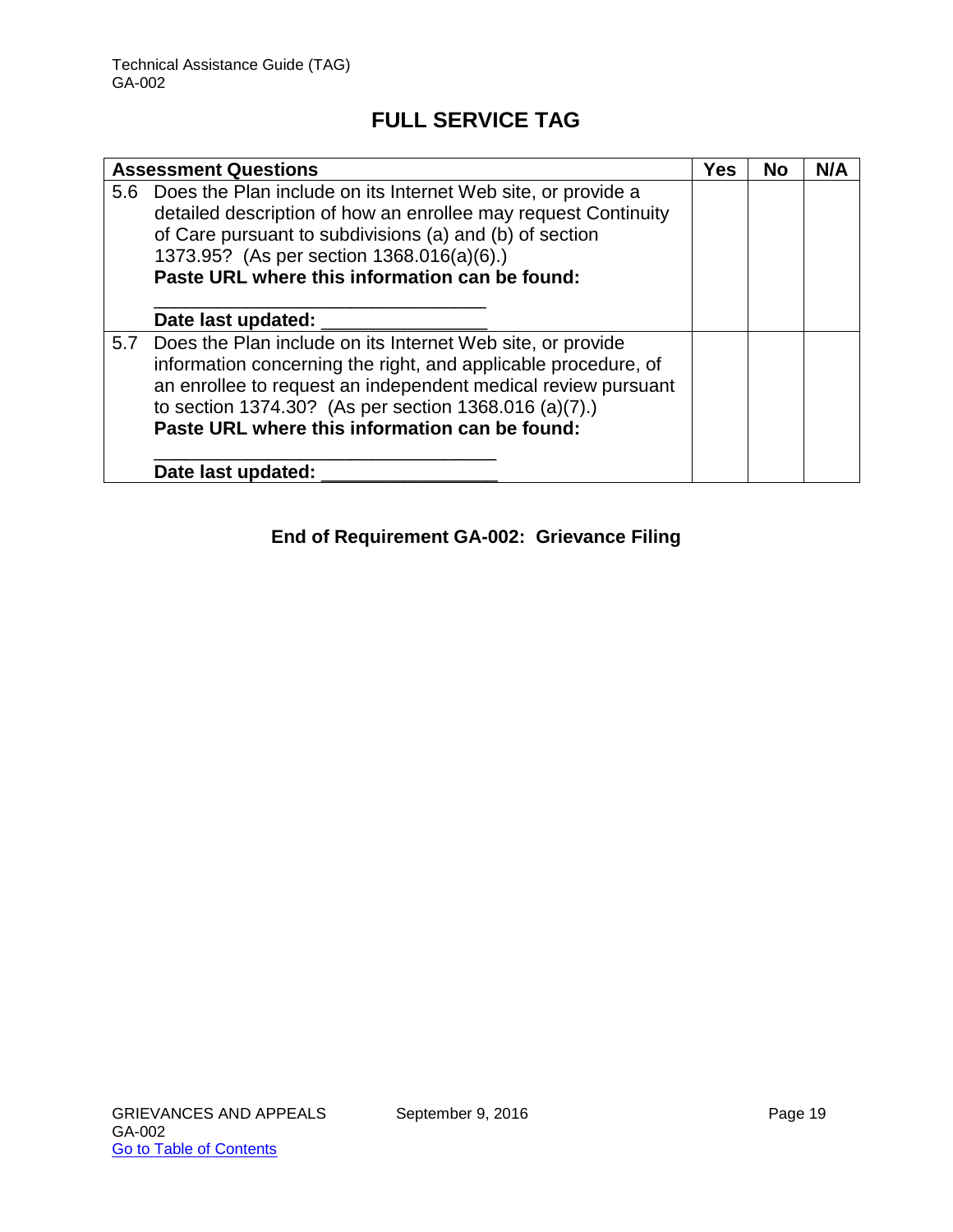### <span id="page-20-0"></span>**Requirement GA-003: Grievance Receipt, Review and Resolution**

#### **STATUTORY/REGULATORY CITATIONS**

#### **CA Health and Safety Code section 1367.01(e)**

(e) No individual, other than a licensed physician or a licensed health care professional who is competent to evaluate the specific clinical issues involved in the health care services requested by the provider, may deny or modify requests for authorization of health care services for an enrollee for reasons of medical necessity. The decision of the physician or other health care professional shall be communicated to the provider and the enrollee pursuant to subdivision (h).

#### **CA Health and Safety Code section 1368.01(a)**

(a) The grievance system shall require the plan to resolve grievances

#### **CA Health and Safety Code 1368(a)(4)(B)**

(a) Every plan shall do all of the following:

(4) (A) Provide for a written acknowledgment within five calendar days of the receipt of a grievance, except as noted in subparagraph (B). The acknowledgment shall advise the complainant of the following:

(i) That the grievance has been received.

(ii) The date of receipt.

(iii) The name of the plan representative and the telephone number and address of the plan representative who may be contacted about the grievance.

(B) Grievances received by telephone, by facsimile, by e-mail, or online through the plan's Internet Web site pursuant to Section 1368.015, that are not coverage disputes, disputed health care services involving medical necessity, or experimental or investigational treatment and that are resolved by the next business day following receipt are exempt from the requirements of subparagraph (A) and paragraph (5). The plan shall maintain a log of all these grievances. The log shall be periodically reviewed by the plan and shall include the following information for each complaint:

- (i) The date of the call.
- (ii) The name of the complainant.
- (iii) The complainant's member identification number.
- (iv) The nature of the grievance.
- (v) The nature of the resolution.

(vi) The name of the plan representative who took the call and resolved the grievance.

#### **CA Health and Safety Code section 1368.02(b)**

(b) Every health care service plan shall publish the department's toll-free telephone number, the department's TDD line for the hearing and speech impaired, the plan's telephone number, and the department's Internet address, on every plan contract, on every evidence of coverage, on copies of plan grievance procedures, on plan complaint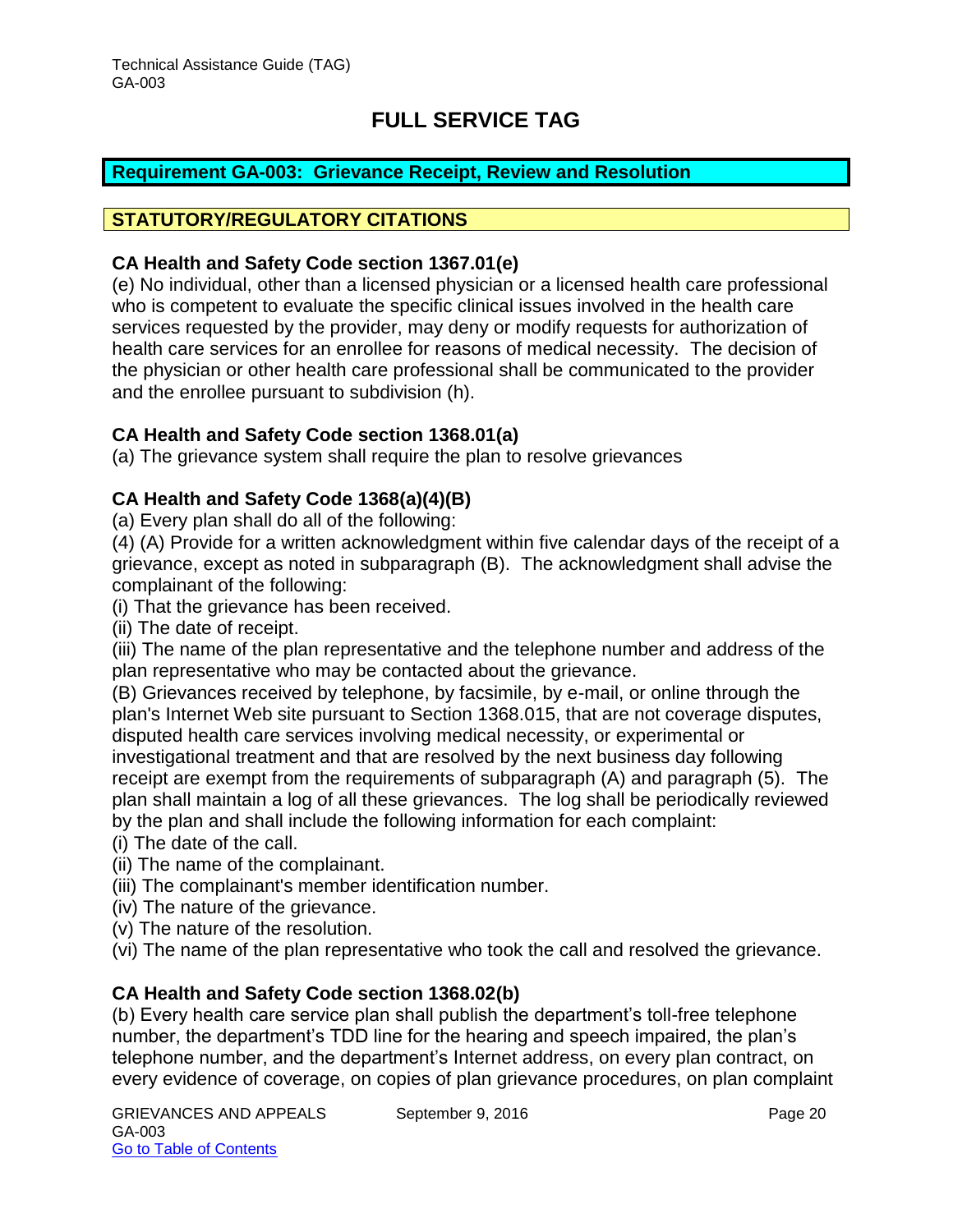forms, and on all written notices to enrollees required under the grievance process of the plan, including any written communications to an enrollee that offer the enrollee the opportunity to participate in the grievance process of the plan and on all written responses to grievances. The department's telephone number, the department's TDD line, the plan's telephone number, and the department's Internet address shall be displayed by the plan in each of these documents in 12-point boldface type in the following regular type statement:

"The California Department of Managed Health Care is responsible for regulating health care service plans. If you have a grievance against your health plan, you should first telephone your health plan at (**insert health plan's telephone number**) and use your health plan's grievance process before contacting the department. Utilizing this grievance procedure does not prohibit any potential legal rights or remedies that may be available to you. If you need help with a grievance involving an emergency, a grievance that has not been satisfactorily resolved by your health plan, or a grievance that has remained unresolved for more than 30 days, you may call the department for assistance. You may also be eligible for an Independent Medical Review (IMR). If you are eligible for IMR, the IMR process will provide an impartial review of medical decisions made by a health plan related to the medical necessity of a proposed service or treatment, coverage decisions for treatments that are experimental or investigational in nature and payment disputes for emergency or urgent medical services. The department also has a toll-free telephone number **(1-888-HMO-2219)** and a TDD line **(1-877- 688-9891)** for the hearing and speech impaired. The department's Internet Web site **[http://www.hmohelp.ca.gov](http://www.hmohelp.ca.gov/)** has complaint forms, IMR application forms and instructions online."

#### **CA Health and Safety Code section 1370.2**

GRIEVANCES AND APPEALS September 9, 2016 Page 21 GA-003 Go to Table of Contents Upon an appeal to the plan of a contested claim, the plan shall refer the claim to the medical director or other appropriately licensed health care provider. This health care provider or the medical director shall review the appeal and, if he or she determines that he or she is competent to evaluate the specific clinical issues presented in the claim, shall make a determination on the appealed claim. If the health care provider or medical director determines that he or she is not competent to evaluate the specific clinical issues of the appealed claim, prior to making a determination, he or she shall consult with an appropriately licensed health care provider who is competent to evaluate the specific clinical issues presented in the claim. For the purposes of this section, "competent to evaluate the specific clinical issues" means that the reviewer has education, training, and relevant expertise that is pertinent for evaluating the specific clinical issues that serve as the basis of the contested claim. The requirements of this section shall apply to claims that are contested on the basis of a clinical issue, the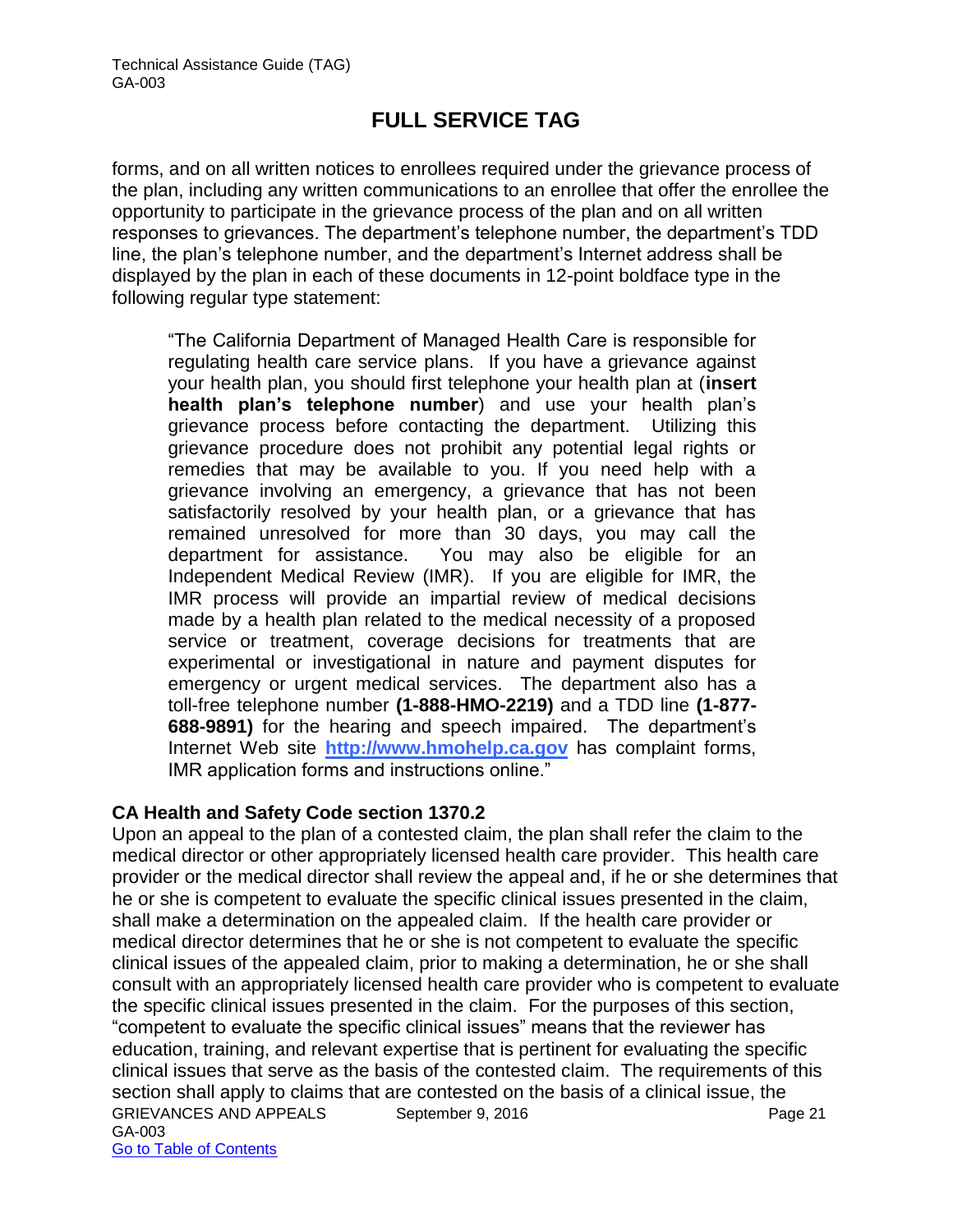necessity for treatment, or the type of treatment proposed or utilized. The plan shall determine whether or not to use an appropriate specialist provider in the review of contested claims.

### **CA Health and Safety Code section 1374.30(m)**

(m) As part of its notification to the enrollee regarding a disposition of the enrollee's grievance that denies, modifies, or delays health care services, the plan shall provide the enrollee with a one-page application form approved by the department, and an addressed envelope, which the enrollee may return to initiate an independent medical review. The plan shall include on the form any information required by the department to facilitate the completion of the independent medical review, such as the enrollee's diagnosis or condition, the nature of the disputed health care service sought by the enrollee, a means to identify the enrollee's case, and any other material information. The form shall also include the following:

- (1) Notice that a decision not to participate in the independent medical review process may cause the enrollee to forfeit any statutory right to pursue legal action against the plan regarding the disputed health care service.
- (2) A statement indicating the enrollee's consent to obtain any necessary medical records from the plan, any of its contracting providers, and any out-of-plan provider the enrollee may have consulted on the matter, to be signed by the enrollee.
- (3) Notice of the enrollee's right to provide information or documentation, either directly or through the enrollee's provider, regarding any of the following:

(A) A provider recommendation indicating that the disputed health care service is medically necessary for the enrollee's medical condition.

(B) Medical information or justification that a disputed health care service, on an urgent care or emergency basis, was medically necessary for the enrollee's medical condition.

(C) Reasonable information supporting the enrollee's position that the disputed health care service is or was medically necessary for the enrollee's medical condition, including all information provided to the enrollee by the plan or any of its contracting providers, still in the possession of the enrollee, concerning a plan or provider decision regarding disputed health care services, and a copy of any materials the enrollee submitted to the plan, still in the possession of the enrollee, in support of the grievance, as well as any additional material that the enrollee believes is relevant.

### **28 CCR 1300.68(a)(4)(A)**

(a) The grievance system shall be established in writing and provide for procedures that will receive, review and resolve grievances within 30 calendar days of receipt by the plan, or any provider or entity with delegated authority to administer and resolve the plan's grievance system. The following definitions shall apply with respect to the regulations relating to grievance systems:

(4) "Resolved" means that the grievance has reached a final conclusion with respect to

GRIEVANCES AND APPEALS September 9, 2016 CRIEVANCES AND APPEALS GA-003 Go to Table of Contents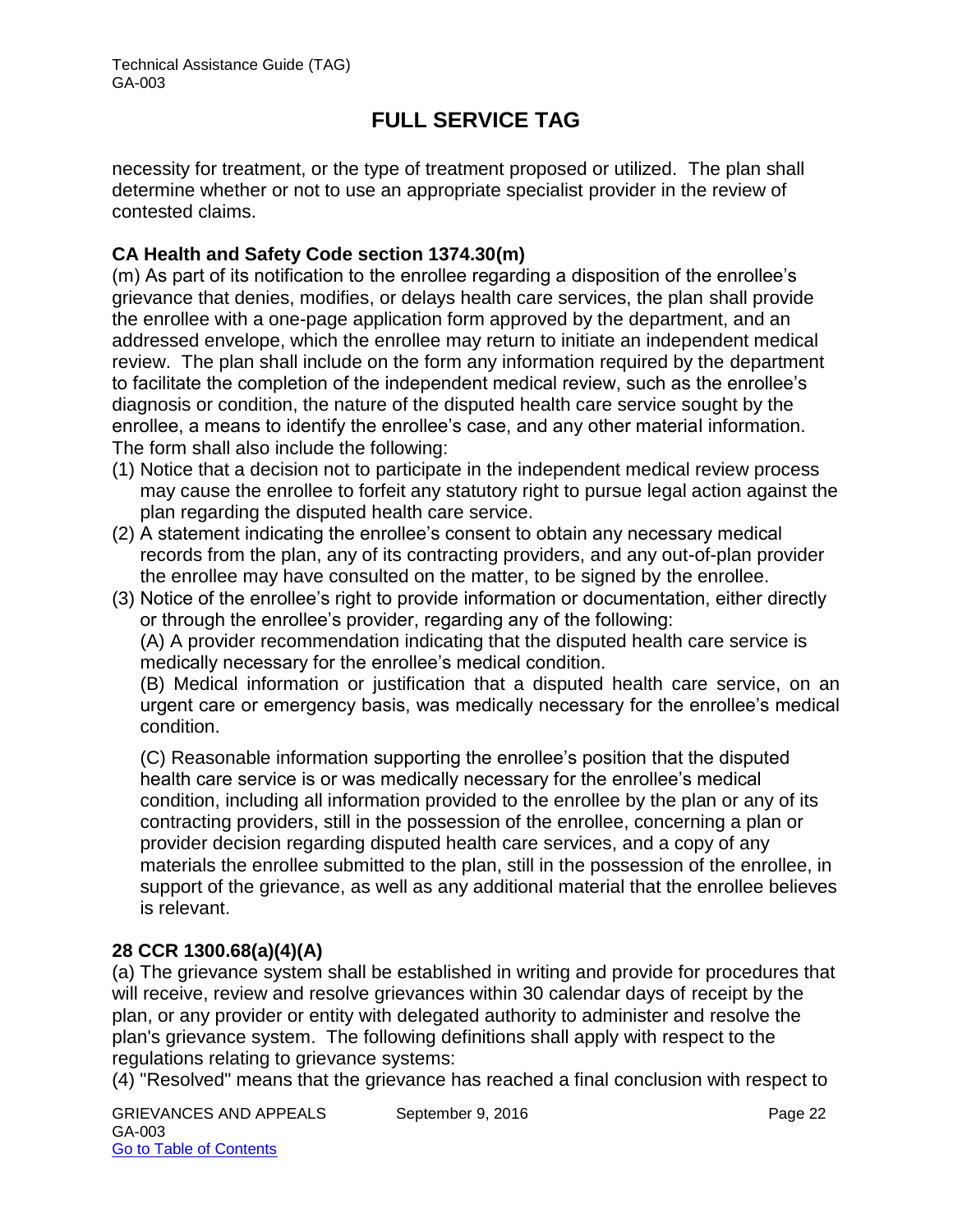the enrollee's submitted grievance, and there are no pending enrollee appeals within the plan's grievance system, including entities with delegated authority.

(A) If the plan has multiple internal levels of grievance resolution or appeal, all levels must be completed within 30 calendar days of the plan's receipt of the grievance. **28 CCR 1300.68(b)(3)** 

Every health care service plan shall establish a grievance system pursuant to the requirements of Section 1368 of the Act.

(b) The plan's grievance system shall include the following:

(3) The grievance system shall address the linguistic and cultural needs of its enrollee population as well as the needs of enrollees with disabilities. The system shall ensure all enrollees have access to and can fully participate in the grievance system by providing assistance for those with limited English proficiency or with a visual or other communicative impairment. Such assistance shall include, but is not limited to, translations of grievance procedures, forms, and plan responses to grievances, as well as access to interpreters, telephone relay systems and other devices that aid disabled individuals to communicate. Plans shall develop and file with the Department a policy describing how they ensure that their grievance system complies with this subsection within 90 days of the effective date of this regulation.

### **28 CCR 1300.68(d)(1)**

(d) The Plan shall respond to grievances as follows:

(1) A grievance system shall provide for a written acknowledgment within five (5) calendar days of receipt, except as noted in subsection (d)(8). The acknowledgment will advise the complainant that the grievance has been received, the date of receipt, and provide the name of the plan representative, telephone number and address of the plan representative who may be contacted about the grievance.

### **28 CCR 1300.68(d)(3)**

(d) The Plan shall respond to grievances as follows:

(3) The plan's resolution, containing a written response to the grievance shall be sent to the complainant within thirty (30) calendar days of receipt, except as noted in subsection (d)(8). The written response shall contain a clear and concise explanation of the plan's decision. Nothing in this regulation requires a plan to disclose information to the grievant that is otherwise confidential or privileged by law.

### **28 CCR 1300.68(d)(4), (5) and (7)**

(d) The Plan shall respond to grievances as follows:

GRIEVANCES AND APPEALS September 9, 2016 Page 23 GA-003 Go to Table of Contents (4) For grievances involving delay, modification or denial of services based on a determination in whole or in part that the service is not medically necessary, the plan shall include in its written response, the reasons for its determination. The response shall clearly state the criteria, clinical guidelines or medical policies used in reaching the determination. The plan's response shall also advise the enrollee that the determination may be considered by the Department's independent medical review system. The response shall include an application for independent medical review and instructions,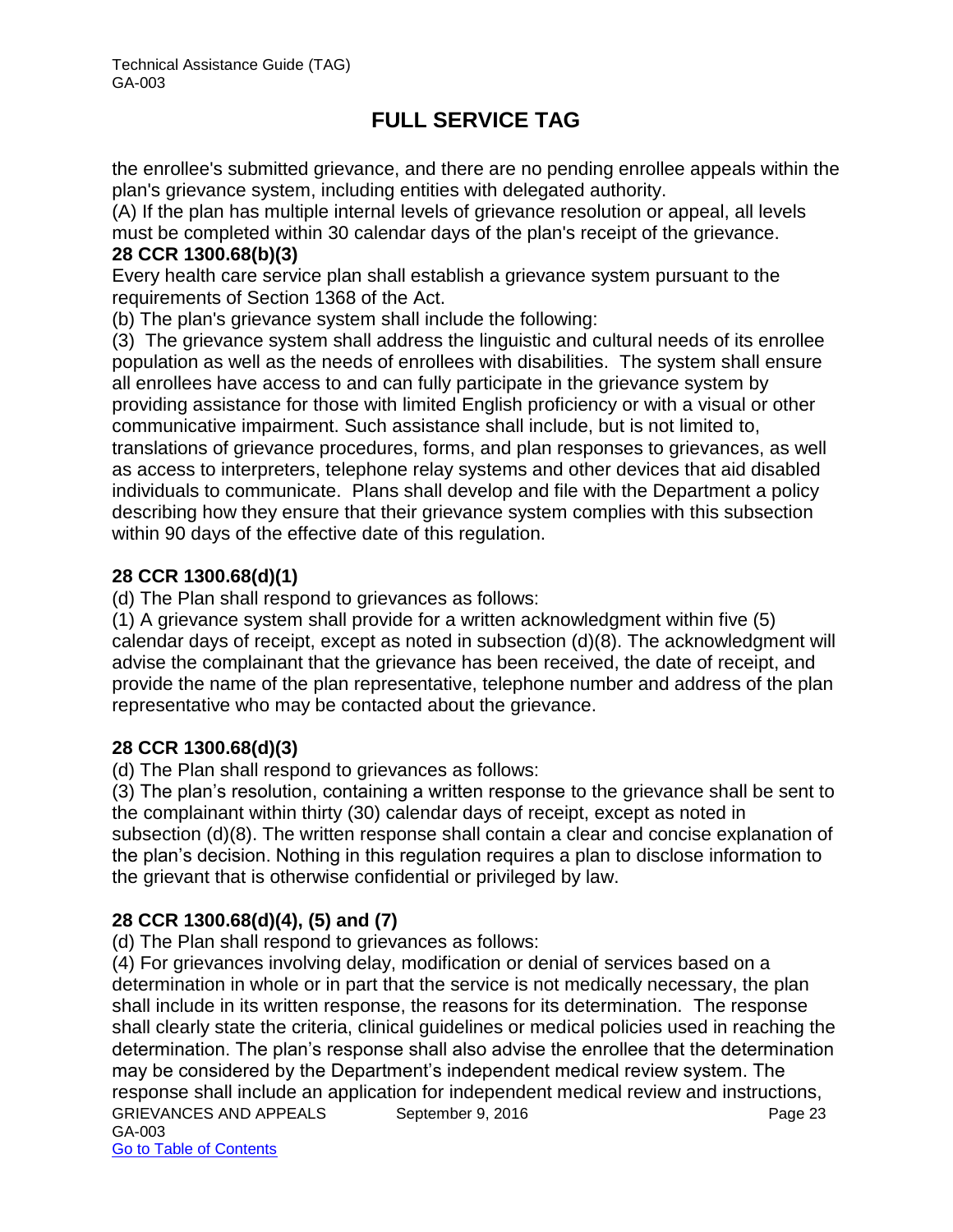including the Department's toll-free telephone number for further information and an envelope addressed to the Department of Managed Health Care, HMO Help Center, 980 Ninth Street, 5<sup>th</sup> Floor, Sacramento, CA 95814.

 (5) Plan responses to grievances involving a determination that the requested service is not a covered benefit shall specify the provision in the contract, evidence of coverage or member handbook that excludes the service. The response shall either identify the document and page where the provision is found, direct the grievant to the applicable section of the contract containing the provision, or provide a copy of the provision and explain in clear concise language how the exclusion applied to the specific health care service or benefit requested by the enrollee. In addition to the notice set forth at Section 1368.02(b) of the Act, the response shall also include a notice that if the enrollee believes the decision was denied on the grounds that it was not medically necessary, the Department should be contacted to determine whether the decision is eligible for an independent medical review.

(7) The Department's telephone number, the California Relay Service's telephone numbers, the plan's telephone number and the Department's Internet address shall be displayed in all of the plan's acknowledgments and responses to grievances in 12-point boldface type with the statement contained in subsection (b) of Section 1368.02 of the Act.

### **28 CCR 1300.68(d)(1) and (7)**

(d) The Plan shall respond to grievances as follows:

(1) A grievance system shall provide for a written acknowledgment within five (5) calendar days of receipt, except as noted in subsection (d)(8). The acknowledgment will advise the complainant that the grievance has been received, the date of receipt, and provide the name of the plan representative, telephone number and address of the plan representative who may be contacted about the grievance.

(7) The Department's telephone number, the California Relay Service's telephone numbers, the plan's telephone number and the Department's Internet address shall be displayed in all of the plan's acknowledgments and responses to grievances in 12-point boldface type with the statement contained in subsection (b) of Section 1368.02 of the Act.

### **28 CCR 1300.68(d)(8)**

(d) The Plan shall respond to grievances as follows:

(8) Grievances received over the telephone that are not coverage disputes, disputed health care services involving medical necessity or experimental or investigational treatment, and that are resolved by the close of the next business day, are exempt from the requirement to send a written acknowledgment and response. The plan shall maintain a log of all such grievances containing the date of the call, the name of the complainant, member identification number, nature of the grievance, nature of resolution, and the plan representative's name who took the call and resolved the grievance. The information contained in this log shall be periodically reviewed by the plan as set forth in Subsection (b).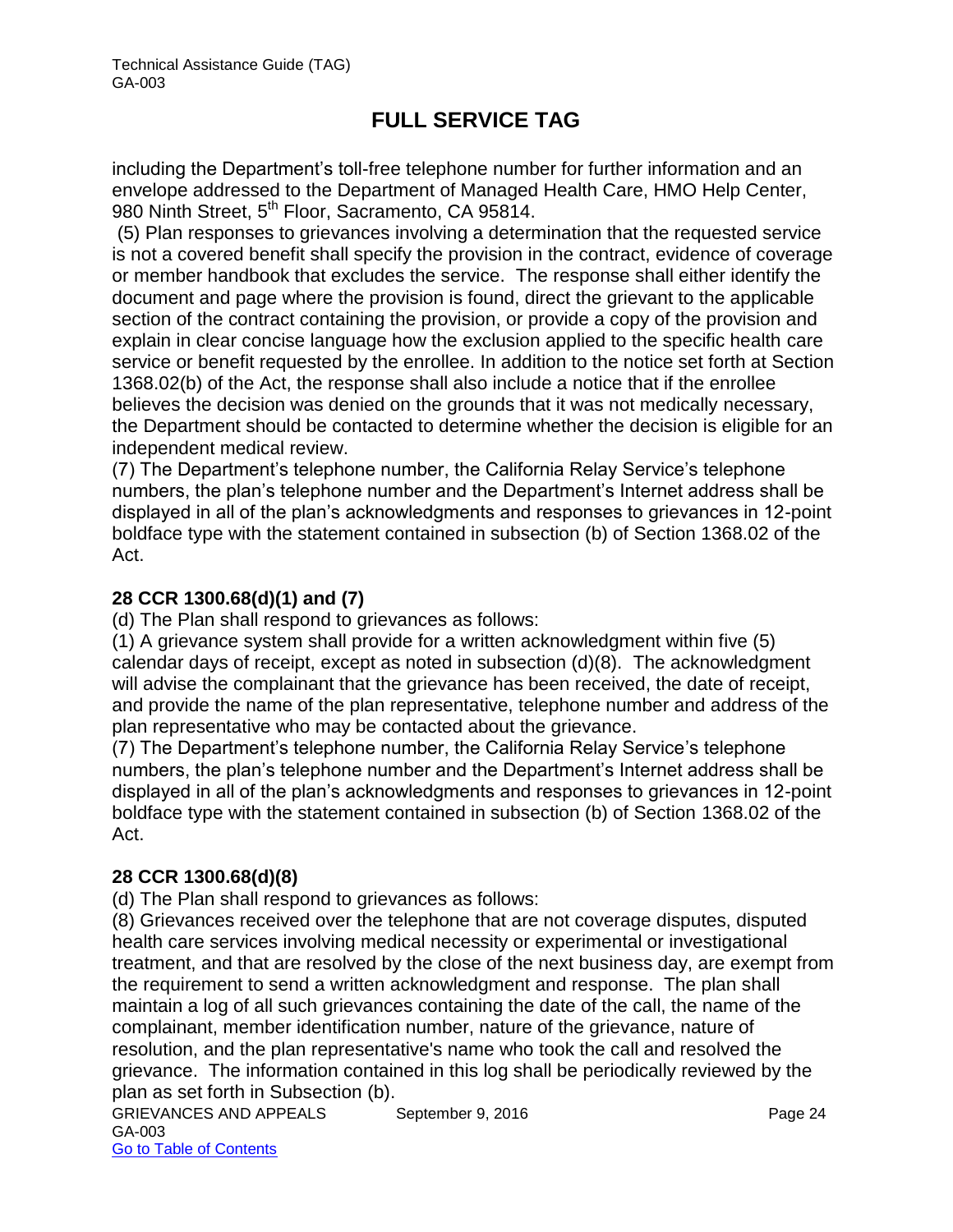### **INDIVIDUAL(S)/POSITION(S) TO BE INTERVIEWED**

#### **Staff responsible for the activities described above, for example:**

- Medical Director
- Officer with primary responsibility for the grievance system
- Information Technology Officer
- Manager of Member Services

### **DOCUMENT(S) TO BE REVIEWED**

- Policies and procedures that describe the grievance system and processes
- Sample of grievance and appeal template letters
- Documentation of translated Plan responses to grievances in languages other than English
- Sample of grievance/appeal files to be reviewed onsite

#### *GA-003 - Key Element 1:*

**1. The Plan acknowledges grievances and appeals in writing within five (5) calendar days of receipt. 28 CCR 1300.68(d)(1)**

| <b>Assessment Question</b>                                  | <b>Yes</b> | <b>No</b> | N/A |
|-------------------------------------------------------------|------------|-----------|-----|
| 1.1 Does the Plan consistently acknowledge grievances and   |            |           |     |
| appeals in writing within five (5) calendar days of receipt |            |           |     |
| (except as noted in 28 CCR $1300.68(d)(8)$ )?               |            |           |     |

#### *GA-003 - Key Element 2:*

**2. The Plan's written acknowledgment contains all required information. CA Health and Safety Code section 1368.02(b); 28 CCR 1300.68(b)(3); 28 CCR 1300.68(d)(1) and (7)**

|        | <b>Assessment Questions</b>                                    | Yes | <b>No</b> | N/A     |
|--------|----------------------------------------------------------------|-----|-----------|---------|
|        | 2.1 Does the Plan's written acknowledgment advise the grievant |     |           |         |
|        | of the date the Plan received the grievance?                   |     |           |         |
|        | 2.2 Does the Plan's written acknowledgment provide the name,   |     |           |         |
|        | address, and telephone number of the Plan representative       |     |           |         |
|        | who may be contacted about the grievance?                      |     |           |         |
|        | 2.3 Does the Plan's written acknowledgment display the Plan's  |     |           |         |
|        | telephone number, the Department's telephone number,           |     |           |         |
|        | <b>GRIEVANCES AND APPEALS</b><br>September 9, 2016             |     |           | Page 25 |
| GA-003 |                                                                |     |           |         |

#### Go to Table of Contents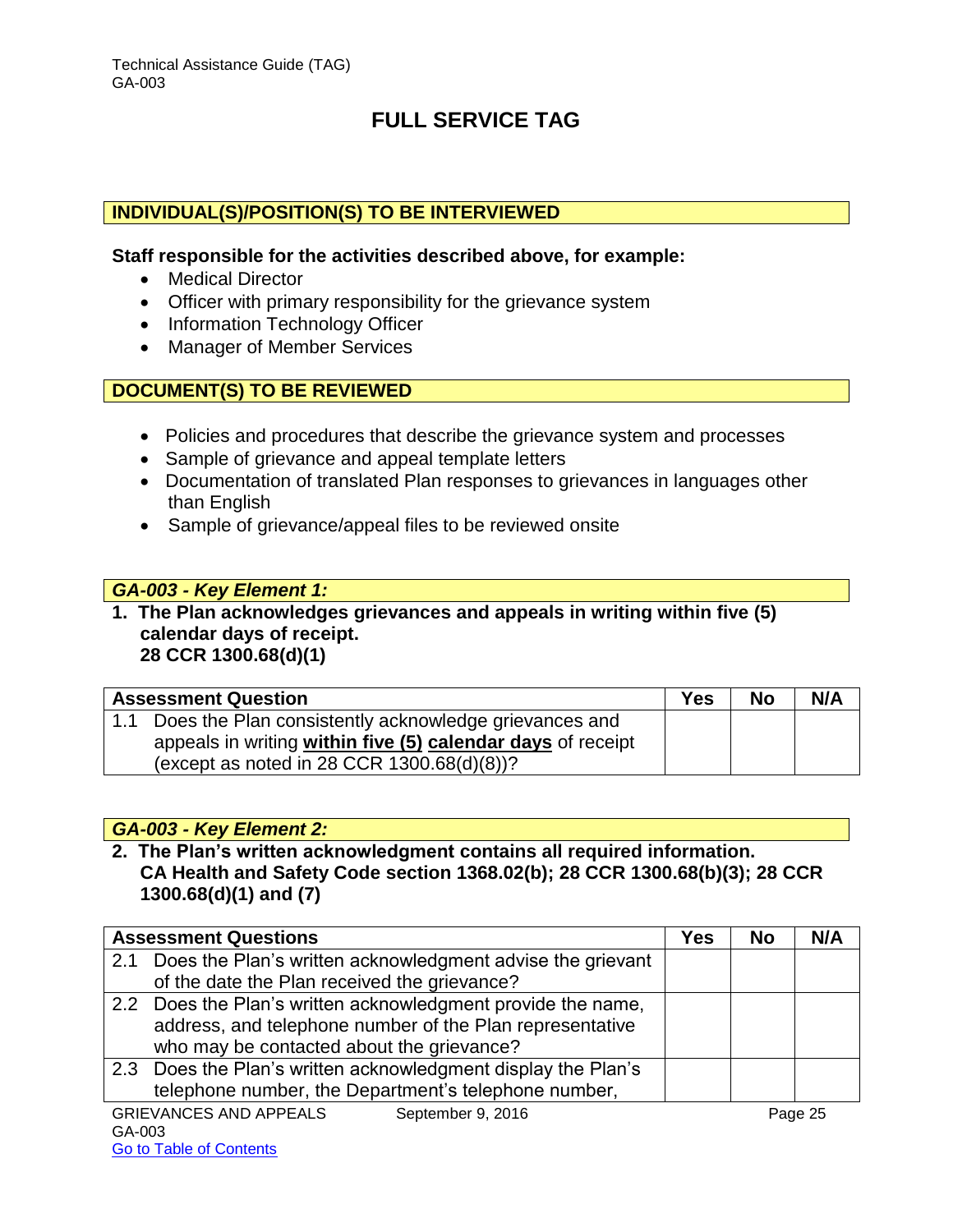| <b>Assessment Questions</b>                                                                                                                                                                                                                           | Yes | <b>No</b> | N/A |
|-------------------------------------------------------------------------------------------------------------------------------------------------------------------------------------------------------------------------------------------------------|-----|-----------|-----|
| TDD line, and Internet address in 12-point boldface type with<br>the required statement contained in subsection (b) of<br>Section 1368.02 of the Act?                                                                                                 |     |           |     |
| 2.4 Do acknowledgements address the language and disability<br>needs of enrollees by providing assistance (including<br>translation and interpretation services, access to telephone<br>relay services, and other devices to aid disabled enrollees)? |     |           |     |

### *GA-003 - Key Element 3:*

**3. The Plan resolves grievances (all levels) in a timely manner. CA Health and Safety Code section 1368.01(a); CA Health and Safety Code section 1368(a)(4)(B)**; **28 CCR 1300.68(a)(4)(A); 28 CCR 1300.68(b)(3); 28 CCR 1300.68(d)(3)** 

|     | <b>Assessment Questions</b>                                     | <b>Yes</b> | <b>No</b> | N/A |
|-----|-----------------------------------------------------------------|------------|-----------|-----|
| 3.1 | Does the Plan consistently resolve non-urgent grievances        |            |           |     |
|     | (all levels) and send its written resolution to the grievant    |            |           |     |
|     | within 30 calendar days of Plan receipt of the grievance?       |            |           |     |
|     | 3.2 If the Plan cannot resolve the grievance within 30 calendar |            |           |     |
|     | days, does the Plan report the grievance as pending or          |            |           |     |
|     | unresolved in its quarterly report to the Department?           |            |           |     |

### *GA-003 - Key Element 4:*

**4. The Plan's written response contains all required information. CA Health and Safety Code section 1367.01(e); CA Health and Safety Code section 1368.02(b); CA Health and Safety Code and section 1370.2; CA Health and Safety Code section 1374.30(m); 28 CCR 1300.68(b)(3); 28 CCR 1300.68(d)(4), (5), and (7)** 

|     | <b>Assessment Questions</b>                                | <b>Yes</b> | <b>No</b> | N/A |
|-----|------------------------------------------------------------|------------|-----------|-----|
| 4.1 | For grievances involving delay, modification or denial of  |            |           |     |
|     | services based on a determination in whole or in part that |            |           |     |
|     | the service is not medically necessary, does each          |            |           |     |
|     | response contain a clear and concise explanation of the    |            |           |     |
|     | Plan's decision                                            |            |           |     |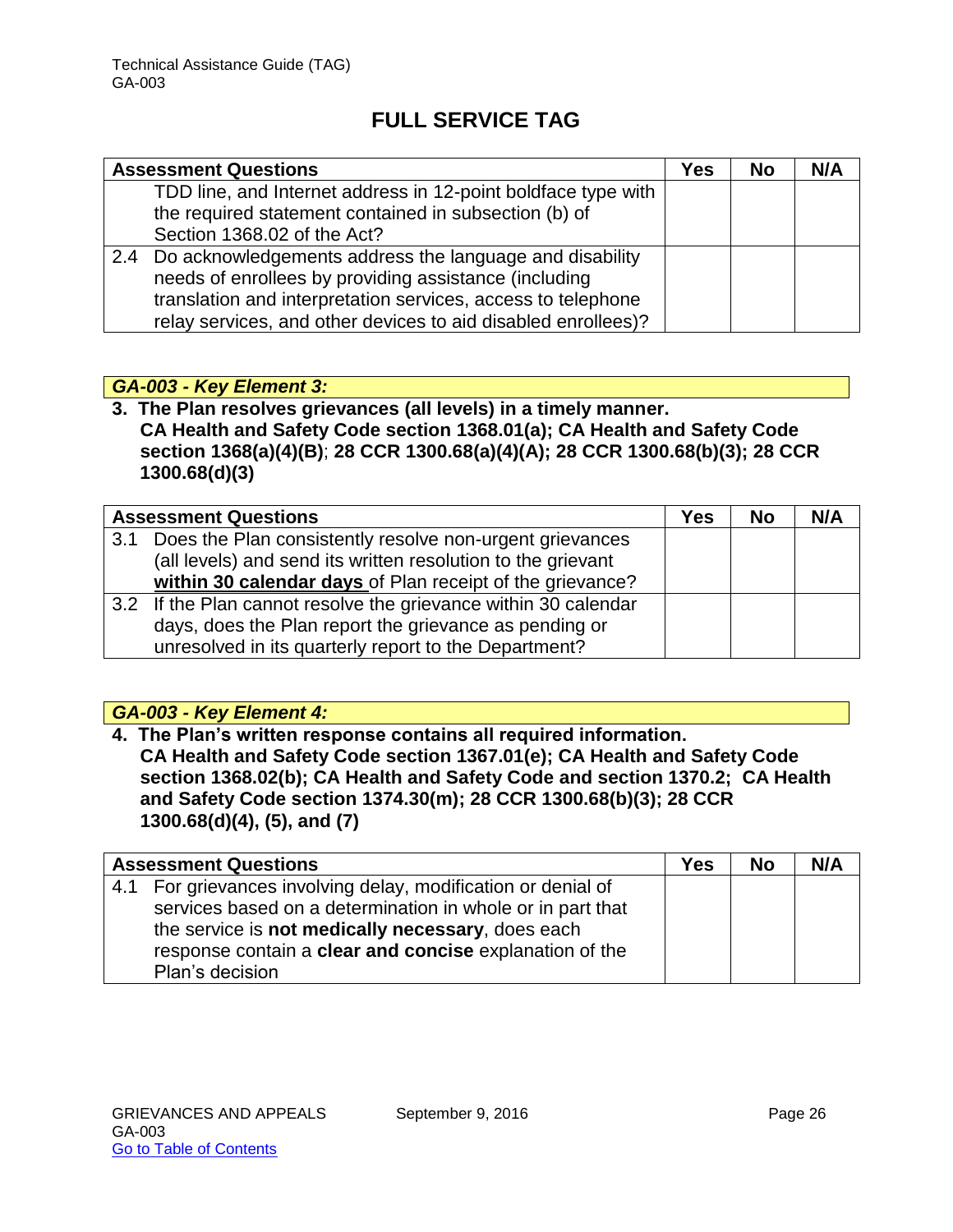|     | <b>Assessment Questions</b>                                    | <b>Yes</b> | <b>No</b> | N/A |
|-----|----------------------------------------------------------------|------------|-----------|-----|
| 4.2 | For grievances involving delay, modification or denial of      |            |           |     |
|     | services based on a determination in whole or in part that     |            |           |     |
|     | the service is not medically necessary, does each              |            |           |     |
|     | response contain the criteria, clinical guidelines, or medical |            |           |     |
|     | policies used in reaching the determination?                   |            |           |     |
| 4.3 | For grievances involving delay, modification or denial of      |            |           |     |
|     | services based on a determination in whole or in part that     |            |           |     |
|     | the service is not medically necessary, does each              |            |           |     |
|     | response contain notification that the determination may be    |            |           |     |
|     | considered by the Department's independent medical             |            |           |     |
|     | review system?                                                 |            |           |     |
| 4.4 | For grievances involving delay, modification or denial of      |            |           |     |
|     | services based on a determination in whole or in part that     |            |           |     |
|     | the service is not medically necessary, does each              |            |           |     |
|     | response contain an application for independent medical        |            |           |     |
|     | review (IMR) and instructions?                                 |            |           |     |
| 4.5 | For grievances involving delay, modification or denial of      |            |           |     |
|     | services based on a determination in whole or in part that     |            |           |     |
|     | the service is not medically necessary, does each              |            |           |     |
|     | response contain the Department's toll-free telephone          |            |           |     |
|     | number for further information?                                |            |           |     |
| 4.6 | For grievances involving delay, modification or denial of      |            |           |     |
|     | services based on a determination in whole or in part that     |            |           |     |
|     | the service is not medically necessary, does each              |            |           |     |
|     | response contain an envelope addressed to the                  |            |           |     |
|     | Department of Managed Health Care, Help Center, 980            |            |           |     |
|     | Ninth Street, 5th Floor, Sacramento, CA 95814?                 |            |           |     |
| 4.7 | For grievances involving medical necessity or other clinical   |            |           |     |
|     | issues, does the Plan appropriately refer the grievance for    |            |           |     |
|     | review to a licensed healthcare professional competent to      |            |           |     |
|     | evaluate the clinical issues of the grievance?                 |            |           |     |
| 4.8 | For grievances involving a determination that the requested    |            |           |     |
|     | service is not a covered benefit, does each response           |            |           |     |
|     | contain the specific provision in the contract, EOC or         |            |           |     |
|     | member handbook that excludes the services (either by          |            |           |     |
|     | identifying the document and page where the provision is       |            |           |     |
|     | found, by directing the grievant to the applicable section of  |            |           |     |
|     | the contract or by providing a copy of the provision)?         |            |           |     |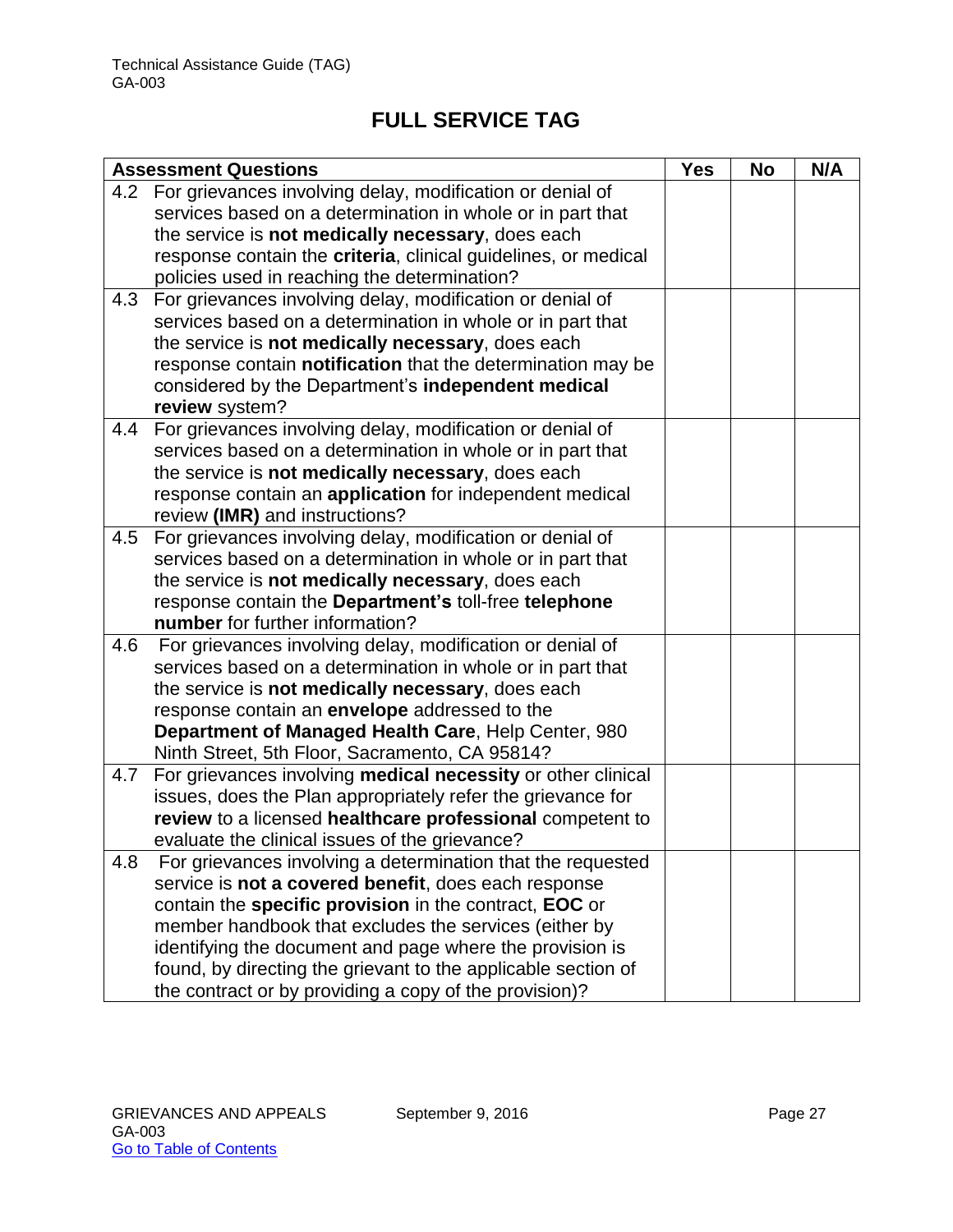| <b>Assessment Questions</b>                                        | <b>Yes</b> | <b>No</b> | N/A |
|--------------------------------------------------------------------|------------|-----------|-----|
| For grievances involving a determination that the requested<br>4.9 |            |           |     |
| service is not a covered benefit, does each response               |            |           |     |
| contain clear and concise language that explains how the           |            |           |     |
| exclusion applied to the specific health care service or           |            |           |     |
| benefit requested by the enrollee?                                 |            |           |     |
| 4.10 For grievances involving a determination that the requested   |            |           |     |
| service is not a covered benefit, does each response               |            |           |     |
| contain notice that if the enrollee believes the decision was      |            |           |     |
| denied on the grounds that it was not medically necessary,         |            |           |     |
| the Department should be contacted to determine whether            |            |           |     |
| the decision is eligible for an independent medical review?        |            |           |     |
| For grievances involving contested claims, does the Plan<br>4.1    |            |           |     |
| appropriately refer the claim for review to a licensed and         |            |           |     |
| competent health care provider to evaluate the clinical            |            |           |     |
| issues of the appealed claim, as applicable?                       |            |           |     |
| 4.12 Does the written response display the Department's            |            |           |     |
| telephone number, the CA Relay Service's telephone                 |            |           |     |
| numbers, the Plan's telephone number and the                       |            |           |     |
| Department's Internet address in 12-point boldface type with       |            |           |     |
| the statement contained in section 1368.02(b) of the Act?          |            |           |     |
| 4.13 Do Plan responses address the language and disability         |            |           |     |
| needs of enrollees by providing assistance (including              |            |           |     |
| translation and interpretation services, access to telephone       |            |           |     |
| relay services, and other devices to aid disabled enrollees)?      |            |           |     |
| 4.14 Does the Plan ensure adequate consideration and               |            |           |     |
| rectification of enrollee grievances when appropriate?             |            |           |     |
| 4.15 Do the Plan's resolution letters address all grievance        |            |           |     |
| issues?                                                            |            |           |     |

### **End of Requirement GA-003: Receipt, Review, and Resolution**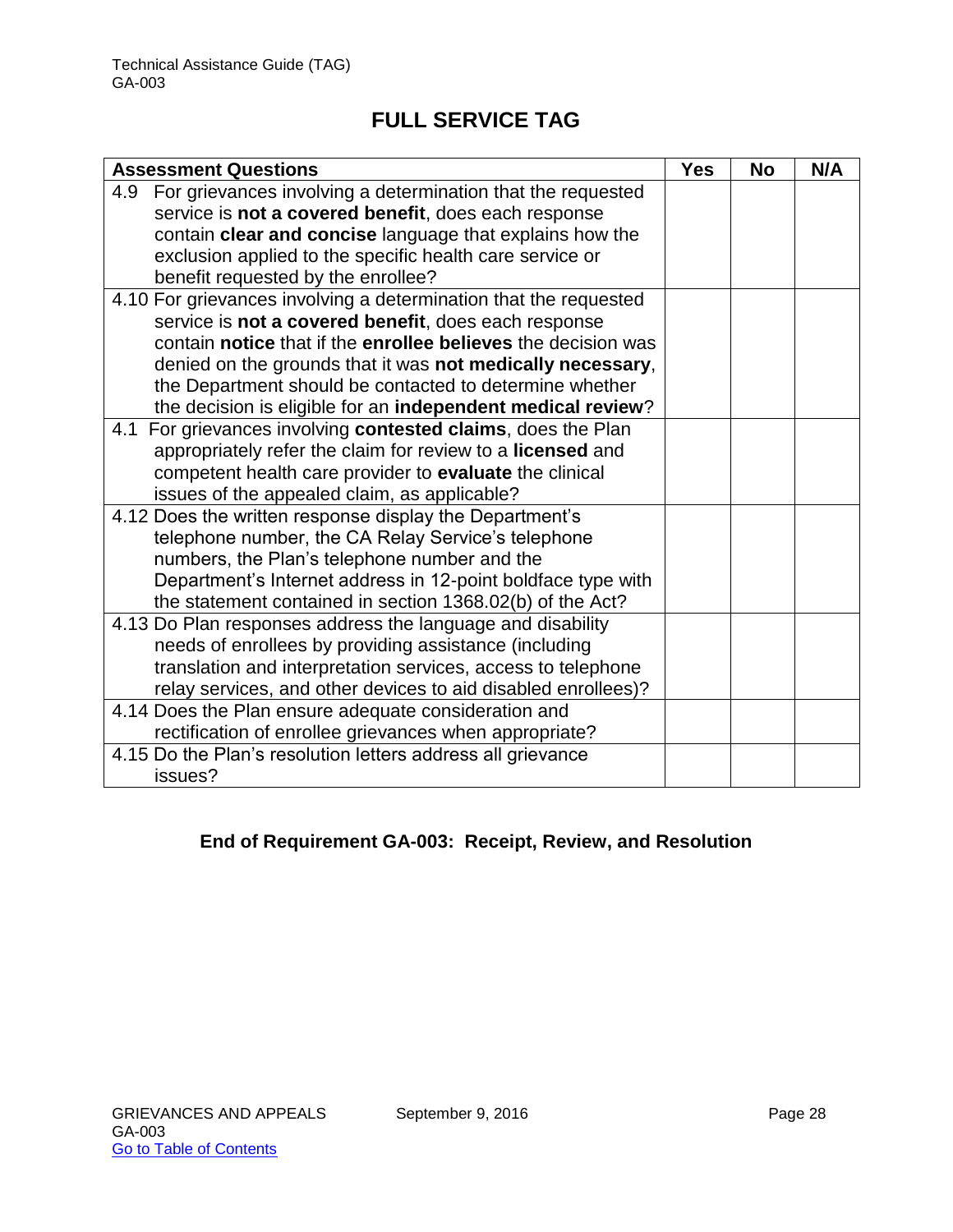### <span id="page-29-0"></span>**Requirement GA-004: Enrollee Education/Notification Requirements**

#### **STATUTORY/REGULATORY CITATIONS**

#### **CA Health and Safety Code section 1368(a)(2)**

(a) Every plan shall do all of the following:

(2) Inform its subscribers and enrollees upon enrollment in the plan and annually thereafter of the procedure for processing and resolving grievances. The information shall include the location and telephone number where grievances may be submitted.

#### **CA Health and Safety Code section 1368.02(b)**

(b) Every health care service plan shall publish the Department's toll-free telephone number, the Department's TDD line for the hearing and speech impaired, the plan's telephone number, and the Department's Internet address, on every plan contract, on every evidence of coverage, on copies of plan grievance procedures, on plan complaint forms, and on all written notices to enrollees required under the grievance process of the plan, including any written communications to an enrollee that offer the enrollee the opportunity to participate in the grievance process of the plan and on all written responses to grievances. The Department's telephone number, the Department's TDD line, the plan's telephone number, and the Department's Internet address shall be displayed by the plan in each of these documents in 12-point boldface type in the following regular type statement:

The California Department of Managed Health Care is responsible for regulating health care service plans. If you have a grievance against your health plan, you should first telephone your health plan at **(insert health plan's telephone number)** and use your health plan's grievance process before contacting the department. Utilizing this grievance procedure does not prohibit any potential legal rights or remedies that may be available to you. If you need help with a grievance involving an emergency, a grievance that has not been satisfactorily resolved by your health plan, or a grievance that has remained unresolved for more than 30 days, you may call the department for assistance. You may also be eligible for an Independent Medical Review (IMR). If you are eligible for IMR, the IMR process will provide an impartial review of medical decisions made by a health plan related to the medical necessity of a proposed service or treatment, coverage decisions for treatments that are experimental or investigational in nature and payment disputes for emergency or urgent medical services. The department also has a toll-free telephone number **(1-888-HMO-2219)** and a TDD line **(1-877- 688-9891)** for the hearing and speech impaired. The department's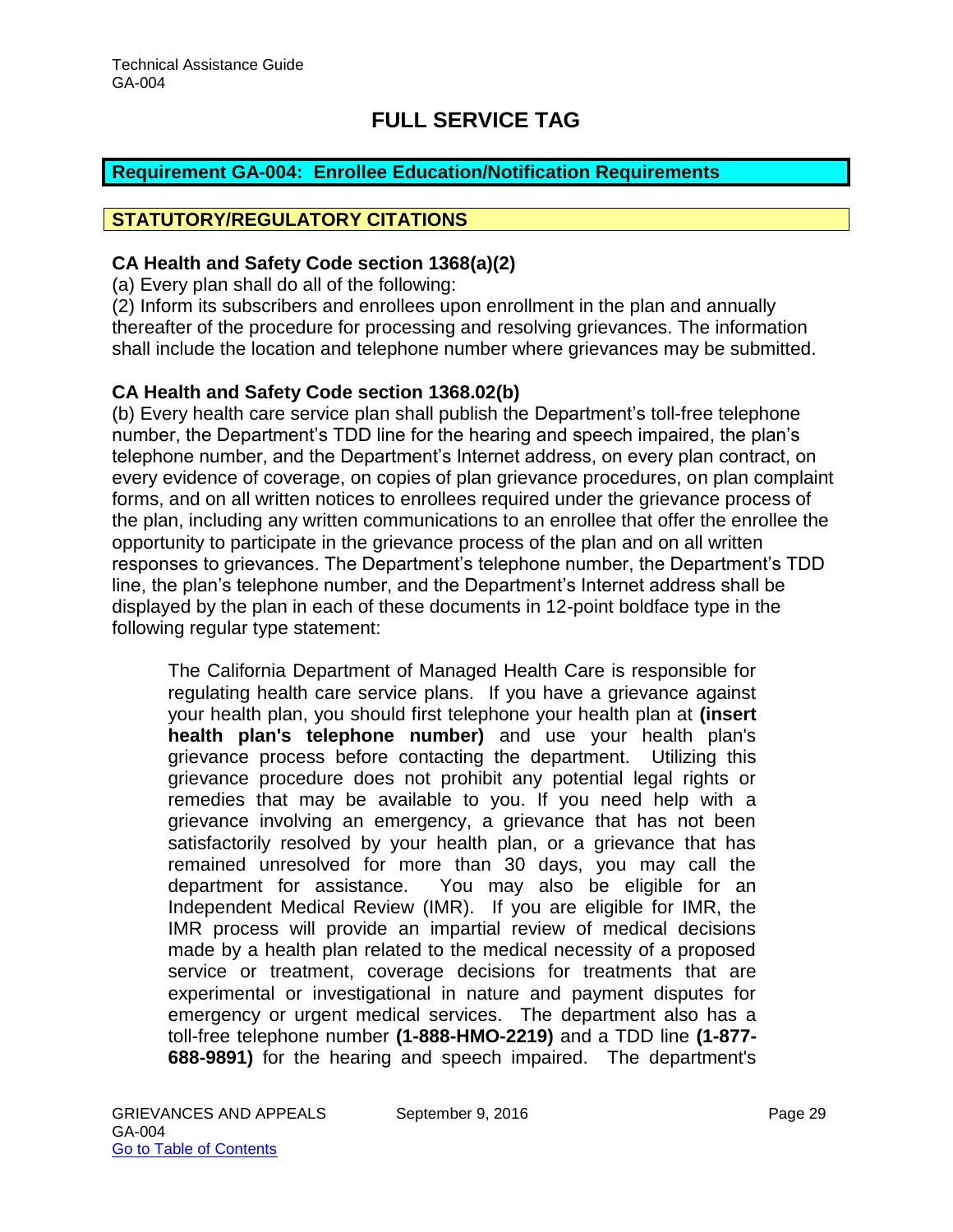Internet Web site **[http://www.hmohelp.ca.gov](http://www.hmohelp.ca.gov/)** has complaint forms, IMR application forms and instructions online.

### **CA Health and Safety Code section 1374.30(e)**

(e) Every health care service plan contract that is issued, amended, renewed, or delivered in this state on or after January 1, 2000, shall, effective January 1, 2001, provide an enrollee with the opportunity to seek an independent medical review whenever health care services have been denied, modified, or delayed by the plan, or by one of its contracting providers, if the decision was based in whole or in part on a finding that the proposed health care services are not medically necessary. For purposes of this article, an enrollee may designate an agent to act on his or her behalf, as described in paragraph (2) of subdivision (b) of Section 1368. The provider may join with or otherwise assist the enrollee in seeking an independent medical review, and may advocate on behalf of the enrollee.

### **CA Health and Safety Code section 1374.30(i)**

(i) No later than January 1, 2001, every health care service plan shall prominently display in every plan member handbook or relevant informational brochure, in every plan contract, on enrollee evidence of coverage forms, on copies of plan procedures for resolving grievances, on letters of denials issued by either the plan or its contracting organization, on the grievance forms required under Section 1368, and on all written responses to grievances, information concerning the right of an enrollee to request an independent medical review in cases where the enrollee believes that health care services have been improperly denied, modified, or delayed by the plan, or by one of its contracting providers.

#### **28 CCR 1300.68(b)(2) and (9)**

(b) The plan's grievance system shall include the following:

(2) Each plan's obligation for notifying subscribers and enrollees about the plan's grievance system shall include information on the plan's procedures for filing and resolving grievances, and the telephone number and address for presenting a grievance. The notice shall also include information regarding the Department's review process, the independent medical review system, and the Department's toll-free telephone number and website address.

(9) The grievance system shall allow enrollees to file grievances for at least 180 calendar days following any incident or action that is the subject of the enrollee's dissatisfaction.

### **INDIVIDUAL(S)/POSITION(S) TO BE INTERVIEWED**

#### **Staff responsible for the activities described above, for example:**

Officer designated with having primary responsibility for the grievance system

GRIEVANCES AND APPEALS September 9, 2016 Page 30 GA-004 Go to Table of Contents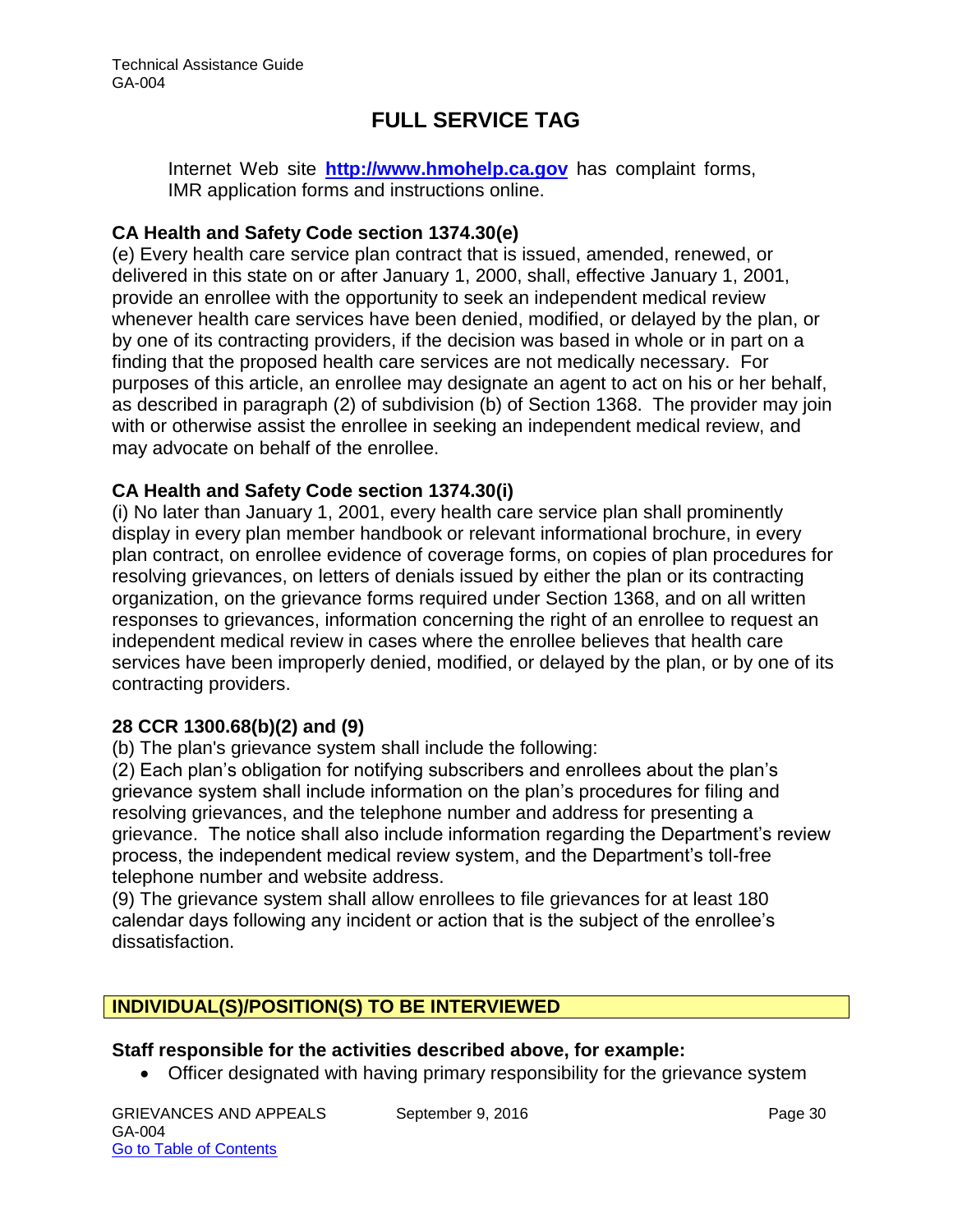- Staff involved in the grievance process
- Staff of Member Services
- Officer or staff responsible for member education

### **DOCUMENT(S) TO BE REVIEWED**

- Enrollee/Member handbook
- Evidence of Coverage (EOC)
- Copies of Plan grievance procedure
- Grievance forms (Including availability at each facility of the Plan, on the Plan's Web site, and from each contracting provider's office or facility)
- Denial letter templates (claims, prior authorization, etc.)
- Documents used by the Plan to communicate to enrollees the telephone numbers for filing grievances (i.e. informational brochures, enrollee handbook, etc.)
- Documents used by the Plan to notify subscribers and enrollees of the grievance system upon enrollment and annually thereafter

#### *GA-004 - Key Element 1:*

**1. The Plan informs its enrollees upon enrollment and annually thereafter of the procedure for processing and resolving grievances. CA Health and Safety Code section 1368(a)(2); 28 CCR 1300.68(b)(2) and (9)**

|     | <b>Assessment Questions</b>                                           | <b>Yes</b> | No | N/A |
|-----|-----------------------------------------------------------------------|------------|----|-----|
| 1.1 | Does the Plan provide enrollees upon enrollment and on an             |            |    |     |
|     | annual basis with the Plan's procedures for filing and                |            |    |     |
|     | resolving grievances?                                                 |            |    |     |
|     | 1.2 Does the Plan provide enrollees upon enrollment and on an         |            |    |     |
|     | annual basis with the locations and telephone numbers                 |            |    |     |
|     | (i.e., a toll-free number or a local telephone number in each         |            |    |     |
|     | service area) for filing complaints and grievances?                   |            |    |     |
|     | 1.3 Does the Plan provide enrollees upon enrollment and on an         |            |    |     |
|     | annual basis with the requirements for timely filing of               |            |    |     |
|     | grievances? (Within 180 calendar days following any                   |            |    |     |
|     | incident or action that is the subject of the enrollee's              |            |    |     |
|     | dissatisfaction)                                                      |            |    |     |
|     | 1.4 Does the Plan provide enrollees with <b>information</b> regarding |            |    |     |
|     | the Department's review process, the independent medical              |            |    |     |
|     | review system, and the Department's toll-free telephone               |            |    |     |
|     | number and Web site address?                                          |            |    |     |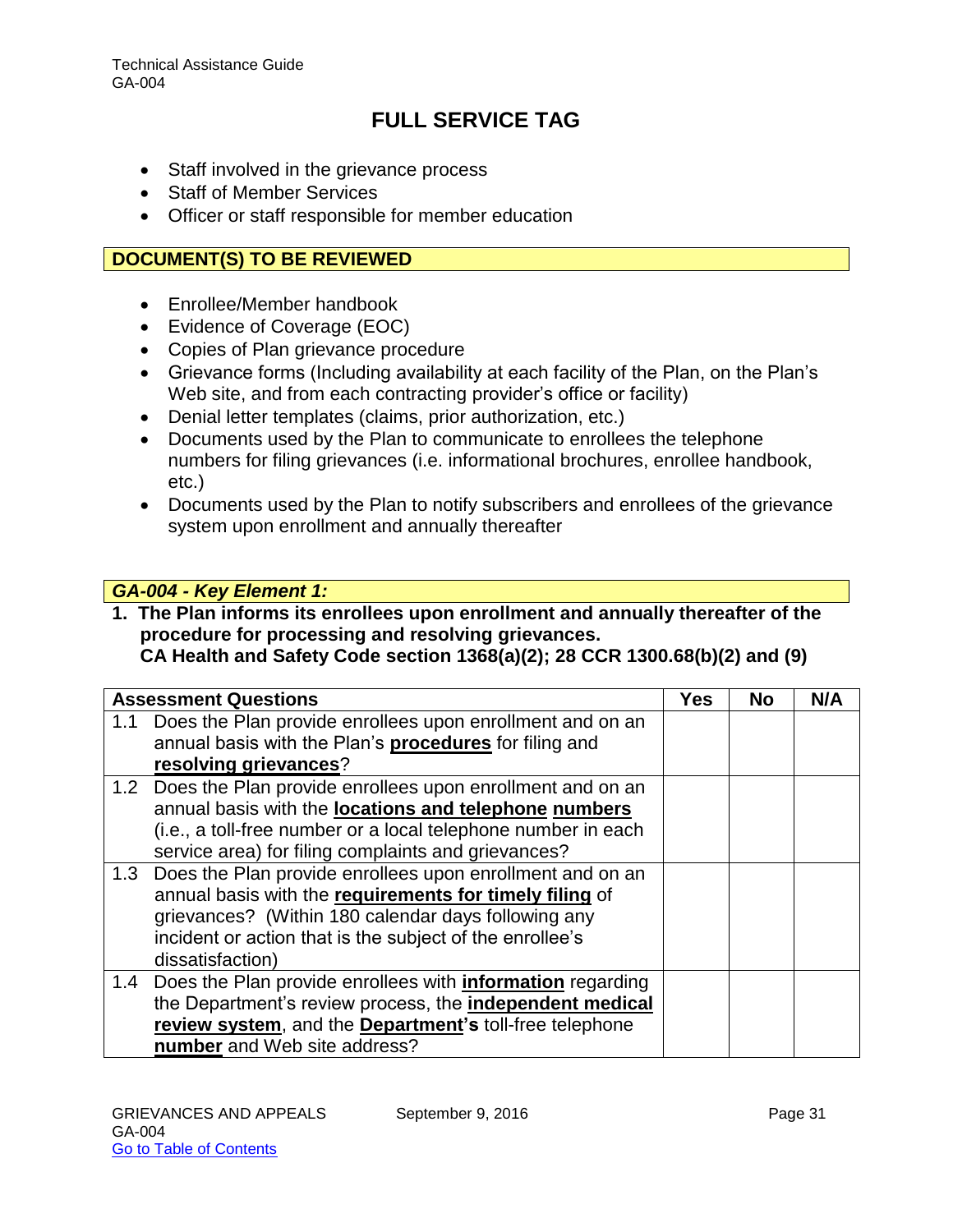### *GA-004 - Key Element 2:*

### **2. The Plan displays the required notice set forth at section 1368.02(b) in all relevant written materials.**

### **CA Health and Safety Code section 1368.02(b)**

|     | <b>Assessment Questions</b>                                        | <b>Yes</b> | <b>No</b> | N/A |
|-----|--------------------------------------------------------------------|------------|-----------|-----|
| 2.1 | Does the Plan display the required notice set forth at section     |            |           |     |
|     | 1368.02(b) in all relevant informational materials including       |            |           |     |
|     | enrollee handbook?                                                 |            |           |     |
|     | 2.2 Does the Plan display the required notice set forth at section |            |           |     |
|     | 1368.02(b) in every Plan contract?                                 |            |           |     |
|     | 2.3 Does the Plan display the required notice set forth at section |            |           |     |
|     | 1368.02(b) in every evidence of coverage?                          |            |           |     |
|     | 2.4 Does the Plan display the required notice set forth at section |            |           |     |
|     | 1368.02(b) in copies of Plan grievance procedures?                 |            |           |     |
|     | 2.5 Does the Plan display the required notice set forth at section |            |           |     |
|     | 1368.02(b) in Plan complaint/grievance forms?                      |            |           |     |
| 2.6 | Does the Plan display the required notice set forth at section     |            |           |     |
|     | 1368.02(b) in any written communications to an enrollee that       |            |           |     |
|     | offer the enrollee the <b>opportunity to participate</b> in the    |            |           |     |
|     | grievance process of the Plan?                                     |            |           |     |

### *GA-004 - Key Element 3:*

**3. The Plan includes the information concerning the right of an enrollee to request an independent medical review in cases where the enrollee believes that health care services have been improperly denied, modified, or delayed by the Plan, or by one of its contracting providers in all relevant informational materials and all written communications to enrollees. CA Health and Safety Code section 1374.30(i)**

|     | <b>Assessment Questions</b>                                | Yes | <b>No</b> | N/A |
|-----|------------------------------------------------------------|-----|-----------|-----|
| 3.1 | Does the Plan include the information concerning the right |     |           |     |
|     | of an enrollee to request an independent medical review    |     |           |     |
|     | in cases where the enrollee believes that health care      |     |           |     |
|     | services have been improperly denied, modified, or delayed |     |           |     |
|     | by the plan, or by one of its contracting providers in all |     |           |     |
|     | relevant informational materials including enrollee        |     |           |     |
|     | handbook?                                                  |     |           |     |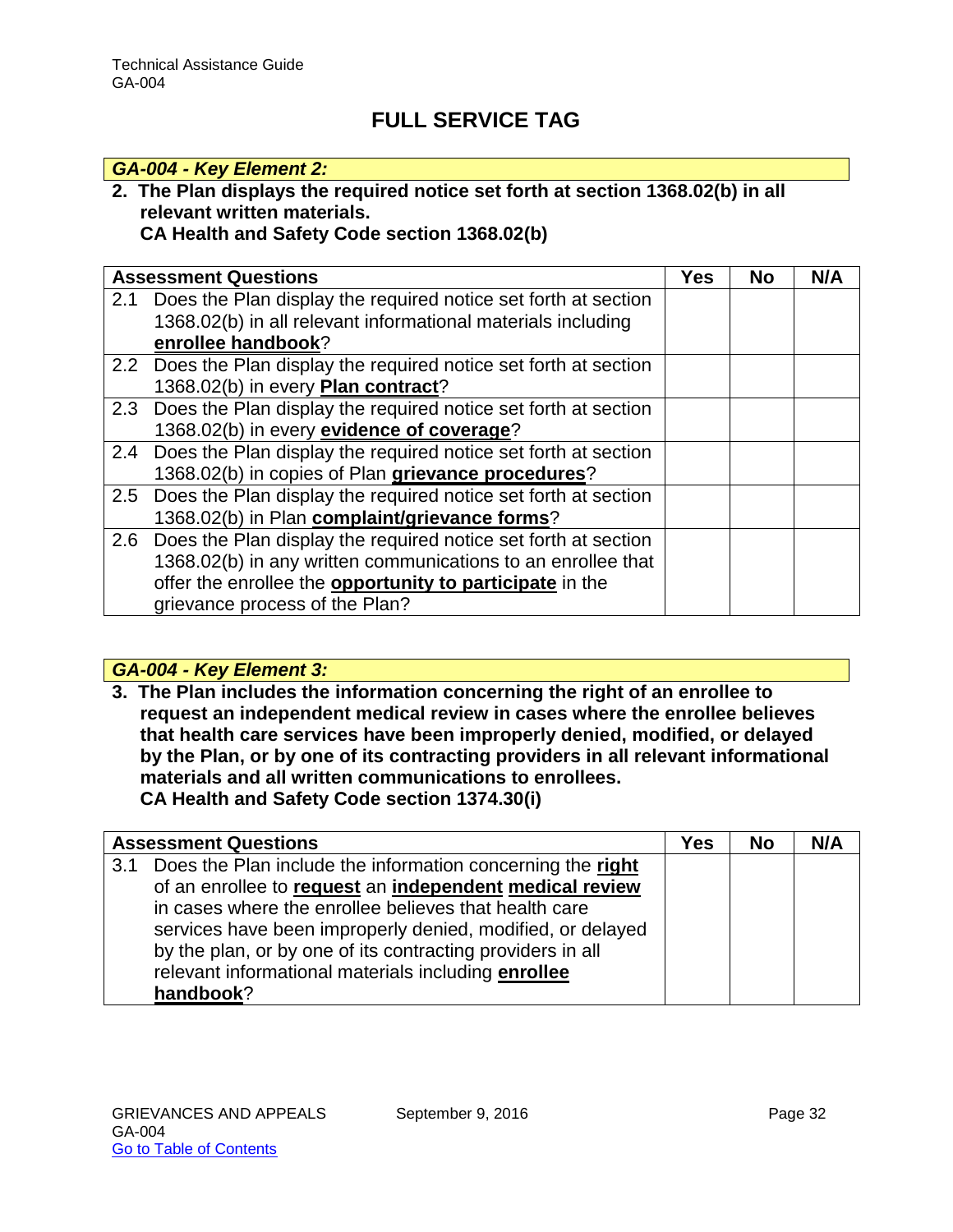|     | <b>Assessment Questions</b>                                     | <b>Yes</b> | <b>No</b> | N/A |
|-----|-----------------------------------------------------------------|------------|-----------|-----|
|     | 3.2 Does the Plan include the information concerning the right  |            |           |     |
|     | of an enrollee to request an independent medical review         |            |           |     |
|     | in cases where the enrollee believes that health care           |            |           |     |
|     | services have been improperly denied, modified, or delayed      |            |           |     |
|     | by the plan, or by one of its contracting providers in every    |            |           |     |
|     | Plan contract?                                                  |            |           |     |
| 3.3 | Does the Plan include the information concerning the right      |            |           |     |
|     | of an enrollee to request an independent medical review         |            |           |     |
|     | in cases where the enrollee believes that health care           |            |           |     |
|     | services have been improperly denied, modified, or delayed      |            |           |     |
|     | by the Plan or by one of its contracting providers in every     |            |           |     |
|     | evidence of coverage? (EOC)                                     |            |           |     |
| 3.4 | Does the Plan include the information concerning the right      |            |           |     |
|     | of an enrollee to request an independent medical review         |            |           |     |
|     | in cases where the enrollee believes that health care           |            |           |     |
|     | services have been improperly denied, modified, or delayed      |            |           |     |
|     | by the plan, or by one of its contracting providers in copies   |            |           |     |
|     | of Plan grievance procedures?                                   |            |           |     |
| 3.5 | Does the Plan include the information concerning the right      |            |           |     |
|     | of an enrollee to request an independent medical review         |            |           |     |
|     | in cases where the enrollee believes that health care           |            |           |     |
|     | services have been improperly denied, modified, or delayed      |            |           |     |
|     | by the plan, or by one of its contracting providers in Plan     |            |           |     |
|     | complaint/grievance forms?                                      |            |           |     |
| 3.6 | Does the Plan include the information concerning the right      |            |           |     |
|     | of an enrollee to request an independent medical review         |            |           |     |
|     | in cases where the enrollee believes that health care           |            |           |     |
|     | services have been improperly denied, modified, or delayed      |            |           |     |
|     | by the Plan, or by one of its contracting providers in any      |            |           |     |
|     | written communications to an enrollee that offer the            |            |           |     |
|     | enrollee the opportunity to <b>participate</b> in the grievance |            |           |     |
|     | process of the Plan?                                            |            |           |     |

### **End of Requirement GA-004: Enrollee Education / Notification Requirements**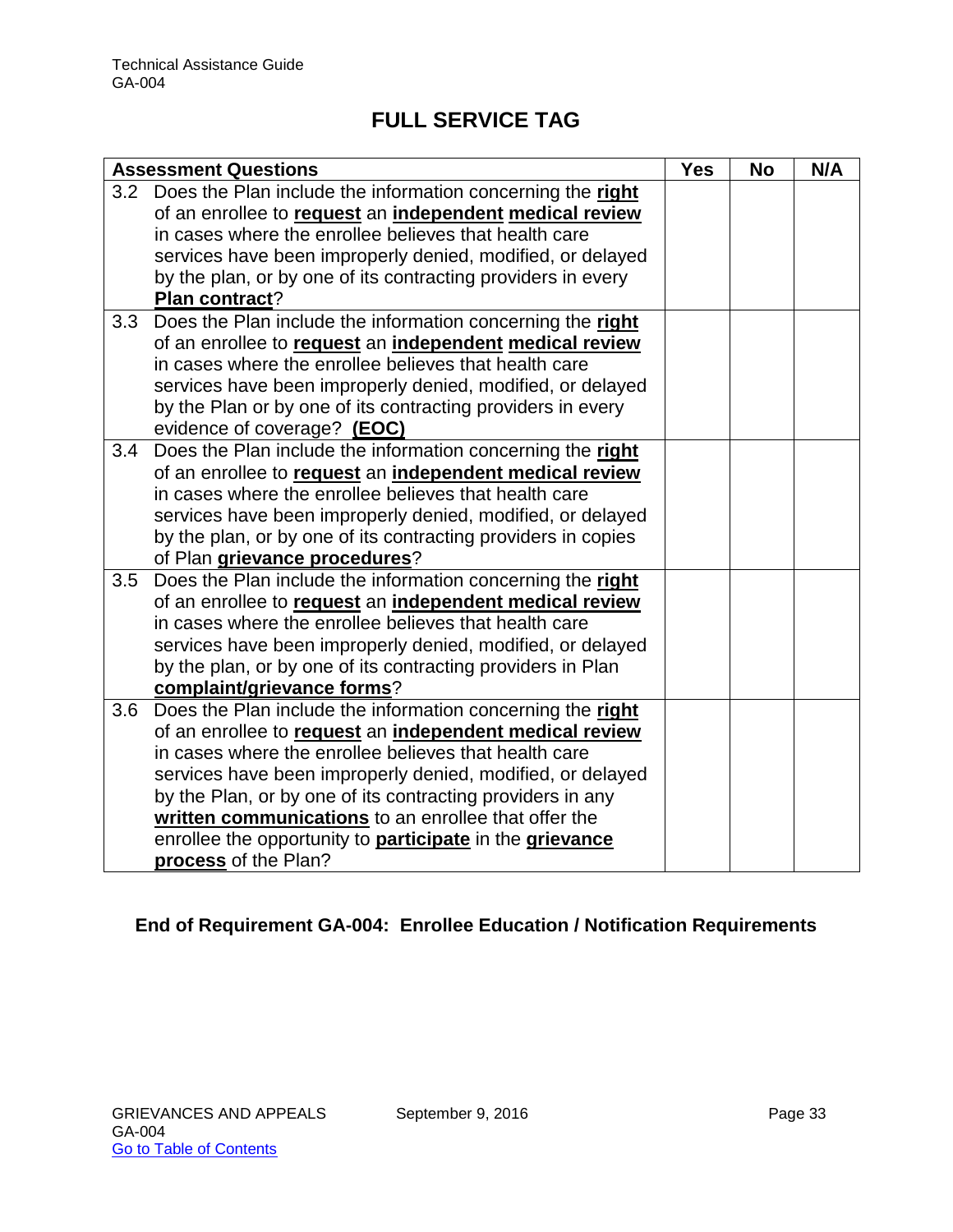### <span id="page-34-0"></span>**Requirement GA-005: Expedited Review of Urgent Grievances**

#### **STATUTORY/REGULATORY CITATIONS**

#### **CA Health and Safety Code section 1368.01(a)**

(a) The grievance system shall require the plan to resolve grievances within 30 days

### **CA Health and Safety Code section 1368.01(b)**

(b) The grievance system shall include a requirement for expedited plan review of grievances for cases involving an imminent and serious threat to the health of the patient, including, but not limited to, severe pain, potential loss of life, limb, or major bodily function. When the plan has notice of a case requiring expedited review, the grievance system shall require the plan to immediately inform enrollees and subscribers in writing of their right to notify the Department of the grievance. The grievance system shall also require the plan to provide enrollees, subscribers, and the Department with a written statement on the disposition or pending status of the grievance no later than three days from receipt of the grievance.

#### **CA Health and Safety Code section 1368.02(b)**

(b) Every health care service plan shall publish the department's toll-free telephone number, the department's TDD line for the hearing and speech impaired, the plan's telephone number, and the department's Internet address, on every plan contract, on every evidence of coverage, on copies of plan grievance procedures, on plan complaint forms, and on all written notices to enrollees required under the grievance process of the plan, including any written communications to an enrollee that offer the enrollee the opportunity to participate in the grievance process of the plan and on all written responses to grievances. The department's telephone number, the department's TDD line, the plan's telephone number, and the department's Internet address shall be displayed by the plan in each of these documents in 12-point boldface type in the following regular type statement:

"The California Department of Managed Health Care is responsible for regulating health care service plans. If you have a grievance against your health plan, you should first telephone your health plan at **(insert health plan's telephone number)** and use your health plan's grievance process before contacting the department. Utilizing this grievance procedure does not prohibit any potential legal rights or remedies that may be available to you. If you need help with a grievance involving an emergency, a grievance that has not been satisfactorily resolved by your health plan, or a grievance that has remained unresolved for more than 30 days, you may call the department for assistance. You may also be eligible for an Independent Medical Review (IMR). If you are eligible for IMR, the IMR process will provide an impartial review of medical decisions made by a health plan related to the medical necessity of a proposed service or treatment, coverage decisions for treatments that are experimental or investigational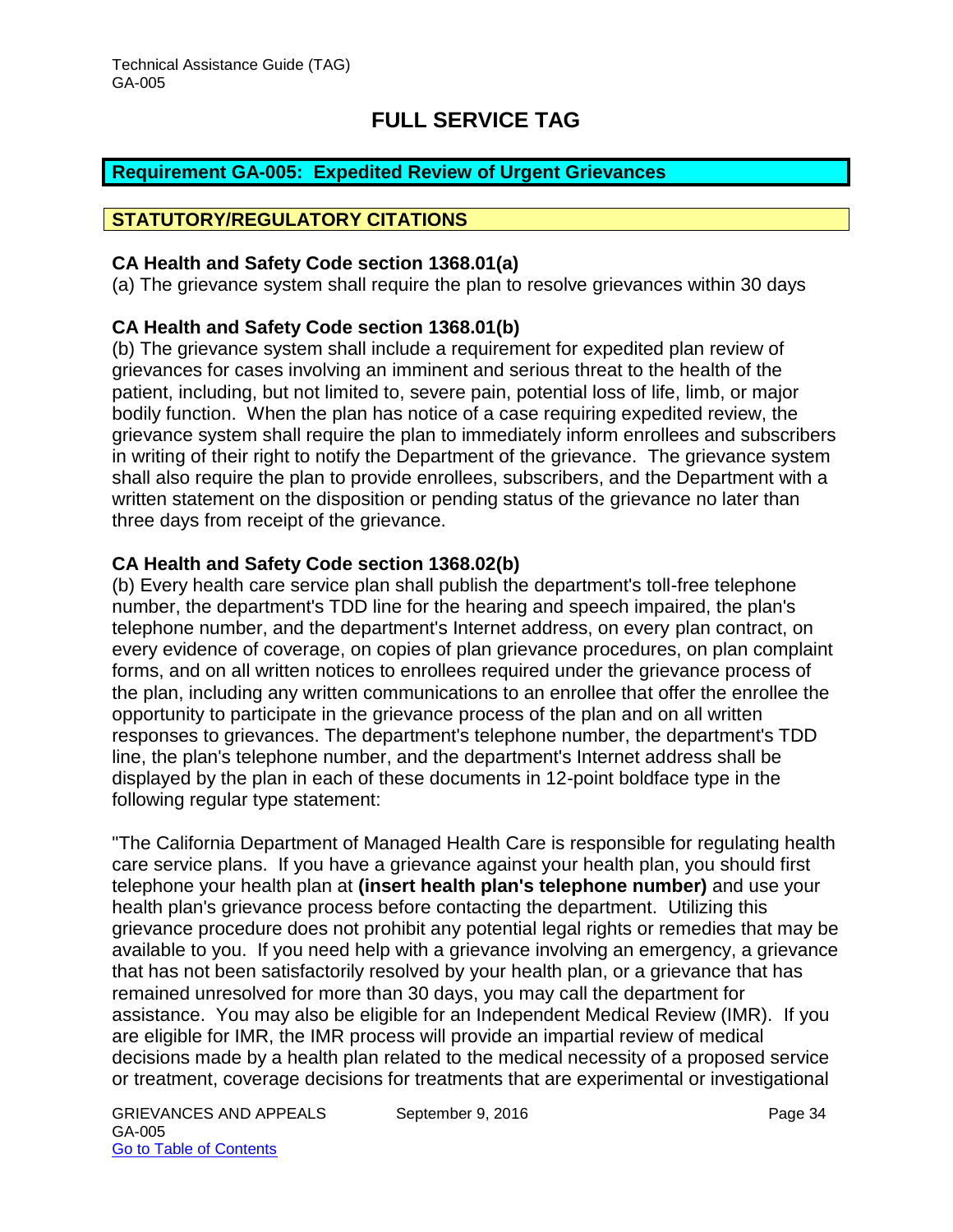in nature and payment disputes for emergency or urgent medical services. The department also has a toll-free telephone number **(1-888-HMO-2219)** and a TDD line **(1-877-688-9891)** for the hearing and speech impaired. The department's Internet Web site **[http://www.hmohelp.ca.gov](http://www.hmohelp.ca.gov/)** has complaint forms, IMR application forms and instructions online."

### **28 CCR 1300.68.01(a)**

(a) Every plan shall include in its grievance system, procedures for the expedited review of grievances involving an imminent and serious threat to the health of the enrollee, including, but not limited to, severe pain, potential loss of life, limb or major bodily function ("urgent grievances"). At a minimum, plan procedures for urgent grievances shall include:

- (1) Immediate notification to the complainant of the right to contact the Department regarding the grievance. The plan shall expedite its review of the grievance when the complainant, an authorized representative, or treating physician provides notice to the plan. Notice need not be in writing, but may be accomplished by a documented telephone call.
- (2) A written statement to the Department and the complainant on the disposition or pending status of the urgent grievance within three (3) calendar days of receipt of the grievance by the Plan.
- (3) Consideration by the plan of the enrollee's medical condition when determining the response time.
- (4) No requirement that the enrollee participate in the plan's grievance process prior to applying to the Department for review of the urgent grievance.

### **28 CCR 1300.68.01(b)**

(b) Each plan's grievance system shall allow for the Department to contact the plan regarding urgent grievances 24 hours a day, 7 days a week. During normal work hours, the plan shall respond to the Department within 30 minutes after initial contact from the Department. During non-work hours, the plan shall respond to the Department within 1 hour after initial contact from the Department.

(1) The system established by the plan shall provide for the availability of a plan representative with authority on the plan's behalf to resolve urgent grievances and authorize the provision of health care services covered under the enrollee's plan contract in a medically appropriate and timely manner. Such authority shall include making financial decisions for expenditure of funds on behalf of the plan without first having to obtain approval from supervisors or other superiors within the plan. Nothing in this subsection shall restrict the plan representative from consulting with other plan staff on urgent grievances.

(2) Plans shall provide the Department with the following information concerning urgent grievances:

GRIEVANCES AND APPEALS September 9, 2016 Page 35 GA-005 Go to Table of Contents (A) A description of the system established by the plan to resolve urgent grievances. The description shall include the system's provisions for scheduling qualified plan representatives, including back-up plan representatives as necessary, to be available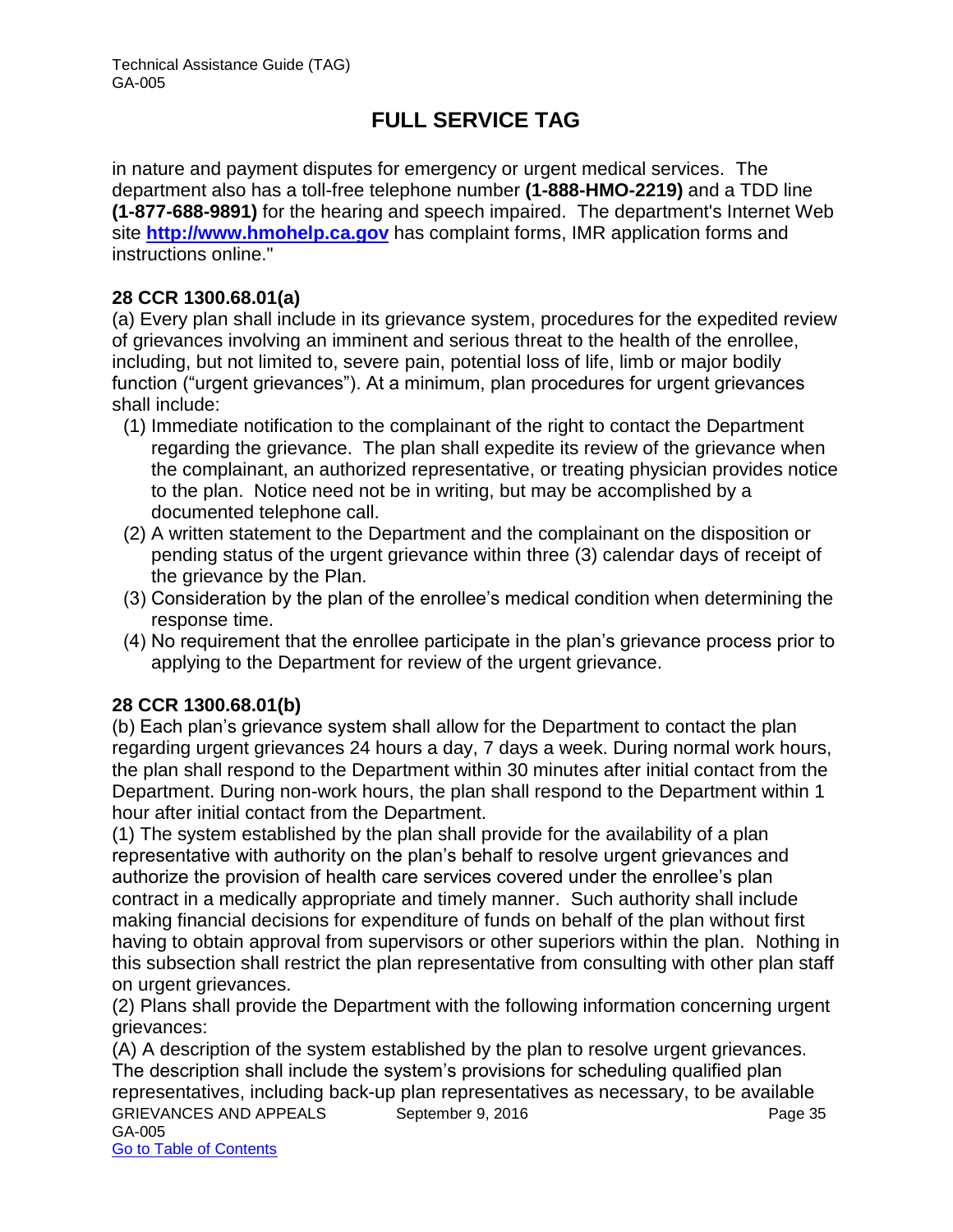twenty-four (24) hours a day, seven days a week to respond to Department contacts regarding urgent grievances. Provisions for scheduling shall include the names and titles of those plan representatives who will be available under the system, their telephone numbers, and, as applicable, pager numbers, answer service numbers, voice-mail numbers, e-mail addresses, or other means for contact.

(B) A description of how the Department may access the grievance system established by the plan.

(3) If the plan revises the system established pursuant to subsection (b), the plan shall notify the Department at least 30 days in advance of implementing the revisions.

### **28 CCR 1300.68.01(a) and (b)**

(a) Every plan shall include in its grievance system, procedures for the expedited review of grievances involving an imminent and serious threat to the health of the enrollee, including, but not limited to, severe pain, potential loss of life, limb or major bodily function ("urgent grievances"). At a minimum, plan procedures for urgent grievances shall include:

(1) Immediate notification to the complainant of the right to contact the Department regarding the grievance. The plan shall expedite its review of the grievance when the complainant, an authorized representative, or treating physician provides notice to the plan. Notice need not be in writing, but may be accomplished by a documented telephone call.

(2) A written statement to the Department and the complainant on the disposition or pending status of the urgent grievance within three (3) calendar days of receipt of the grievance by the Plan.

(3) Consideration by the plan of the enrollee's medical condition when determining the response time.

(4) No requirement that the enrollee participate in the plan's grievance process prior to applying to the Department for review of the urgent grievance.

(b) Each plan's grievance system shall allow for the Department to contact the plan regarding urgent grievances 24 hours a day, 7 days a week. During normal work hours, the plan shall respond to the Department within 30 minutes after initial contact from the Department. During non-work hours, the plan shall respond to the Department within 1 hour after initial contact from the Department.

(1) The system established by the plan shall provide for the availability of a plan representative with authority on the plan's behalf to resolve urgent grievances and authorize the provision of health care services covered under the enrollee's plan contract in a medically appropriate and timely manner. Such authority shall include making financial decisions for expenditure of funds on behalf of the plan without first having to obtain approval from supervisors or other superiors within the plan. Nothing in this subsection shall restrict the plan representative from consulting with other plan staff on urgent grievances.

(2) Plans shall provide the Department with the following information concerning urgent grievances: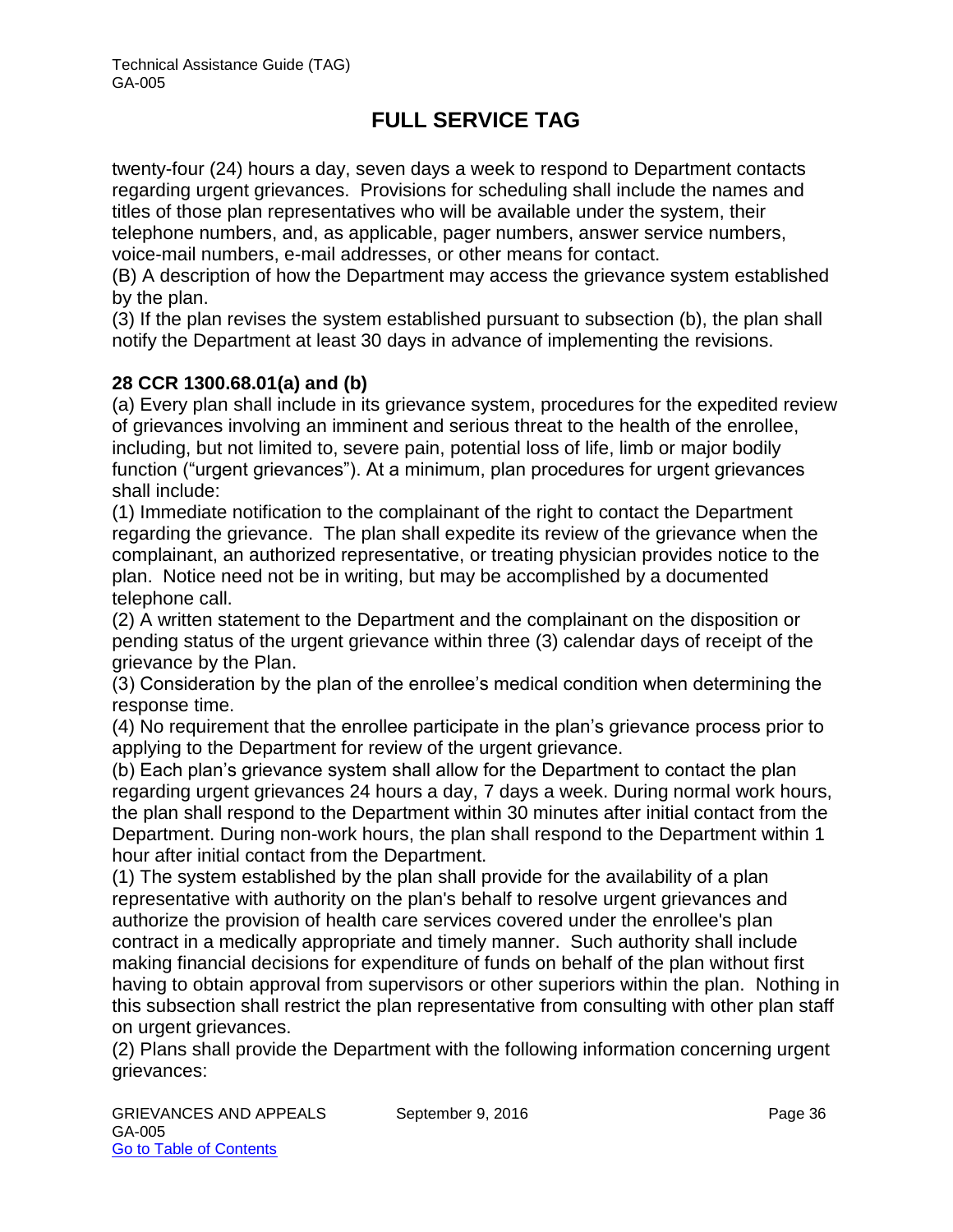(A) A description of the system established by the plan to resolve urgent grievances. The description shall include the system's provisions for scheduling qualified plan representatives, including back-up plan representatives as necessary, to be available twenty-four (24) hours a day, seven days a week to respond to Department contacts regarding urgent grievances. Provisions for scheduling shall include the names and titles of those plan representatives who will be available under the system, their telephone numbers, and, as applicable, pager numbers, answer service numbers, voice-mail numbers, e-mail addresses, or other means for contact.

(B) A description of how the Department may access the grievance system established by the plan.

(3) If the plan revises the system established pursuant to subsection (b), the plan shall notify the Department at least 30 days in advance of implementing the revisions.

### **28 CCR 1300.68(d)(3), (4) and (5)**

(d) The plan shall respond to grievances as follows:

(3) The plan's resolution, containing a written response to the grievance shall be sent to the complainant within thirty (30) calendar days of receipt, except as noted in Subsection (d)(8). The written response shall contain a clear and concise explanation of the plan's decision. Nothing in this regulation requires a plan to disclose information to the grievant that is otherwise confidential or privileged by law.

(4) For grievances involving delay, modification or denial of services based on a determination in whole or in part that the service is not medically necessary, the plan shall include in its written response, the reasons for its determination. The response shall clearly state the criteria, clinical guidelines or medical policies used in reaching the determination. The plan's response shall also advise the enrollee that the determination may be considered by the Department's independent medical review system. The response shall include an application for independent medical review and instructions, including the Department's toll-free telephone number for further information and an envelope addressed to the Department of Managed Health Care, HMO Help Center, 980 Ninth Street, 5<sup>th</sup> Floor, Sacramento, CA 95814.

(5) Plan responses to grievances involving a determination that the requested service is not a covered benefit shall specify the provision in the contract, evidence of coverage or member handbook that excludes the service. The response shall either identify the document and page where the provision is found, direct the grievant to the applicable section of the contract containing the provision, or provide a copy of the provision and explain in clear concise language how the exclusion applied to the specific health care service or benefit requested by the enrollee. In addition to the notice set forth at Section 1368.02(b) of the Act, the response shall also include a notice that if the enrollee believes the decision was denied on the grounds that it was not medically necessary, the Department should be contacted to determine whether the decision is eligible for an independent medical review.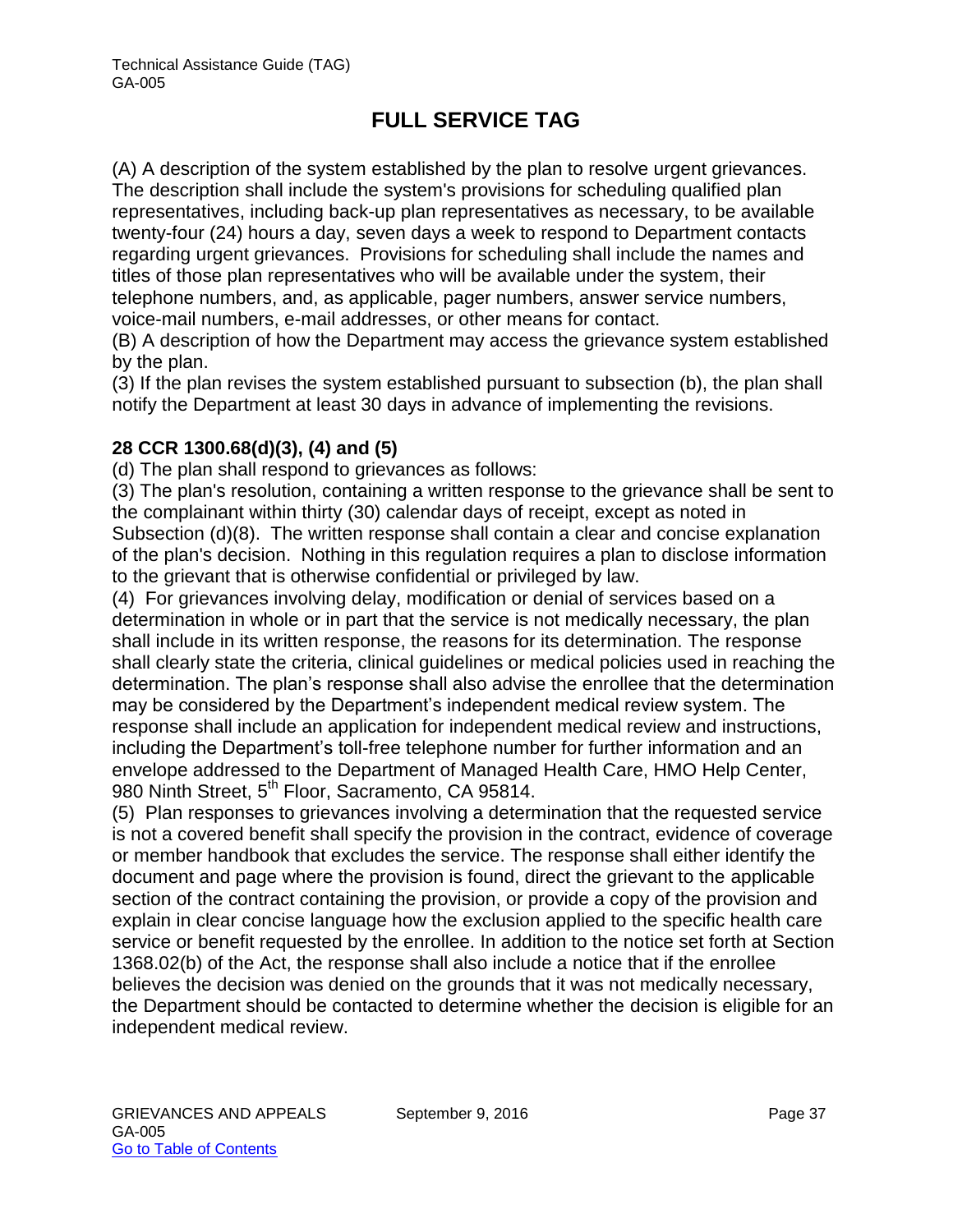### **INDIVIDUAL(S)/POSITION(S) TO BE INTERVIEWED**

#### **Staff responsible for the activities described above, for example:**

- Officer with primary responsibility for the grievance system
- Member Services Manager
- Plan's designated representative(s) for DMHC contacts
- OM Director

#### **DOCUMENT(S) TO BE REVIEWED**

- Policies and procedures for expedited/urgent review
- Policies and Procedures providing for Plan contacts for the DMHC to utilize regarding expedited urgent grievances
- Schedule of Plan contacts for expedited/urgent grievances
- Copies of Plan's notification letter(s) to the DMHC and complainant regarding expedited/urgent grievances
- Policies and procedures regarding reporting responsibilities (including timeframes) to the DMHC and complainant regarding expedited/urgent grievances
- Expedited/Urgent grievance logging system
- Sample of expedited/urgent files to be reviewed onsite

#### *GA-005 - Key Element 1:*

- **1. The Plan's grievance system has policies and procedures for the expedited review of grievances for cases involving imminent and serious threat to the health of the patient ("urgent grievances"). CA Health and Safety Code section 1368.01(b); 28 CCR 1300.68.01(a) and** 
	- **(b)**

| <b>Assessment Questions</b>                |                                                                   | Yes | <b>No</b> | N/A |
|--------------------------------------------|-------------------------------------------------------------------|-----|-----------|-----|
| 1.1                                        | Does the Plan's grievance system include procedures for           |     |           |     |
| the expedited review of urgent grievances? |                                                                   |     |           |     |
|                                            | 1.2 Do the Plan's procedures include the criteria (severe pain,   |     |           |     |
|                                            | potential loss of life, limb, or major bodily function) for cases |     |           |     |
| to be included in expedited review?        |                                                                   |     |           |     |
|                                            | 1.3 Do the Plan's procedures for expedited review of urgent       |     |           |     |
|                                            | grievances specify that there is no requirement that the          |     |           |     |
|                                            | enrollee participate in the Plan's grievance process prior to     |     |           |     |
|                                            | applying to the Department for review of the urgent               |     |           |     |
| grievance?                                 |                                                                   |     |           |     |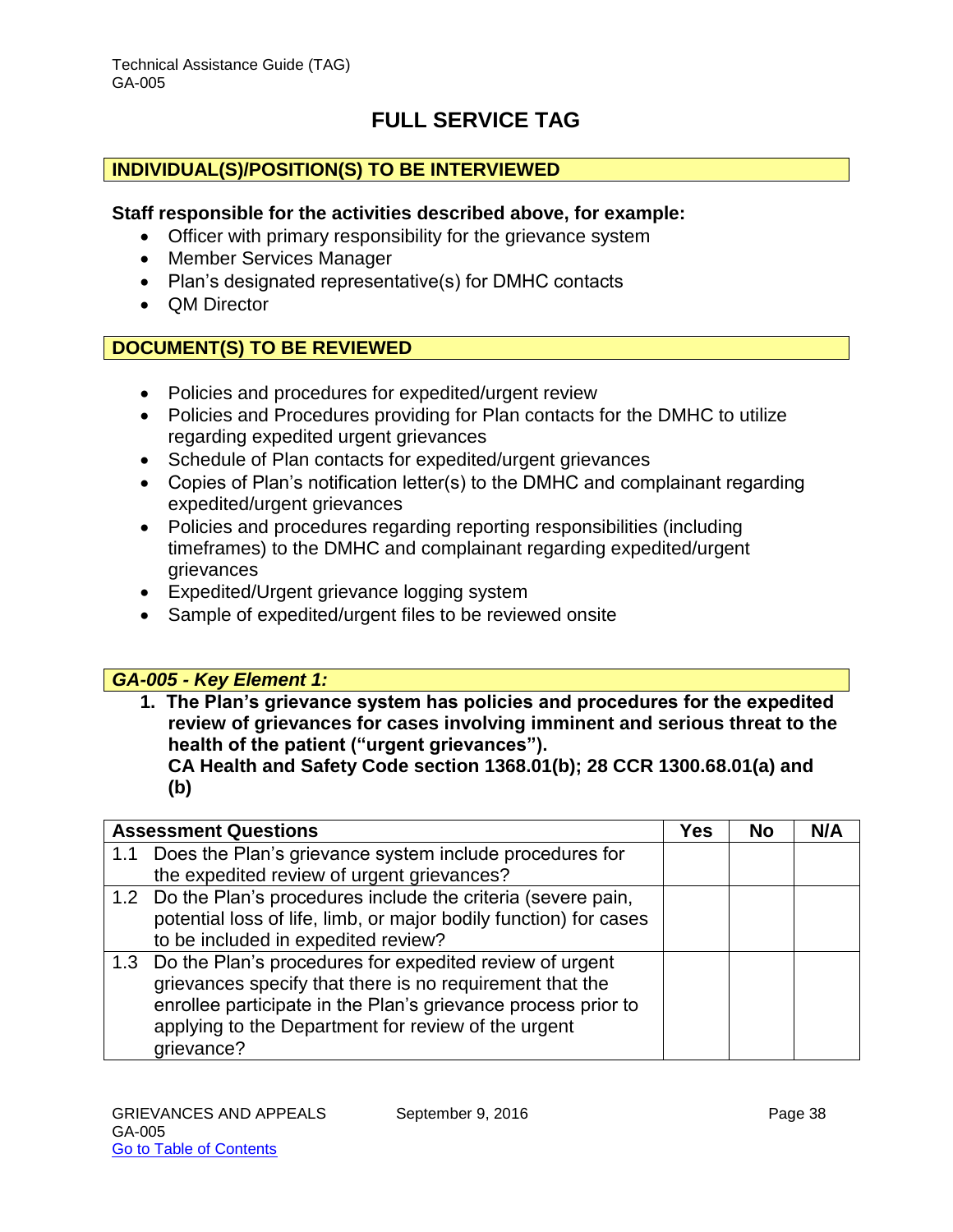| <b>Assessment Questions</b>                                     |  | No | N/A |
|-----------------------------------------------------------------|--|----|-----|
| 1.4 Do the Plan's procedures provide for the receipt of         |  |    |     |
| Department contacts regarding urgent grievances 24 hours        |  |    |     |
| a day, 7 days a week?                                           |  |    |     |
| 1.5 Do the Plan's procedures provide for the scheduling of      |  |    |     |
| qualified Plan representatives including back-up Plan           |  |    |     |
| representatives as necessary to be available 24 hours a         |  |    |     |
| day, 7 days a week?                                             |  |    |     |
| 1.6 If the Plan revises the urgent grievance system established |  |    |     |
| pursuant to1300.68.01 (b), does the Plan notify the             |  |    |     |
| Department at least 30 days in advance of implementing the      |  |    |     |
| revisions?                                                      |  |    |     |

### *GA-005 - Key Element 2:*

**2. The Plan's grievance system allows for the Department to contact the Plan regarding urgent grievances 24 hours a day, 7 days a week. During normal work hours, the Plan responds to the Department within 30 minutes after initial contact from the Department. During non-work hours, the Plan responds to the Department within one hour after initial contact from the Department. 28 CCR 1300.68.01(b)**

|               | <b>Assessment Questions</b>                                    | Yes | <b>No</b> | N/A |
|---------------|----------------------------------------------------------------|-----|-----------|-----|
| 2.1           | Does the Plan respond to the Department within 30 minutes      |     |           |     |
|               | after initial contact from the Department during normal        |     |           |     |
|               | working hours?                                                 |     |           |     |
|               | 2.2 Does the Plan respond to the Department within one hour    |     |           |     |
|               | after initial contact from the Department during non-work      |     |           |     |
|               | hours?                                                         |     |           |     |
|               | 2.3 Does the Plan provide a Plan representative with authority |     |           |     |
|               | on the Plan's behalf to resolve urgent grievances and          |     |           |     |
|               | authorize the provision of health care services covered        |     |           |     |
|               | under the enrollee's Plan contract in a medically appropriate  |     |           |     |
|               | and timely manner?                                             |     |           |     |
| $2.4^{\circ}$ | Does the Plan representative's authority include making        |     |           |     |
|               | financial decisions for expenditure of funds on behalf of the  |     |           |     |
|               | plan without first having to obtain approval from supervisors  |     |           |     |
|               | or other superiors within the Plan?                            |     |           |     |

### *GA-005 - Key Element 3:*

**3. The Plan reviews, resolves, and responds to urgent grievances in a timely and appropriate manner.**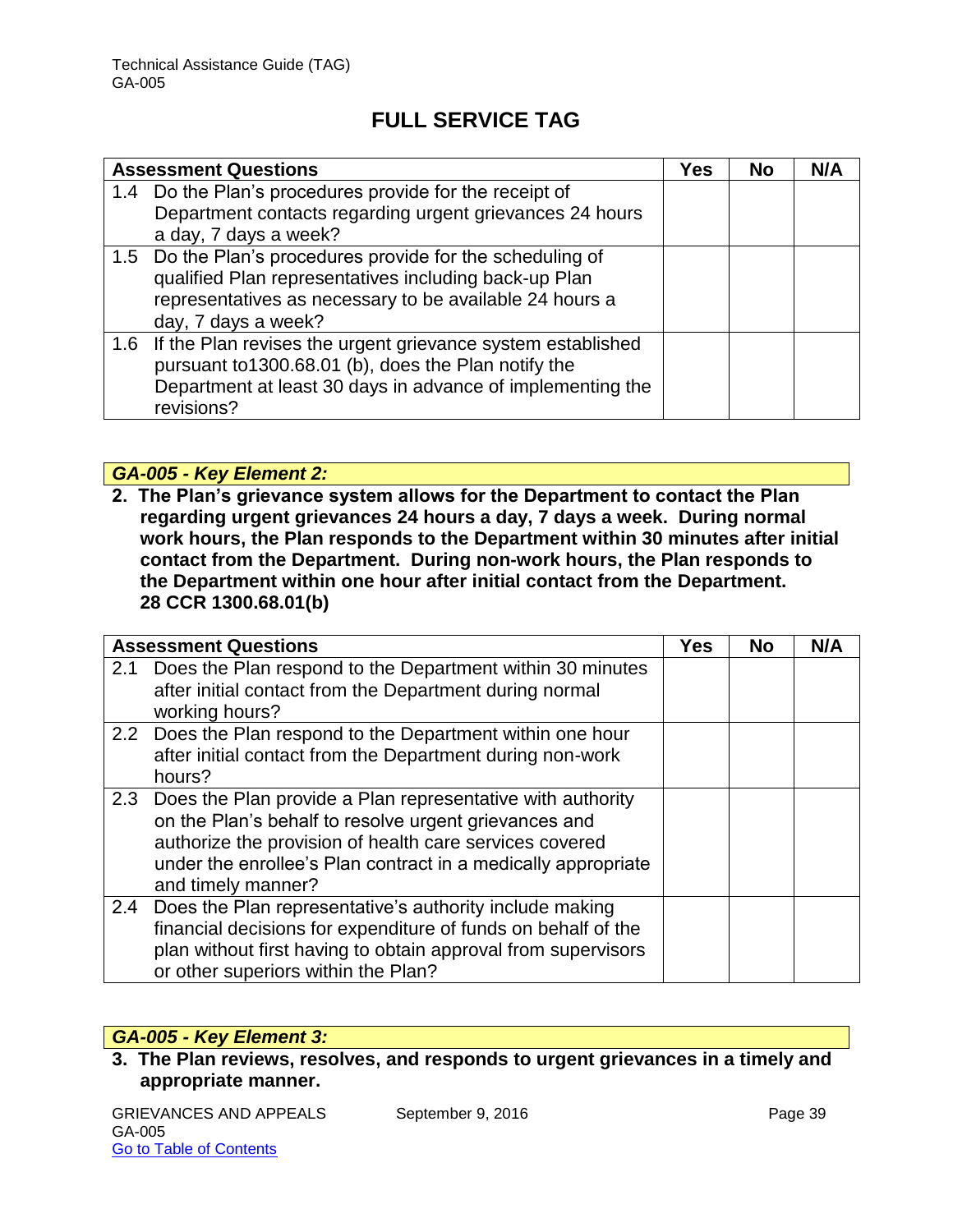### **CA Health and Safety Code section 1368.01(b); CA Health and Safety Code section 1368.02(b); 28 CCR 1300.68(d)(3), (4), and (5); 28 CCR 1300.68.01(a) and (b)**

|     | <b>Assessment Questions</b>                                   | <b>Yes</b> | <b>No</b> | N/A |
|-----|---------------------------------------------------------------|------------|-----------|-----|
| 3.1 | Upon receipt of an urgent grievance, does the Plan            |            |           |     |
|     | immediately inform the complainant of his/her right to        |            |           |     |
|     | contact the Department regarding the urgent grievance?        |            |           |     |
|     | (Notice need not be in writing, but may be accomplished by    |            |           |     |
|     | a documented telephone call.)                                 |            |           |     |
| 3.2 | Does the Plan consider the enrollee's medical condition       |            |           |     |
|     | when determining the response time?                           |            |           |     |
| 3.3 | Is the expedited appeal reviewed by appropriate personnel?    |            |           |     |
| 3.4 | Does the Plan consistently provide a written statement to the |            |           |     |
|     | complainant on the disposition or pending status of the       |            |           |     |
|     | urgent grievance within three (3) calendar days from receipt  |            |           |     |
|     | of the grievance?                                             |            |           |     |
| 3.5 | For grievances involving delay, modification or denial of     |            |           |     |
|     | services based on a determination in whole or in part that    |            |           |     |
|     | the service is not medically necessary, does the Plan's       |            |           |     |
|     | response contain a clear and concise explanation of the       |            |           |     |
|     | Plan's decision?                                              |            |           |     |
| 3.6 | For grievances involving delay, modification or denial of     |            |           |     |
|     | services based on a determination in whole or in part that    |            |           |     |
|     | the service is not medically necessary, does the Plan's       |            |           |     |
|     | response contain a clear statement of the criteria, clinical  |            |           |     |
|     | guidelines, or medical policies used in reaching the          |            |           |     |
|     | determination?                                                |            |           |     |
| 3.7 | For grievances involving delay, modification or denial of     |            |           |     |
|     | services based on a determination in whole or in part that    |            |           |     |
|     | the service is not medically necessary, does the Plan's       |            |           |     |
|     | response contain (1) an IMR application and instructions; (2) |            |           |     |
|     | the Department's toll-free telephone number; and (3) an       |            |           |     |
|     | envelope addressed to the Department?                         |            |           |     |
| 3.8 | For grievances involving delay, modification or denial of     |            |           |     |
|     | services based on a determination in whole or in part that    |            |           |     |
|     | the service is not medically necessary, does the Plan's       |            |           |     |
|     | response contain (1) the Department's telephone number;       |            |           |     |
|     | (2) the CA Relay Service's telephone number; (3) the Plan's   |            |           |     |
|     | telephone number; (4) the Department's Internet address;      |            |           |     |
|     | (5) a response in 12-point boldface type; and (6) the         |            |           |     |
|     | 1368.02(b) statement?                                         |            |           |     |
| 3.9 | For grievances involving a determination that the requested   |            |           |     |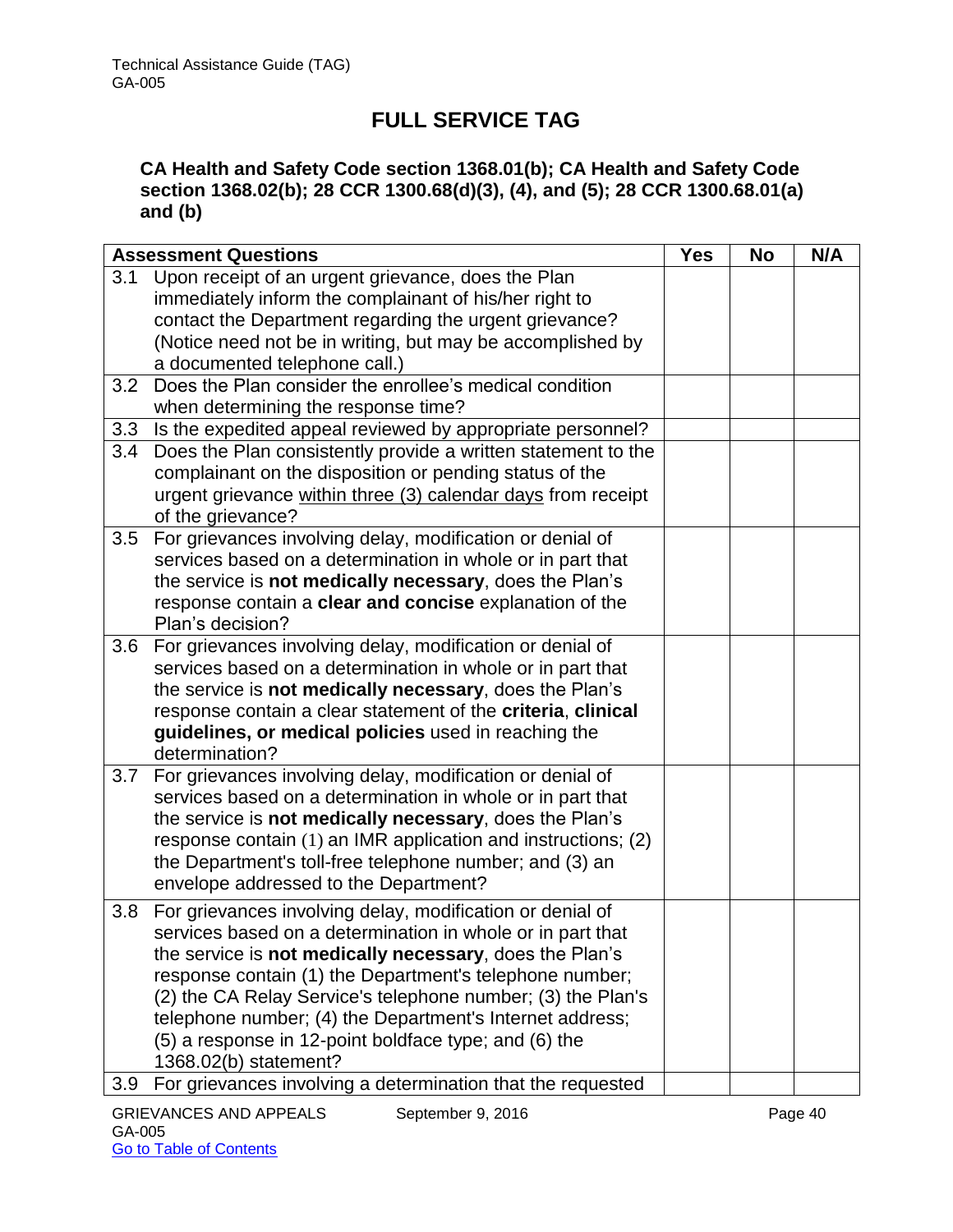| <b>Assessment Questions</b>                                          | <b>Yes</b> | <b>No</b> | N/A |
|----------------------------------------------------------------------|------------|-----------|-----|
| service is not a covered benefit, does each response                 |            |           |     |
| contain the specific provision in the contract, EOC or               |            |           |     |
| member handbook that excludes the services (either by                |            |           |     |
| identifying the document and page where the provision is             |            |           |     |
| found, by directing the grievant to the applicable section of        |            |           |     |
| the contract or by providing a copy of the provision)?               |            |           |     |
| 3.10 For grievances involving a determination that the requested     |            |           |     |
| service is not a covered benefit, does each response                 |            |           |     |
| contain clear and concise language that explains how the             |            |           |     |
| exclusion applied to the specific health care service or             |            |           |     |
| benefit requested by the enrollee?                                   |            |           |     |
| 3.11 For grievances involving a determination that the requested     |            |           |     |
| service is not a covered benefit, does each response                 |            |           |     |
| contain notice that if the enrollee believes the <b>decision was</b> |            |           |     |
| denied on the grounds that it was not medically                      |            |           |     |
| necessary, the Department should be contacted to                     |            |           |     |
| determine whether the decision is eligible for an                    |            |           |     |
| independent medical review?                                          |            |           |     |
| 3.12 Does the Plan resolve the urgent grievance and send             |            |           |     |
| notification to the enrollee in a timely manner considering          |            |           |     |
| the enrollee's medical condition?                                    |            |           |     |

### **End of Requirement GA-005: Expedited Review of Urgent Grievances**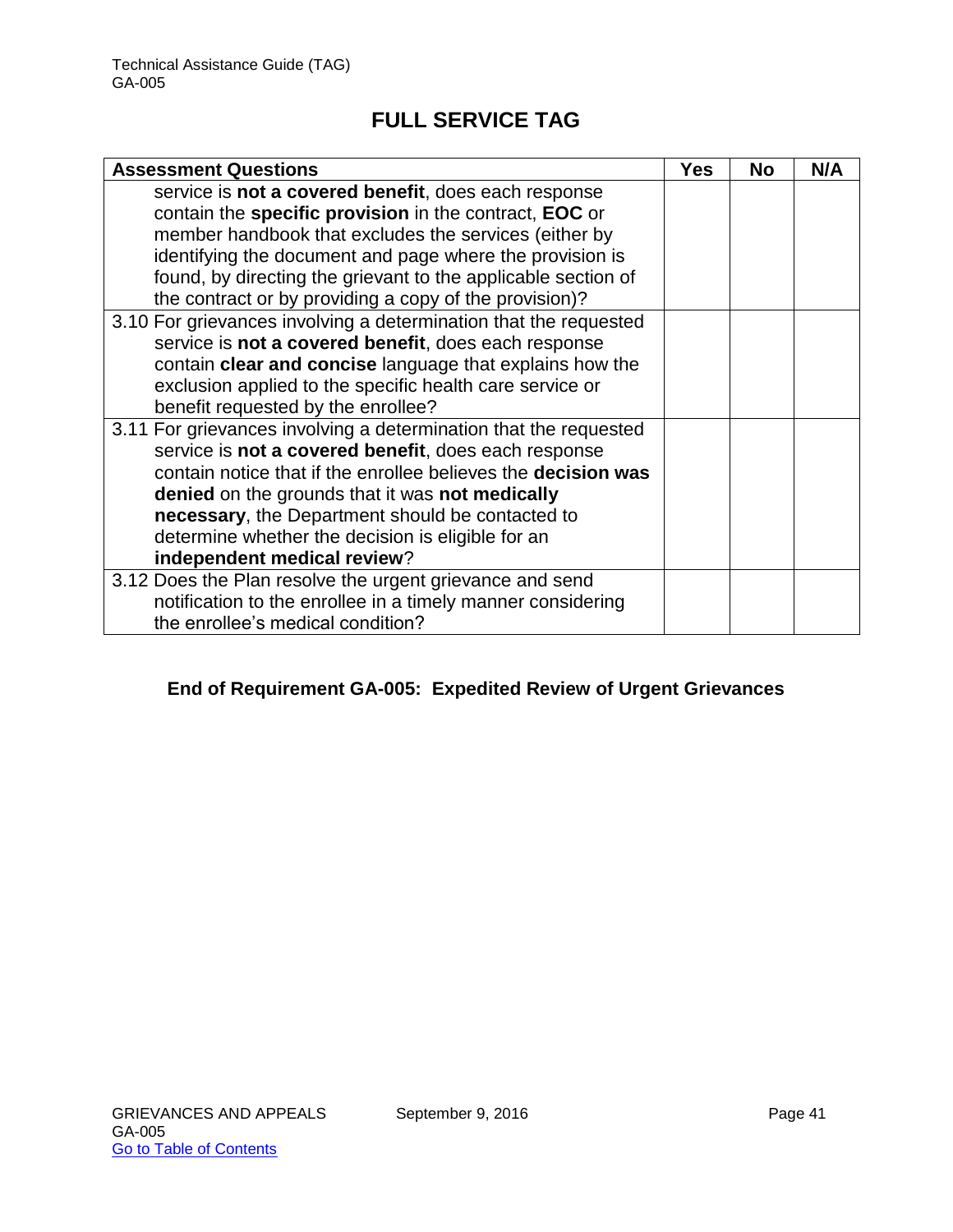### <span id="page-42-0"></span>**Requirement GA-006: Independent Medical Review (IMR)**

### **STATUTORY/REGULATORY CITATIONS**

### **CA Health and Safety Code section 1367.01(h)(3)**

(h) In determining whether to approve, modify, or deny requests by providers prior to, retrospectively, or concurrent with the provision of health care services to enrollees, based in whole or in part on medical necessity, a health care service plan subject to this section shall meet the following requirements:

(3) Decisions to approve, modify, or deny requests by providers for authorization prior to, or concurrent with, the provision of health care services to enrollees shall be communicated to the requesting provider within 24 hours of the decision. Except for concurrent review decisions pertaining to care that is underway, which shall be communicated to the enrollee's treating provider within 24 hours, decisions resulting in denial, delay, or modification of all or part of the requested health care service shall be communicated to the enrollee in writing within two business days of the decision. In the case of concurrent review, care shall not be discontinued until the enrollee's treating provider has been notified of the plan's decision, and a care plan has been agreed upon by the treating provider that is appropriate for the medical needs of that patient.

#### **CA Health and Safety Code section 1374.30(e)**

(e) Every plan contract that is issued, amended, renewed or delivered in this state (California) on or after January 1, 2000, shall, effective January 1, 2001, provide an enrollee with the opportunity to seek an independent medical review whenever health care services have been denied, modified, or delayed by the plan, or by one of its contracting providers, if the decision was based in whole or in part, on a finding that the proposed health care services are not medically necessary. An enrollee may designate an agent to act on his or her behalf. The provider may join with or otherwise assist the enrollee in seeking an independent medical review and may advocate on behalf of the enrollee.

#### **CA Health and Safety Code section 1374.30(j)(1) and (3)**

(j) An enrollee may apply to the department for an independent medical review when all of the following conditions are met:

(1)(A) The enrollee's provider has recommended a health care service as medically necessary, or

(B) The enrollee has received urgent care or emergency services that a provider determined was medically necessary, or

(C) The enrollee, in the absence of a provider recommendation under subparagraph (A) or the receipt of urgent care or emergency services by a provider under subparagraph (B), has been seen by an in-plan provider for the diagnosis or treatment of the medical condition for which the enrollee seeks independent review. The plan shall expedite access to an in-plan provider upon request of an enrollee. The in-plan provider need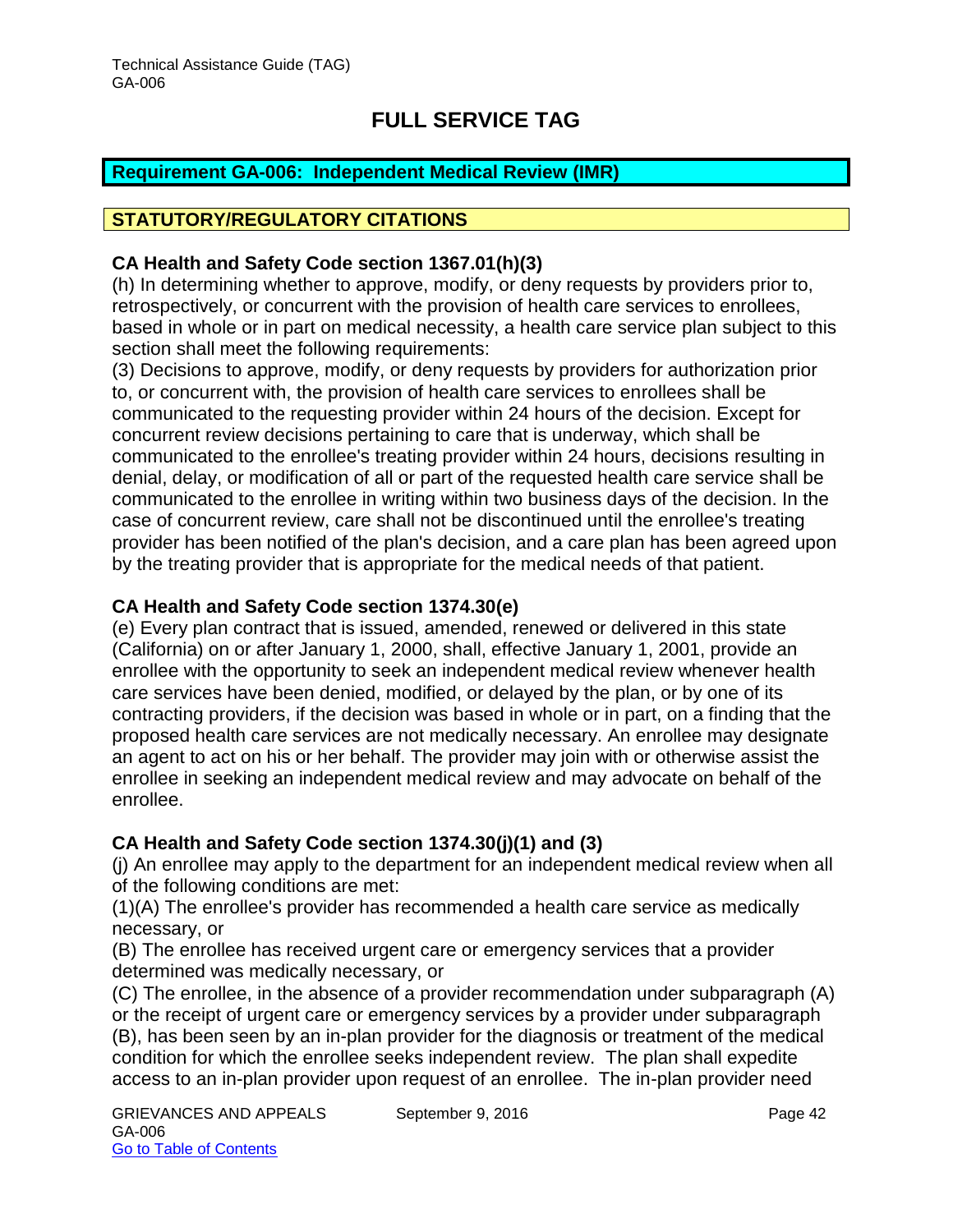not recommend the disputed health care service as a condition for the enrollee to be eligible for an independent review.

For purposes of this article, the enrollee's provider may be an out-of-plan provider. However, the plan shall have no liability for payment of services provided by an out-ofplan provider, except as provided pursuant to subdivision (c) of Section 1374.34. (3) The enrollee has filed a grievance with the plan or its contracting provider pursuant to Section 1368, and the disputed decision is upheld or the grievance remains unresolved after 30 days. The enrollee shall not be required to participate in the plan's grievance process for more than 30 days. In the case of a grievance that requires expedited review pursuant to Section 1368.01, the enrollee shall not be required to participate in the plan's grievance process for more than three days.

### **CA Health and Safety Code section 1374.30(l)**

(l) The enrollee shall pay no application or processing fees of any kind.

### **CA Health and Safety Code section 1374.30(n)**

(n) Upon notice from the department that the health care service plan's enrollee has applied for an independent medical review, the plan or its contracting providers shall provide to the independent medical review organization designated by the department a copy of all of the following documents within three business days of the plan's receipt of the department's notice of a request by an enrollee for an independent review: (1)(A) A copy of all of the enrollee's medical records in the possession of the plan or its contracting providers relevant to each of the following:

(i) The enrollee's medical condition.

(ii) The health care services being provided by the plan and its contracting providers for the condition.

(iii) The disputed health care services requested by the enrollee for the condition.

(B) Any newly developed or discovered relevant medical records in the possession of the plan or its contracting providers after the initial documents are provided to the independent medical review organization shall be forwarded immediately to the independent medical review organization. The plan shall concurrently provide a copy of medical records required by this subparagraph to the enrollee or the enrollee's provider, if authorized by the enrollee, unless the offer of medical records is declined or otherwise prohibited by law. The confidentiality of all medical record information shall be maintained pursuant to applicable state and federal laws.

(2) A copy of all information provided to the enrollee by the plan and any of its contracting providers concerning plan and provider decisions regarding the enrollee's condition and care, and a copy of any materials the enrollee or the enrollee's provider submitted to the plan and to the plan's contracting providers in support of the enrollee's request for disputed health care services. This documentation shall include the written response to the enrollee's grievance, required by paragraph (4) of subdivision (a) of Section 1368. The confidentiality of any enrollee medical information shall be maintained pursuant to applicable state and federal laws.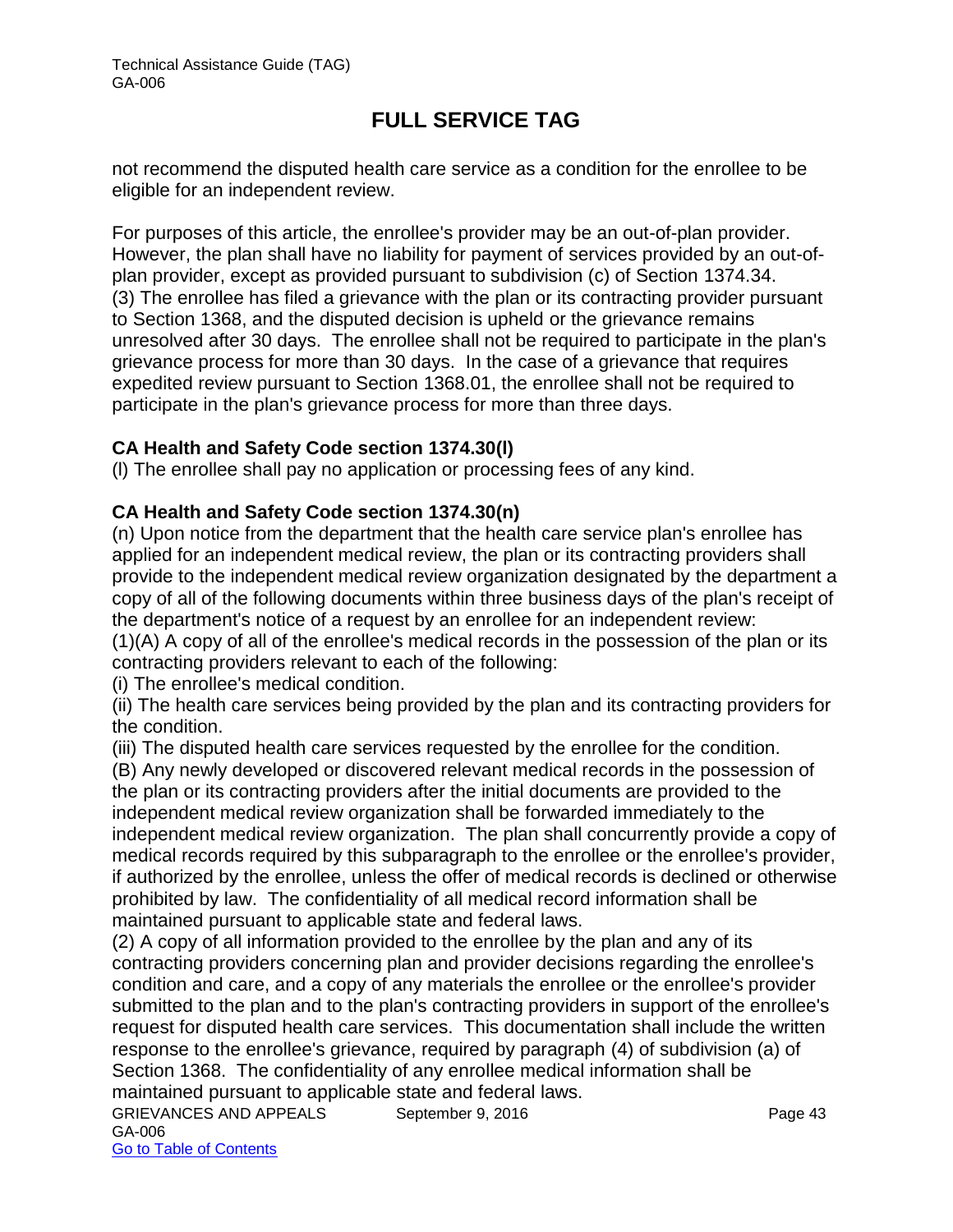(3) A copy of any other relevant documents or information used by the plan or its contracting providers in determining whether disputed health care services should have been provided, and any statements by the plan and its contracting providers explaining the reasons for the decision to deny, modify, or delay disputed health care services on the basis of medical necessity. The plan shall concurrently provide a copy of documents required by this paragraph, except for any information found by the director to be legally privileged information, to the enrollee and the enrollee's provider. The department and the independent review organization shall maintain the confidentiality of any information found by the director to be the proprietary information of the plan.

### **CA Health and Safety Code section 1374.31(a)**

(a) If there is an imminent and serious threat to the health of the enrollee, as specified in subdivision (c) of Section 1374.33, all necessary information and documents shall be delivered to an independent medical review organization within 24 hours of approval of the request for review. In reviewing a request for review, the department may waive the requirement that the enrollee follow the plan's grievance process in extraordinary and compelling cases, where the director finds that the enrollee has acted reasonably.

### **CA Health and Safety Code section 1374.31**

(a) If there is an imminent and serious threat to the health of the enrollee, as specified in subdivision (c) of Section 1374.33, all necessary information and documents shall be delivered to an independent medical review organization within 24 hours of approval of the request for review. In reviewing a request for review, the department may waive the requirement that the enrollee follow the plan's grievance process in extraordinary and compelling cases, where the director finds that the enrollee has acted reasonably. (b) The department shall expeditiously review requests and immediately notify the enrollee in writing as to whether the request for an independent medical review has been approved, in whole or in part, and, if not approved, the reasons therefore. The plan shall promptly issue a notification to the enrollee, after submitting all of the required material to the independent medical review organization that includes an annotated list of documents submitted and offer the enrollee the opportunity to request copies of those documents from the plan. The department shall promptly approve enrollee requests whenever the enrollee's plan has agreed that the case is eligible for an independent medical review. The department shall not refer coverage decisions for independent review. To the extent an enrollee request for independent review is not approved by the department, the enrollee request shall be treated as an immediate request for the department to review the grievance pursuant to subdivision (b) of Section 1368. (c) An independent medical review organization, specified in Section 1374.32, shall conduct the review in accordance with Section 1374.33 and any regulations or orders of the director adopted pursuant thereto. The organization's review shall be limited to an examination of the medical necessity of the disputed health care services and shall not include any consideration of coverage decisions or other contractual issues.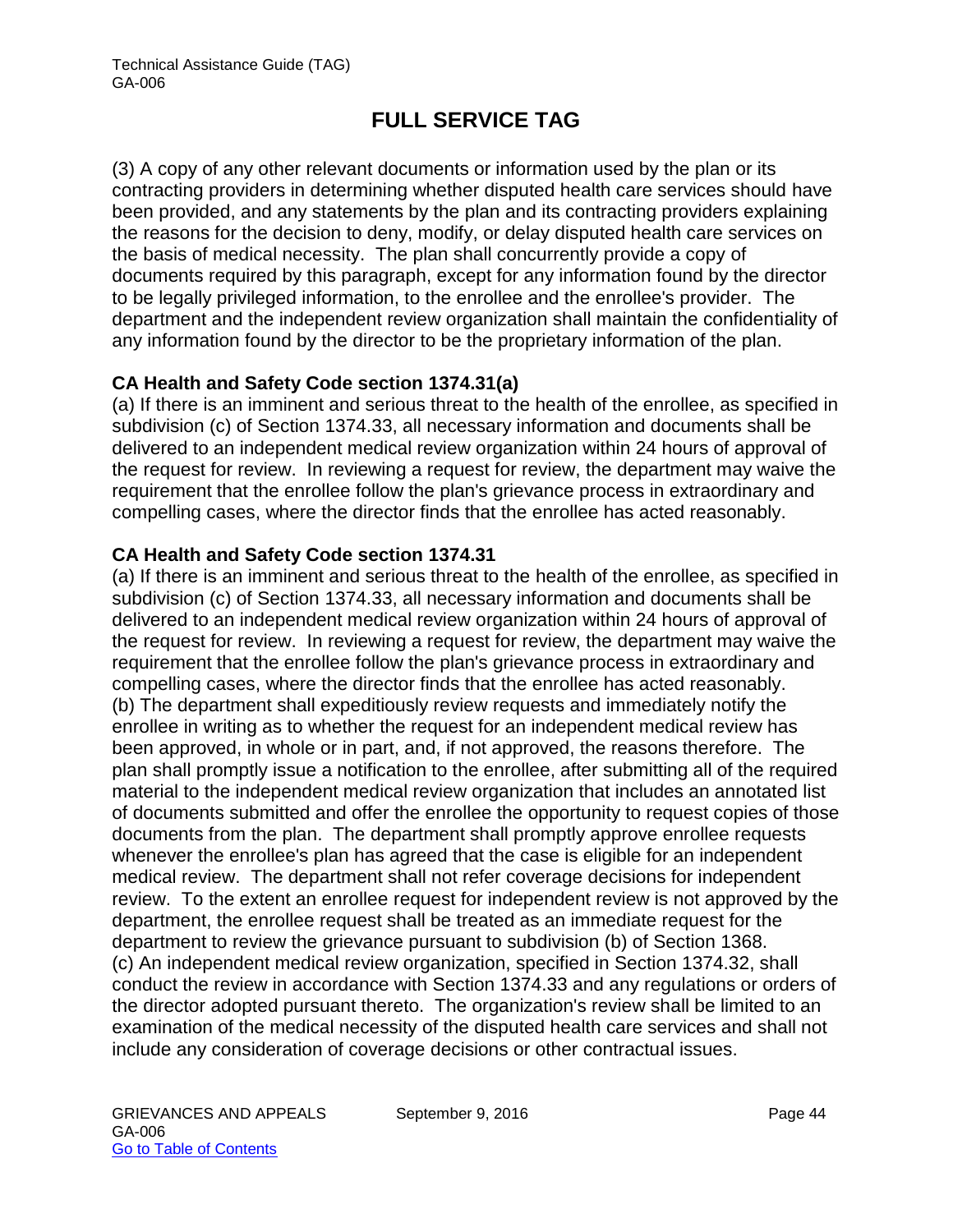#### **CA Health and Safety Code section 1374.34(a)**

(a)Upon receiving the decision adopted by the director pursuant to Section 1374.33 that a disputed health care service is medically necessary, the plan shall promptly implement the decision. In the case of reimbursement for services already rendered, the plan shall reimburse the provider or enrollee, whichever applies, within five working days. In the case of services not yet rendered, the plan shall authorize the services within five working days of receipt of the written decision from the director, or sooner if appropriate for the nature of the enrollee's medical condition, and shall inform the enrollee and provider of the authorization in accordance with the requirements of paragraph (3) of subdivision (h) of Section 1367.01.

#### **CA Health and Safety Code section 1374.34(a) through (e)**

(a)Upon receiving the decision adopted by the director pursuant to Section 1374.33 that a disputed health care service is medically necessary, the plan shall promptly implement the decision. In the case of reimbursement for services already rendered, the plan shall reimburse the provider or enrollee, whichever applies, within five working days. In the case of services not yet rendered, the plan shall authorize the services within five working days of receipt of the written decision from the director, or sooner if appropriate for the nature of the enrollee's medical condition, and shall inform the enrollee and provider of the authorization in accordance with the requirements of paragraph (3) of subdivision (h) of Section 1367.01.

 (b) A plan shall not engage in any conduct that has the effect of prolonging the independent review process. The engaging in that conduct or the failure of the plan to promptly implement the decision is a violation of this chapter and, in addition to any other fines, penalties, and other remedies available to the director under this chapter, the plan shall be subject to an administrative penalty of not less than five thousand dollars (\$5,000) for each day that the decision is not implemented. The administrative penalties shall be paid to the Managed Care Administrative Fines and Penalties Fund and shall be used for the purposes specified in Section 1341.45.

 (c) The director shall require the plan to promptly reimburse the enrollee for any reasonable costs associated with those services when the director finds that the disputed health care services were a covered benefit under the terms and conditions of the health care service plan contract, and the services are found by the independent medical review organization to have been medically necessary pursuant to Section 1374.33, and either the enrollee's decision to secure the services outside of the plan provider network was reasonable under the emergency or urgent medical circumstances, or the health care service plan contract does not require or provide prior authorization before the health care services are provided to the enrollee.

GRIEVANCES AND APPEALS September 9, 2016 GA-006 Go to Table of Contents (d) In addition to requiring plan compliance regarding subdivisions (a), (b), and (c) the director shall review individual cases submitted for independent medical review to determine whether any enforcement actions, including penalties, may be appropriate. In particular, where substantial harm, as defined in Section 3428 of the Civil Code, to an enrollee has already occurred because of the decision of a plan, or one of its contracting providers, to delay, deny, or modify covered health care services that an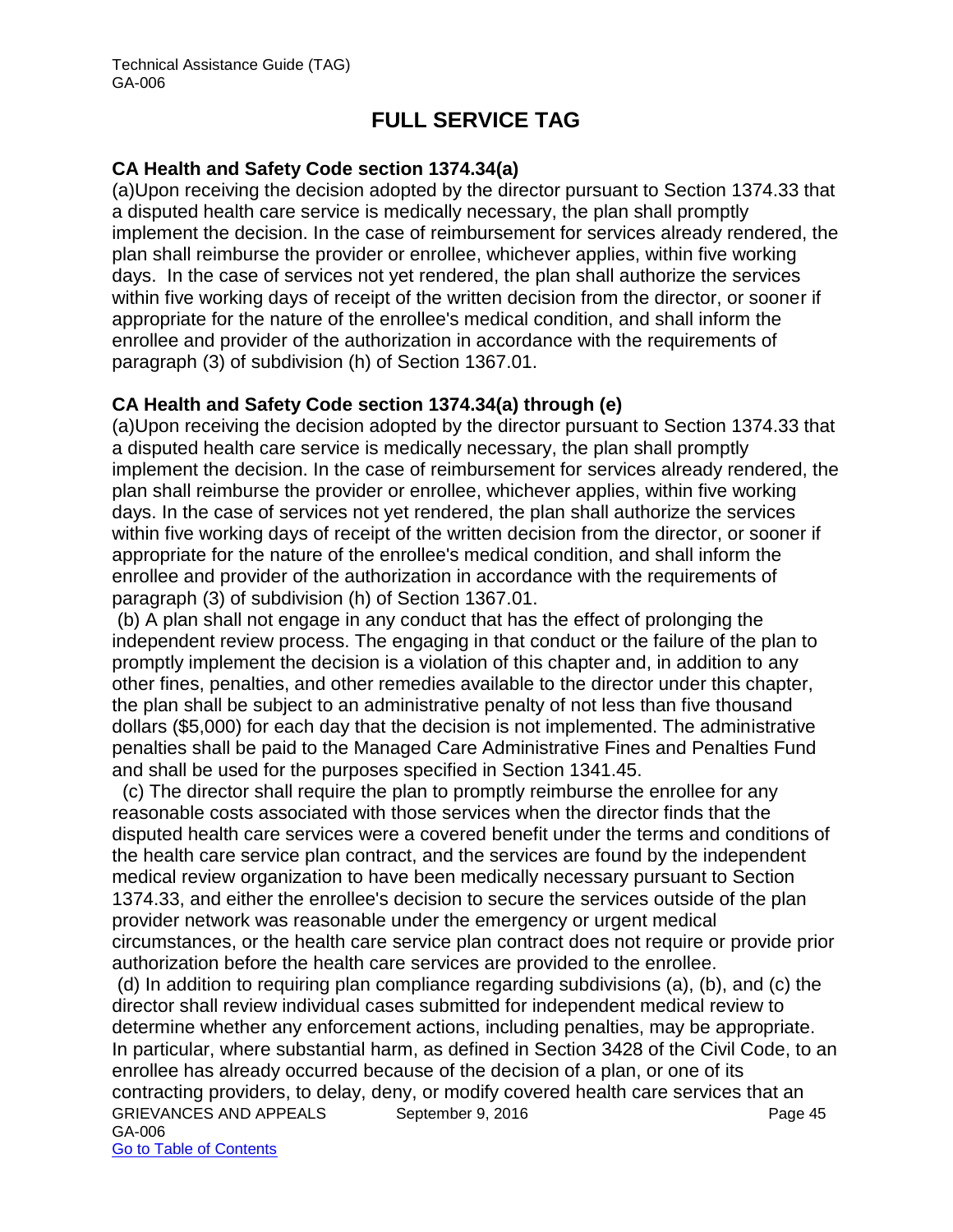independent medical review determines to be medically necessary pursuant to Section 1374.33, the director shall impose penalties.

(e) Pursuant to Section 1368.04, the director shall perform an annual audit of independent medical review cases for the dual purposes of education and the opportunity to determine if any investigative or enforcement actions should be undertaken by the department, particularly if a plan repeatedly fails to act promptly and reasonably to resolve grievances associated with a delay, denial, or modification of medically necessary health care services when the obligation of the plan to provide those health care services to enrollees or subscribers is reasonably clear.

### **28 CCR 1300.68(d)(4)**

(d) The plan shall respond to grievances as follows:

(4) For grievances involving delay, modification or denial of services based on a determination in whole or in part that the service is not medically necessary, the plan shall include in its written response, the reasons for its determination. The response shall clearly state the criteria, clinical guidelines or medical policies used in reaching the determination. The plan's response shall also advise the enrollee that the determination may be considered by the Department's independent medical review system. The response shall include an application for independent medical review and instructions, including the Department's toll-free telephone number for further information and an envelope addressed to the Department of Managed Health Care, HMO Help Center, 980 Ninth Street, 5th Floor, Sacramento, CA 95814.

#### **28 CCR 1300.70.4(a)**

(a) Enrollees of a health care services plan may request an independent medical review pursuant to sections 1370.4, 1374.30 through 1374.34 of the Act and section 1300.74.30 of title 28 when the plan has denied a therapy or medical service that would otherwise be covered based on the plan's determination that the therapy or medical service is experimental or investigational.

### **28 CCR 1300.74.30(a) through (c), and (d)(4)**

(a) Plan enrollees may request independent medical review pursuant to this regulation for decisions that are eligible for independent medical review under Article 5.55 and section 1370.4 of the Act. The independent medical review process shall resolve decisions that deny, modify, or delay health care services, that deny reimbursement for urgent or emergency services or that involve experimental or investigational therapies. Specialized plans shall provide for independent medical reviews under this section if a covered service relates to the practice of medicine or is provided pursuant to a contract with a health plan providing medical, surgical and hospital services. The Department shall be the final arbiter when there is a question as to whether a dispute over a health care service is eligible for independent medical review, and whether extraordinary and compelling circumstances exist that waive the requirement that the enrollee first participate in the plan's grievance system.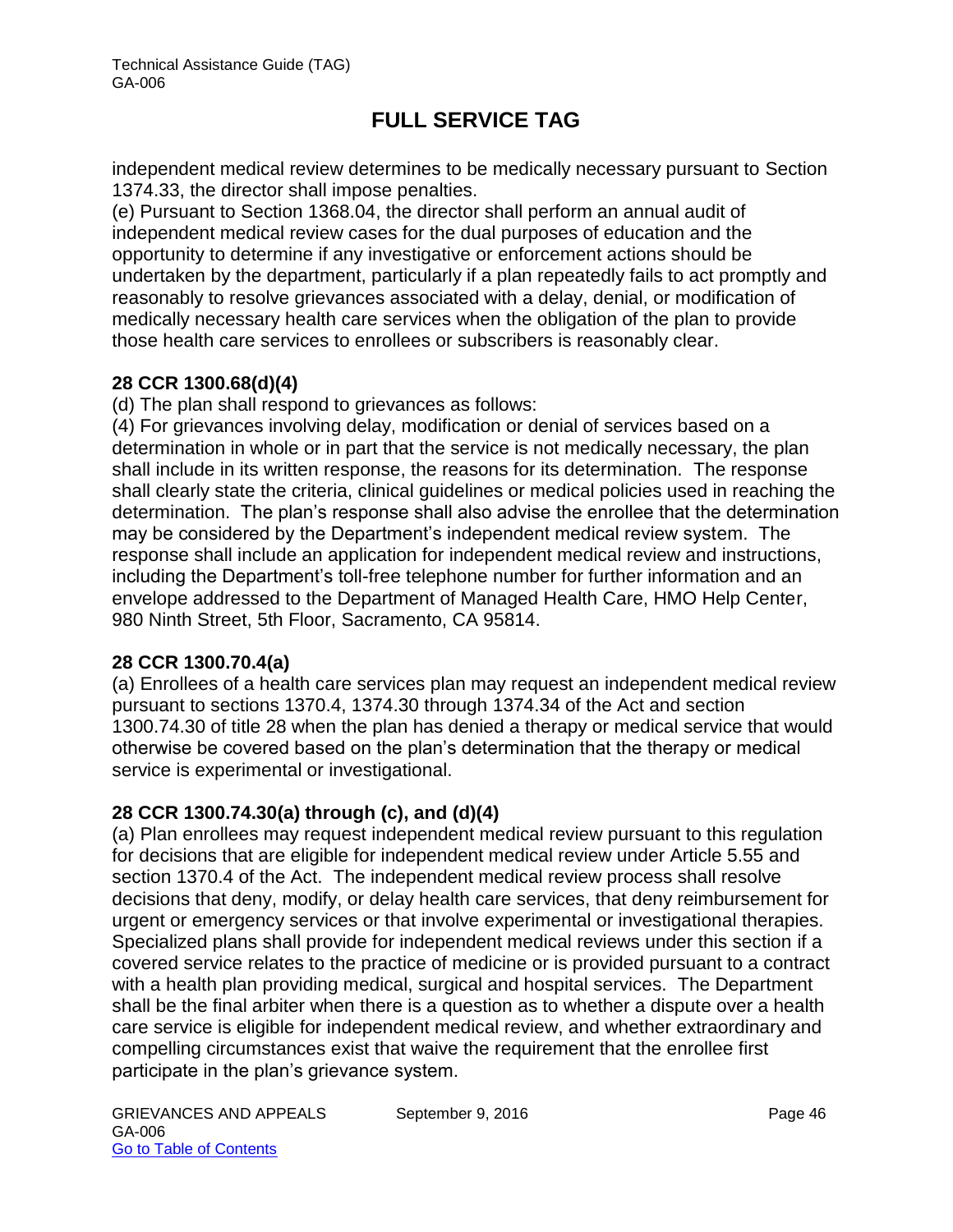(b) An enrollee may apply for an independent medical review under the conditions specified in Section 1374.30(j) of the Act. The Department may waive the requirement that the enrollee participate in the plan's grievance process if the Department determines that extraordinary and compelling circumstances exist, which include, but are not limited to, serious pain, the potential loss of life, limb or major bodily function, or the immediate, and serious deterioration of the health of the enrollee.

(c) In cases involving a claim for out of plan emergency or urgent services that a provider determined were medically necessary, the independent medical review shall determine whether the services were emergency or urgent services necessary to screen and stabilize the enrollee's condition. For purposes of this section "emergency services" are services for emergency medical conditions as defined in section 1300.71.4 of title 28, and "urgent services" are all services, except emergency services, where the enrollee has obtained the services without prior authorization from the plan, or from a contracting provider.

(d) Applications for independent medical review shall be submitted on a one-page form entitled Independent Medical Review Application (DMHC IMR 11/00), which is incorporated by reference, and shall be provided by the Department. The form shall contain a signed release from the enrollee, or a person authorized pursuant to law to act on behalf of the enrollee, authorizing release of medical and treatment information. Additionally, the enrollee may provide any relevant material or documentation with the application including, but not limited to:

(4) If expedited review is requested for a decision eligible for independent medical review pursuant to Article 5.55 of the Act, the application shall include a certification from the enrollee's physician or provider indicating that an imminent and serious threat to the health of the enrollee exists. If expedited review is requested for a decision eligible for independent medical review pursuant to section 1370.4 of the Act, the application shall include a certification from the enrollee's physician that the proposed therapy would be significantly less effective if not promptly initiated.

#### **28 CCR 1300.74.30(a) through (c), (d)(4), (j), and (k)**

(a) Plan enrollees may request independent medical review pursuant to this regulation for decisions that are eligible for independent medical review under Article 5.55 and section 1370.4 of the Act. The independent medical review process shall resolve decisions that deny, modify, or delay health care services, that deny reimbursement for urgent or emergency services or that involve experimental or investigational therapies. Specialized plans shall provide for independent medical reviews under this section if a covered service relates to the practice of medicine or is provided pursuant to a contract with a health plan providing medical, surgical and hospital services. Department shall be the final arbiter when there is a question as to whether a dispute over a health care service is eligible for independent medical review, and whether extraordinary and compelling circumstances exist that waive the requirement that the enrollee first participate in the plan's grievance system.

GRIEVANCES AND APPEALS September 9, 2016 Page 47 GA-006 Go to Table of Contents (b) An enrollee may apply for an independent medical review under the conditions specified in Section 1374.30(j) of the Act. The Department may waive the requirement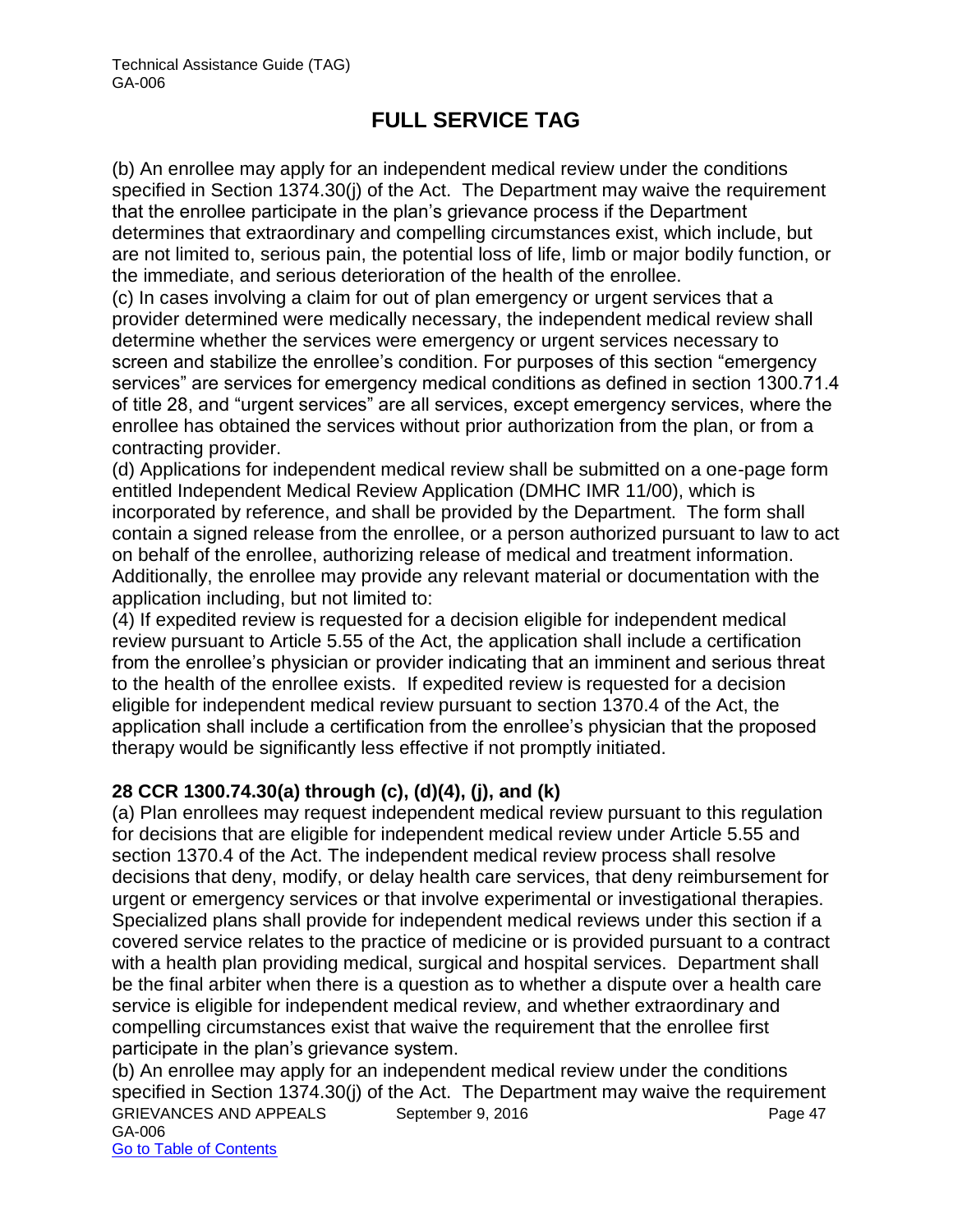that the enrollee participate in the plan's grievance process if the Department determines that extraordinary and compelling circumstances exist, which include, but are not limited to, serious pain, the potential loss of life, limb or major bodily function, or the immediate, and serious deterioration of the health of the enrollee.

(c) In cases involving a claim for out of plan emergency or urgent services that a provider determined were medically necessary, the independent medical review shall determine whether the services were emergency or urgent services necessary to screen and stabilize the enrollee's condition. For purposes of this section "emergency services" are services for emergency medical conditions as defined in section 1300.71.4 of title 28, and "urgent services" are all services, except emergency services, where the enrollee has obtained the services without prior authorization from the plan, or from a contracting provider.

(d) Applications for independent medical review shall be submitted on a one-page form entitled Independent Medical Review Application (DMHC IMR 11/00), which is incorporated by reference, and shall be provided by the Department. The form shall contain a signed release from the enrollee, or a person authorized pursuant to law to act on behalf of the enrollee, authorizing release of medical and treatment information. Additionally, the enrollee may provide any relevant material or documentation with the application including, but not limited to:

(4) If expedited review is requested for a decision eligible for independent medical review pursuant to Article 5.55 of the Act, the application shall include a certification from the enrollee's physician or provider indicating that an imminent and serious threat to the health of the enrollee exists. If expedited review is requested for a decision eligible for independent medical review pursuant to section 1370.4 of the Act, the application shall include a certification from the enrollee's physician that the proposed therapy would be significantly less effective if not promptly initiated.

(j) Following receipt of the Department's notification that an application for independent medical review has been assigned to an independent medical review organization, the plan shall provide the organization with all information that was considered in relation to the disputed health care service, the enrollee's grievance and the plan's determination. The plan shall forward all information to the medical review organization within three (3) business days for a regular review and within one (1) calendar day in the case of an expedited review.

- (1) Unless otherwise advised in the notification or by the assigned review organization, the plan shall submit a complete set of the materials described below for the independent review organization.
	- (A)A copy of all correspondence from and received by the plan concerning the disputed health care service, including but not limited to, any enrollee grievance relating to the requested service;
	- (B)A complete and legible copy of all medical records and other information used by the plan in making its decision regarding the disputed health care service. An additional copy of medical records shall be submitted for each reviewer.
	- (C)A copy of the cover page of the evidence of coverage and complete pages with the referenced sections highlighted or underlined sections, if the evidence

GRIEVANCES AND APPEALS September 9, 2016 Page 48 GA-006 Go to Table of Contents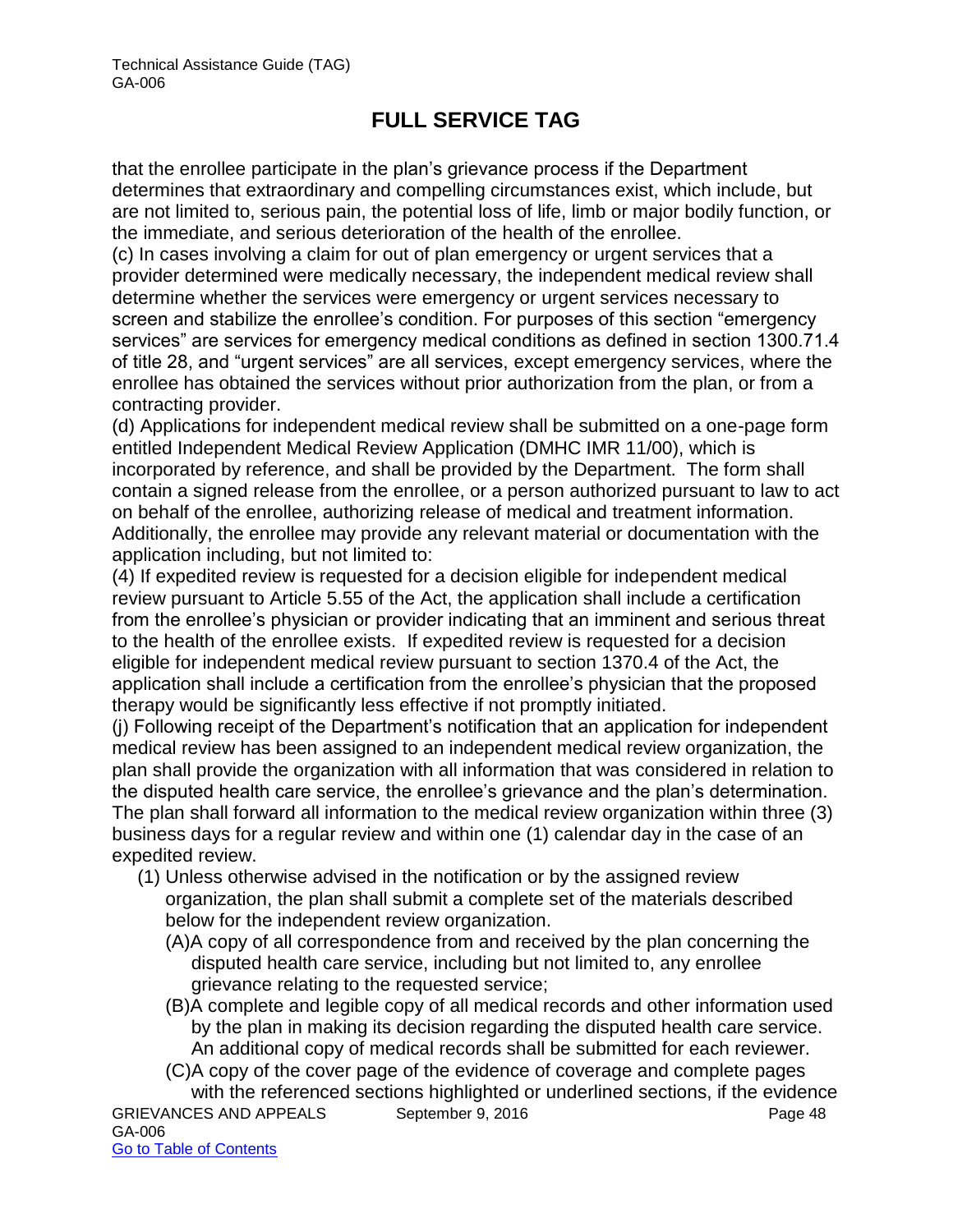of coverage was referenced in the plan's resolution of the enrollee's grievance;

(D)The plan's response to any additional issues raised in the enrollee's application for independent medical review.

(2) The plan shall promptly provide the enrollee with an annotated list of all documents submitted to the independent medical review organization, together with information on how copies may be requested.

(k) Plans shall be responsible for providing additional information as follows:

(1) Any medical records or other relevant matters not available at the time of the Department's initial notification, or that result from the enrollee's on-going medical care or treatment for the medical condition or disease under review. Such matters shall be forwarded as soon as possible upon receipt by the health plan, not to exceed five (5) business days in routine cases or one (1) calendar day in expedited cases.

(2) Additional medical records or other information requested by the IMR organization shall be sent within five (5) business days in routine cases or one (1) calendar day in expedited cases. In expedited reviews, the health care plan shall immediately notify the enrollee and the enrollee's health care provider by telephone or facsimile to identify and request the necessary information, followed by written notification, when the request involves materials not in the possession of the plan or its contracting providers.

### **28 CCR 1300.74.30(j) and (k)**

(j) Following receipt of the Department's notification that an application for independent medical review has been assigned to an independent medical review organization, the plan shall provide the organization with all information that was considered in relation to the disputed health care service, the enrollee's grievance and the plan's determination. The plan shall forward all information to the medical review organization within three (3) business days for a regular review and within one (1) calendar day in the case of an expedited review.

- (1) Unless otherwise advised in the notification or by the assigned review organization, the plan shall submit a complete set of the materials described below for the independent review organization.
	- (A)A copy of all correspondence from and received by the plan concerning the disputed health care service, including but not limited to, any enrollee grievance relating to the requested service;
	- (B)A complete and legible copy of all medical records and other information used by the plan in making its decision regarding the disputed health care service. An additional copy of medical records shall be submitted for each reviewer.
	- (C)A copy of the cover page of the evidence of coverage and complete pages with the referenced sections highlighted or underlined sections, if the evidence of coverage was referenced in the plan's resolution of the enrollee's grievance;
	- (D)The plan's response to any additional issues raised in the enrollee's application for independent medical review.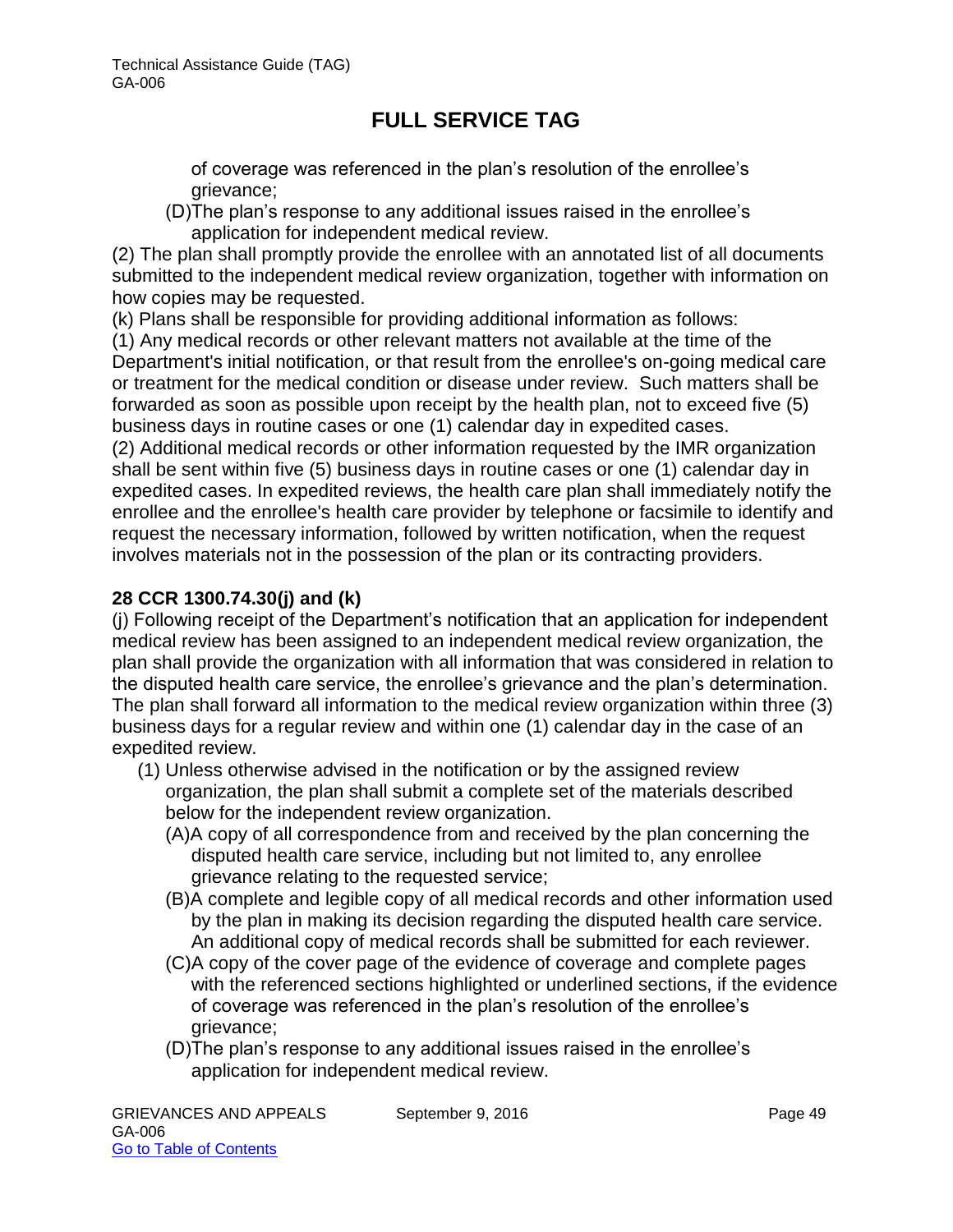(2) The plan shall promptly provide the enrollee with an annotated list of all documents submitted to the independent medical review organization, together with information on how copies may be requested.

(k) Plans shall be responsible for providing additional information as follows:

(1) Any medical records or other relevant matters not available at the time of the Department's initial notification, or that result from the enrollee's on-going medical care or treatment for the medical condition or disease under review. Such matters shall be forwarded as soon as possible upon receipt by the health plan, not to exceed five (5) business days in routine cases or one (1) calendar day in expedited cases.

(2) Additional medical records or other information requested by the IMR organization shall be sent within five (5) business days in routine cases or one (1) calendar day in expedited cases. In expedited reviews, the health care plan shall immediately notify the enrollee and the enrollee's health care provider by telephone or facsimile to identify and request the necessary information, followed by written notification, when the request involves materials not in the possession of the plan or its contracting providers.

### **INDIVIDUAL(S)/POSITION(S) TO BE INTERVIEWED**

#### **Staff responsible for the activities described above, for example:**

- Utilization Management Director
- Medical Director
- Officer with primary responsibility for the grievance system

### **DOCUMENT(S) TO BE REVIEWED**

- Policies and Procedures regarding IMR for service delays, modifications, or denials based on medical necessity or on a determination that a therapy is experimental or investigational
- Other policies and procedures in support of the IMR system
- Plan's audit tools and reports used to monitor against IMR program requirements (timeliness, communications, etc.)

### *GA-006 - Key Element 1:*

**1. The Plan has established policies and procedures that support the Department's IMR system. CA Health and Safety Code section 1374.30(e); CA Health and Safety Code section 1374.30(l); CA Health and Safety Code section 1374.30(j)(1) and (3); CA** 

**Health and Safety Code section 1374.31; 28 CCR 1300.70.4(a); 28 CCR 1300.74.30(a) through(c) and (d)(4)** 

| <b>Assessment Questions</b>                                       | Yes | No | N/A |
|-------------------------------------------------------------------|-----|----|-----|
| 1.1 Does the Plan have established policies and procedures that I |     |    |     |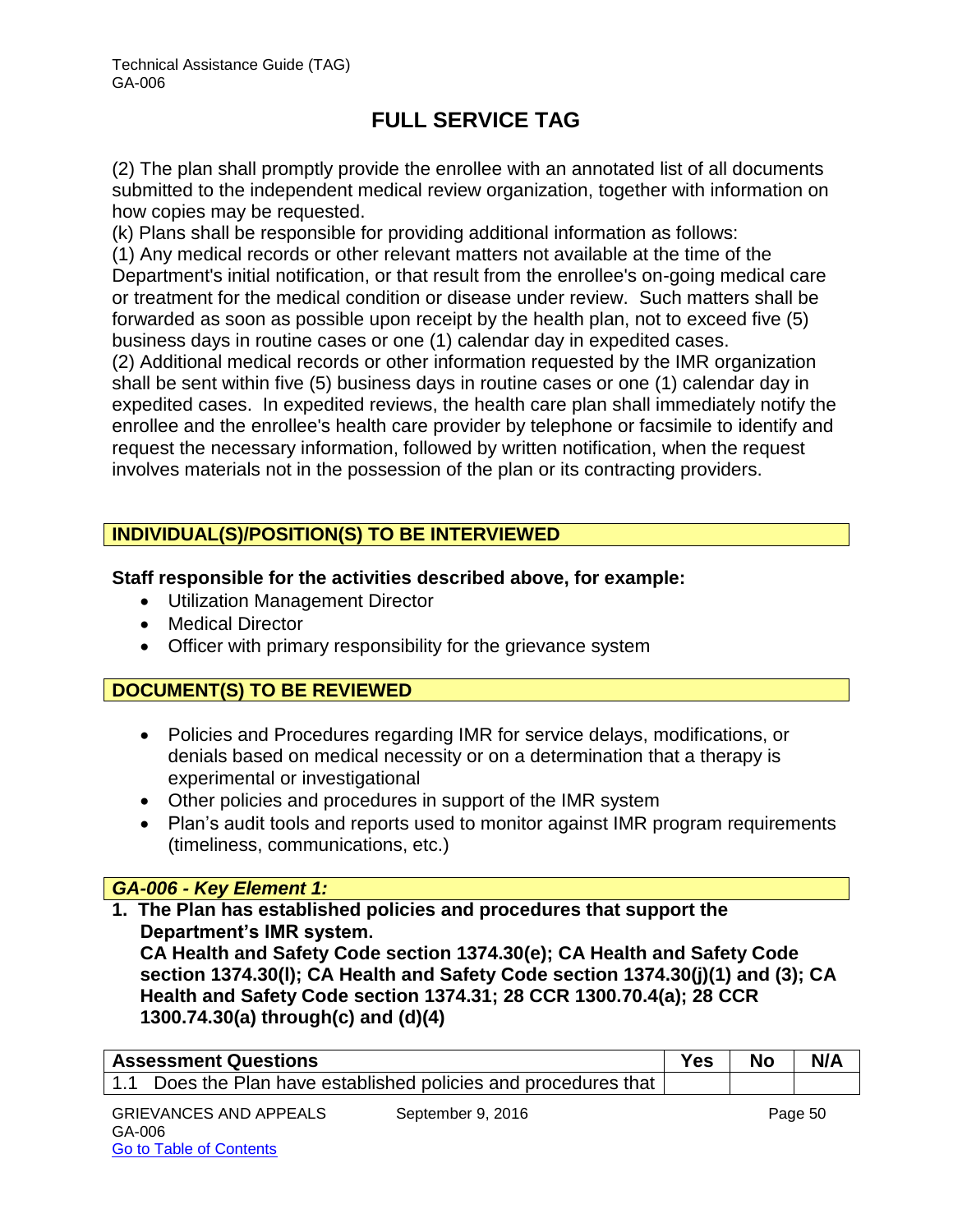|     | <b>Assessment Questions</b>                                      | <b>Yes</b> | <b>No</b> | N/A |
|-----|------------------------------------------------------------------|------------|-----------|-----|
|     | provide enrollees an opportunity to file for an IMR when the     |            |           |     |
|     | Plan or a contracting provider has denied a therapy, medical     |            |           |     |
|     | service or a claim for urgent and emergency service based        |            |           |     |
|     | in whole or in part on a finding that the services were not      |            |           |     |
|     | medically necessary or were experimental or                      |            |           |     |
|     | investigational?                                                 |            |           |     |
| 1.2 | Do the Plan's procedures outline a process that allows the       |            |           |     |
|     | enrollee to be <b>assisted/represented</b> by an agent or the    |            |           |     |
|     | enrollee's provider?                                             |            |           |     |
| 1.3 | Do the Plan's procedures outline a process that allows the       |            |           |     |
|     | enrollee to be not financially responsible for application or    |            |           |     |
|     | processing fees of any kind?                                     |            |           |     |
| 1.4 | Do the Plan's procedures outline a process that allows the       |            |           |     |
|     | enrollee to be not required to participate in the Plan's         |            |           |     |
|     | grievance process if the Department determines that              |            |           |     |
|     | extraordinary and compelling circumstances exist, which          |            |           |     |
|     | include but are not limited to, serious pain, the potential loss |            |           |     |
|     | of life, limb or major bodily function, or the immediate and     |            |           |     |
|     | serious deterioration of the health of the enrollee?             |            |           |     |
| 1.5 | Does the Plan have procedures for IMR cases involving            |            |           |     |
|     | claims for out of plan emergency or urgent services, which a     |            |           |     |
|     | provider determined were medically necessary and require         |            |           |     |
|     | independent medical review to determine if services were         |            |           |     |
|     | medically necessary?                                             |            |           |     |
| 1.6 | Does the Plan allow an enrollee to file an expedited IMR if      |            |           |     |
|     | the disputed service has not been provided?                      |            |           |     |
| 1.7 | Does the Plan allow an enrollee to file an expedited IMR if      |            |           |     |
|     | the enrollee's provider certifies in writing that an imminent    |            |           |     |
|     | and serious threat to the health of the enrollee may exist,      |            |           |     |
|     | including but not limited to serious pain, the potential loss of |            |           |     |
|     | life, limb or major bodily function, or the immediate and        |            |           |     |
|     | serious deterioration of the health of the enrollee?             |            |           |     |

### *GA-006 - Key Element 2:*

**2. The Plan submits required information to the IMR organization in a timely manner.** 

**CA Health and Safety Code section 1374.30(n); CA Health and Safety Code section 1374.31(a); 28 CCR 1300.74.30(j) and (k)**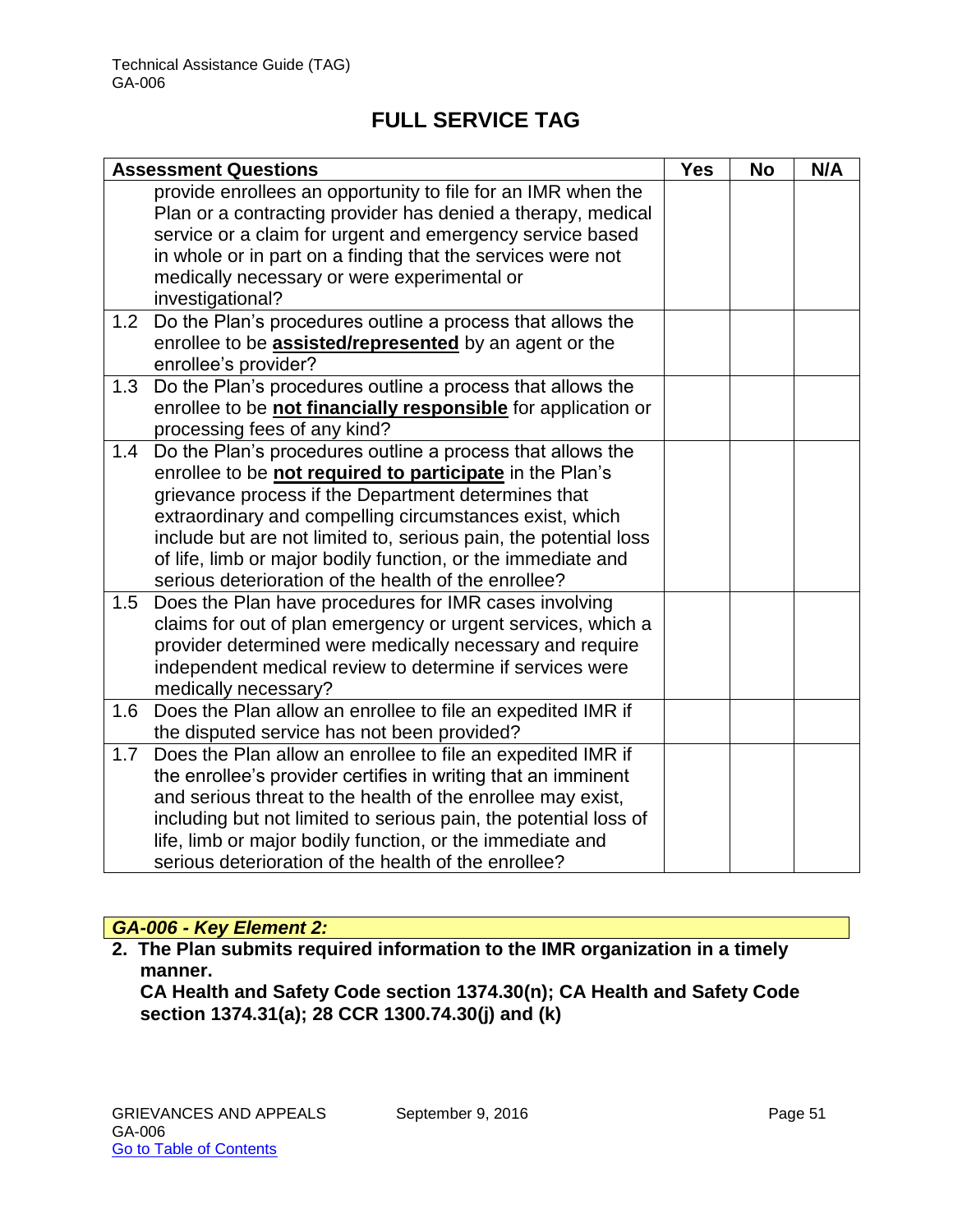|     | <b>Assessment Questions</b>                                     | Yes | <b>No</b> | N/A |
|-----|-----------------------------------------------------------------|-----|-----------|-----|
| 2.1 | In the case of a regular IMR, does the Plan submit all          |     |           |     |
|     | required information to the medical review organization         |     |           |     |
|     | within three (3) business days following receipt of the         |     |           |     |
|     | Department's notification that an application for an IMR has    |     |           |     |
|     | been assigned to an external review organization?               |     |           |     |
| 2.2 | In the case of a regular IMR, does the Plan forward any         |     |           |     |
|     | additional information not available at the time of the initial |     |           |     |
|     | submission to the external review organization as soon as       |     |           |     |
|     | possible, but not to exceed five (5) business days?             |     |           |     |
| 2.3 | In the case of an expedited IMR, does the Plan submit all       |     |           |     |
|     | required information to the medical review organization         |     |           |     |
|     | within one (1) calendar day following receipt of the            |     |           |     |
|     | Department's notification that an application for an IMR has    |     |           |     |
|     | been assigned to an external review organization?               |     |           |     |
| 2.4 | In the case of an expedited IMR, does the Plan forward any      |     |           |     |
|     | additional information not available at the time of the initial |     |           |     |
|     | submission to the external review organization as soon as       |     |           |     |
|     | possible, but not to exceed one (1) calendar day?               |     |           |     |

### *GA-006 - Key Element 3:*

**3. The Plan implements IMR decisions promptly. CA Health and Safety Code section 1367.01(h)(3); CA Health and Safety Code section 1374.34(a)** 

| <b>Assessment Questions</b>                                                                                                                                                                                                                                                               |  | <b>No</b> | N/A |
|-------------------------------------------------------------------------------------------------------------------------------------------------------------------------------------------------------------------------------------------------------------------------------------------|--|-----------|-----|
| In cases of reimbursement of services already rendered in<br>3.1<br>which a disputed health care is found to be medically<br>necessary, does the Plan reimburse the provider or<br>enrollee, whichever applies, within five working days?                                                 |  |           |     |
| 3.2 In cases in which services have not been rendered, does the<br>Plan authorize the services within five working days of<br>receipt of the written decision from the director, or sooner if<br>appropriate for the nature of the enrollee's medical<br>condition?                       |  |           |     |
| 3.3<br>In decisions to approve, modify, or deny requests by<br>providers for authorization prior to, or concurrent with, the<br>provision of health care services to enrollees, does the Plan<br>communicate such decision to the requesting provider<br>within 24 hours of the decision? |  |           |     |